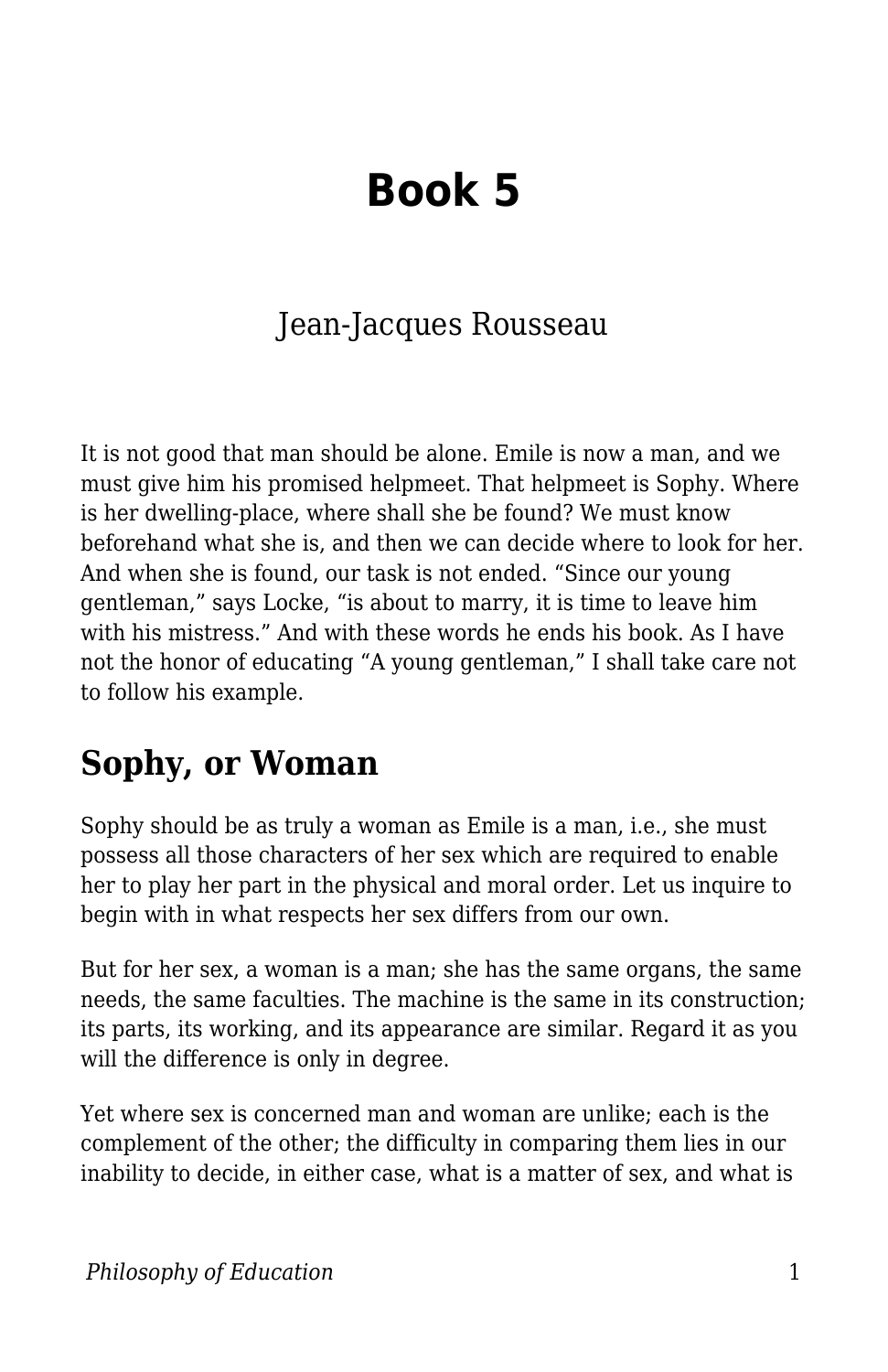not. General differences present themselves to the comparative anatomist and even to the superficial observer; they seem not to be a matter of sex; yet they are really sex differences, though the connection eludes our observation. How far such differences may extend we cannot tell; all we know for certain is that where man and woman are alike we have to do with the characteristics of the species; where they are unlike, we have to do with the characteristics of sex. Considered from these two standpoints, we find so many instances of likeness and unlikeness that it is perhaps one of the greatest of marvels how nature has contrived to make two beings so like and yet so different.

These resemblances and differences must have an influence on the moral nature; this inference is obvious, and it is confirmed by experience; it shows the vanity of the disputes as to the superiority or the equality of the sexes; as if each sex, pursuing the path marked out for it by nature, were not more perfect in that very divergence than if it more closely resembled the other. A perfect man and a perfect woman should no more be alike in mind than in face, and perfection admits of neither less nor more.

In the union of the sexes each alike contributes to the common end, but in different ways. From this diversity springs the first difference which may be observed between man and woman in their moral relations. The man should be strong and active; the woman should be weak and passive; the one must have both the power and the will; it is enough that the other should offer little resistance.

When this principle is admitted, it follows that woman is specially made for man's delight. If man in his turn ought to be pleasing in her eyes, the necessity is less urgent, his virtue is in his strength, he please because he is strong. I grant you this is not the law of love, but it is the law of nature, which is older than love itself.

If woman is made to please and to be in subjection to man, she ought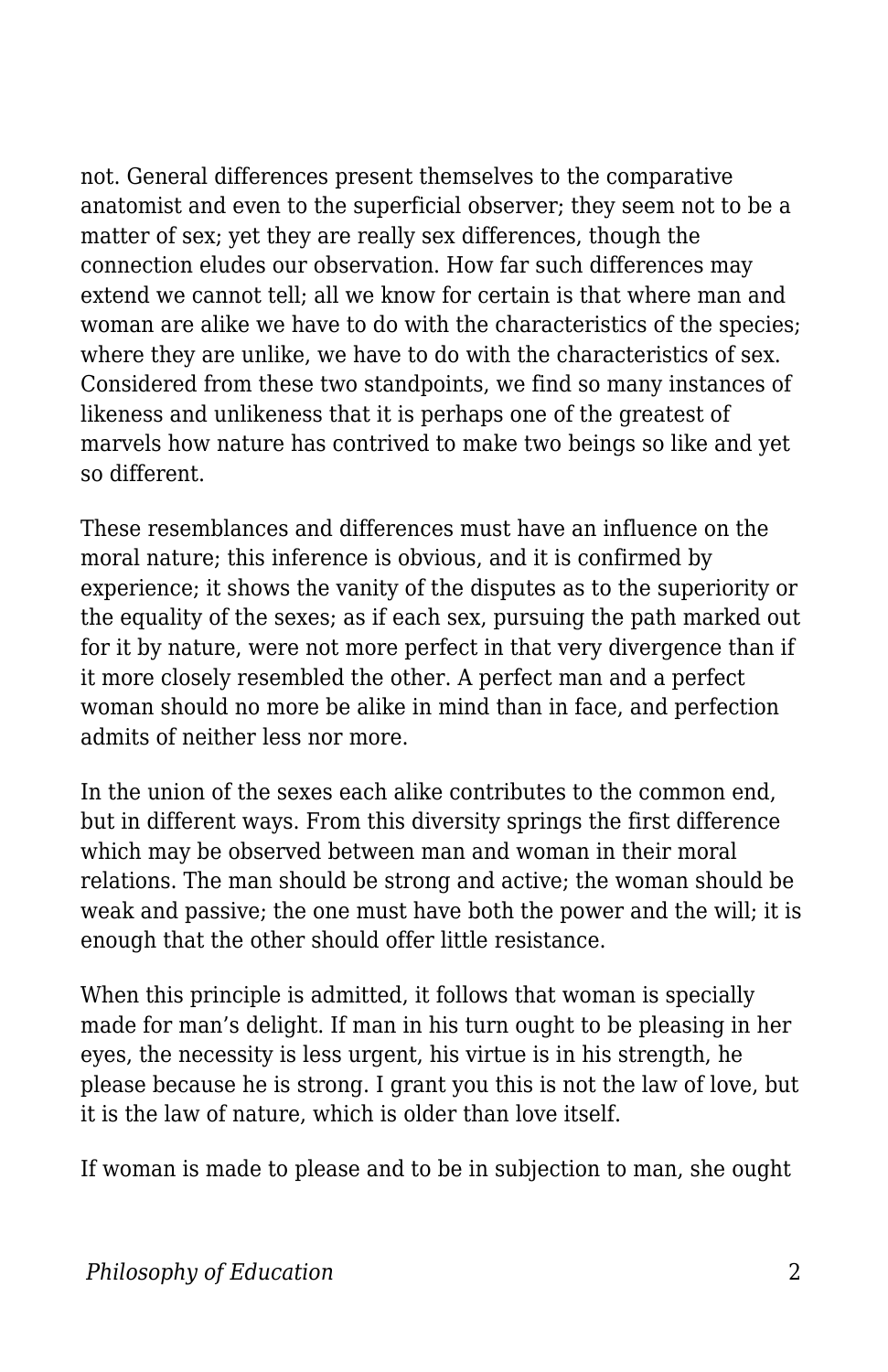to make herself pleasing in his eyes and not provoke him to anger; her strength is in her charms, by their means she should compel him to discover and use his strength. The surest way of arousing this strength is to make it necessary by resistance. Thus pride comes to help of desire and each exults in the other's victory. This is the origin of attack and defense, of the boldness of one sex and the timidity of the other, and even of the shame and modesty with which nature has armed the weak for the conquest of the strong.

Who can possibly suppose that nature has prescribed the same advances to the one sex as to the other... if the one were not controlled by modesty as the other is controlled by nature, the result would be the destruction of both, and the human race would perish through the very means ordained for its continuance?

Women so easily stir a man's senses and fan the ashes of a dying passion, that if philosophy ever succeeded in introducing this custom into any unlucky country, especially if it were a warm country where more women are born than men, tyrannized over by the women, would at last become their victims, and would be dragged to their death without the least chance of escape...

The desires of the animals are the result of necessity, and when the need is satisfied, the desire ceases; they no longer make a feint of repulsing the male, they do it in earnest. Their seasons of complaisance are short and soon over... The Most High had deigned to do honor to mankind; he has endowed man with boundless passions, together with a law to guide them, so that man may be alike free and self-controlled; though swayed by these passions man is endowed with reason by which to control them. Woman is also endowed with boundless passions; God has given her modesty to restrain them. Moreover, he has given to both a present reward for the right use of their powers, in the delight which springs from that right use of them, i.e., the taste for right conduct established as the law of our behavior. To my mind this is far higher than the instinct of the beasts...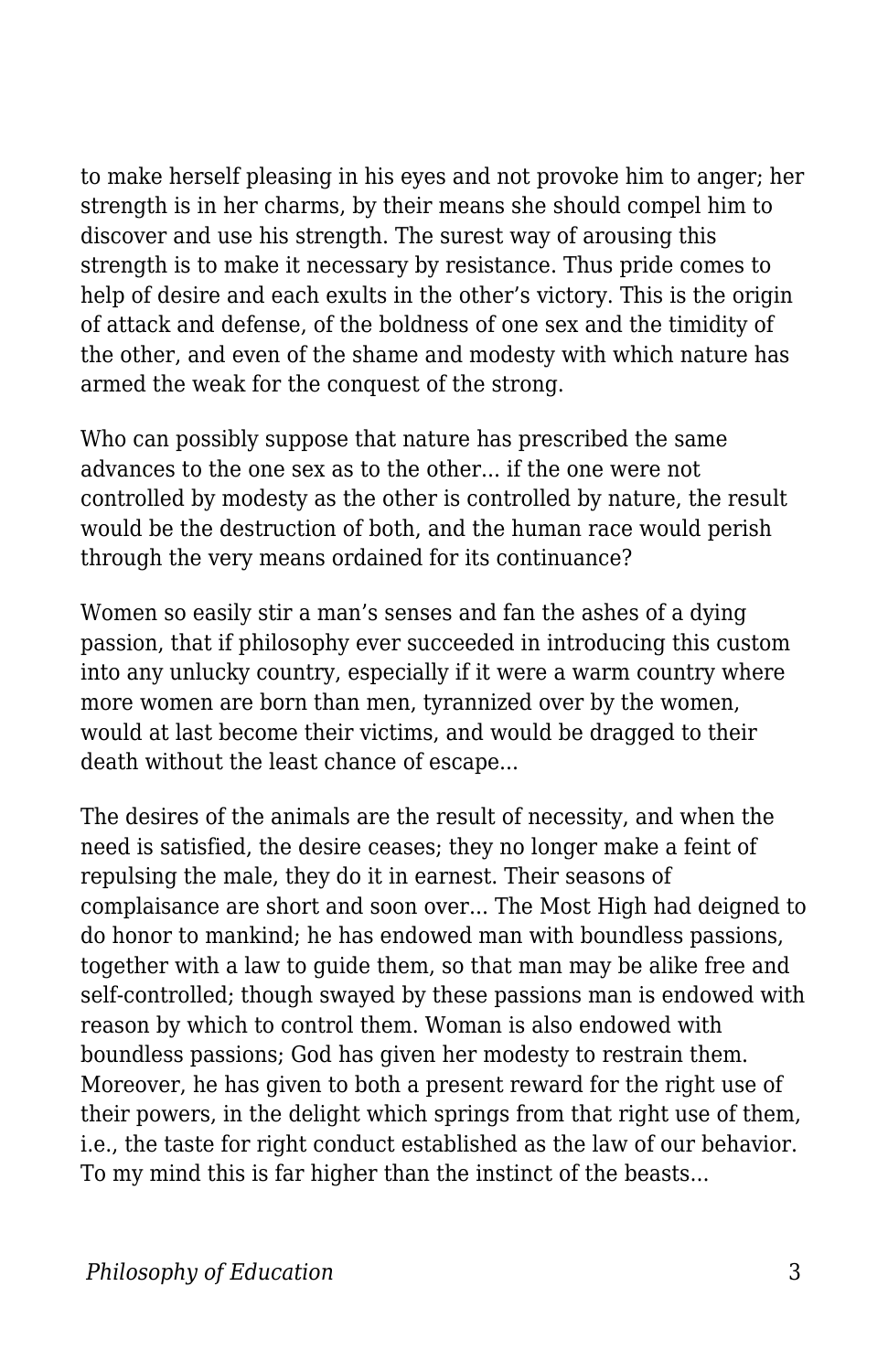If the siege is to be successful, the besieged must permit or direct the attack. How skillfully can she stimulate the efforts of the aggressor. The freest and most delightful of activities does not permit of any real violence; reason and nature are alike against it; nature, in that she has given the weaker party strength enough to resist if she chooses; reason, in that actual violence is not only most brutal in itself, but it defeats its own end...

Thus the different constitution of the two sexes leads us to a third conclusion, that the stronger party seems to be master, but is as a matter of fact dependent on the weaker, and that, not by any foolish custom of gallantry, nor yet by the magnanimity of the protector, but by an inexorable law of nature. For nature has endowed woman with a power of stimulating man's passions in excess of man's power of satisfying those passions, and has thus made him dependent on her goodwill, and compelled him in his turn to endeavor to please her, so that she may be willing to yield to his superior strength... In this respect the woman's mind exactly resembles her body; far from being ashamed of her weakness, she is proud of it; her soft muscles offer no resistance, she professes that she cannot lift the lightest weight; she would be ashamed to be strong. And why? Not only to gain an appearance of refinement; she is too clever for that; she is providing herself beforehand with excuses, with the right to be weak if she chooses...

Woman reigns, not by the will of man, but by the decrees of nature herself; she had the power long before she showed it. That same Hercules who proposed to violate all the fifty daughters of Thespis was compelled to spin at the feet of Omphale, and Samson, the strong man, was less strong than Delilah. This power cannot be taken from woman; it is hers by right; she would have lost it long ago, were it possible.

The consequence of sex are wholly unlike for man and woman. The male is only a male now and again, the female is always a female, or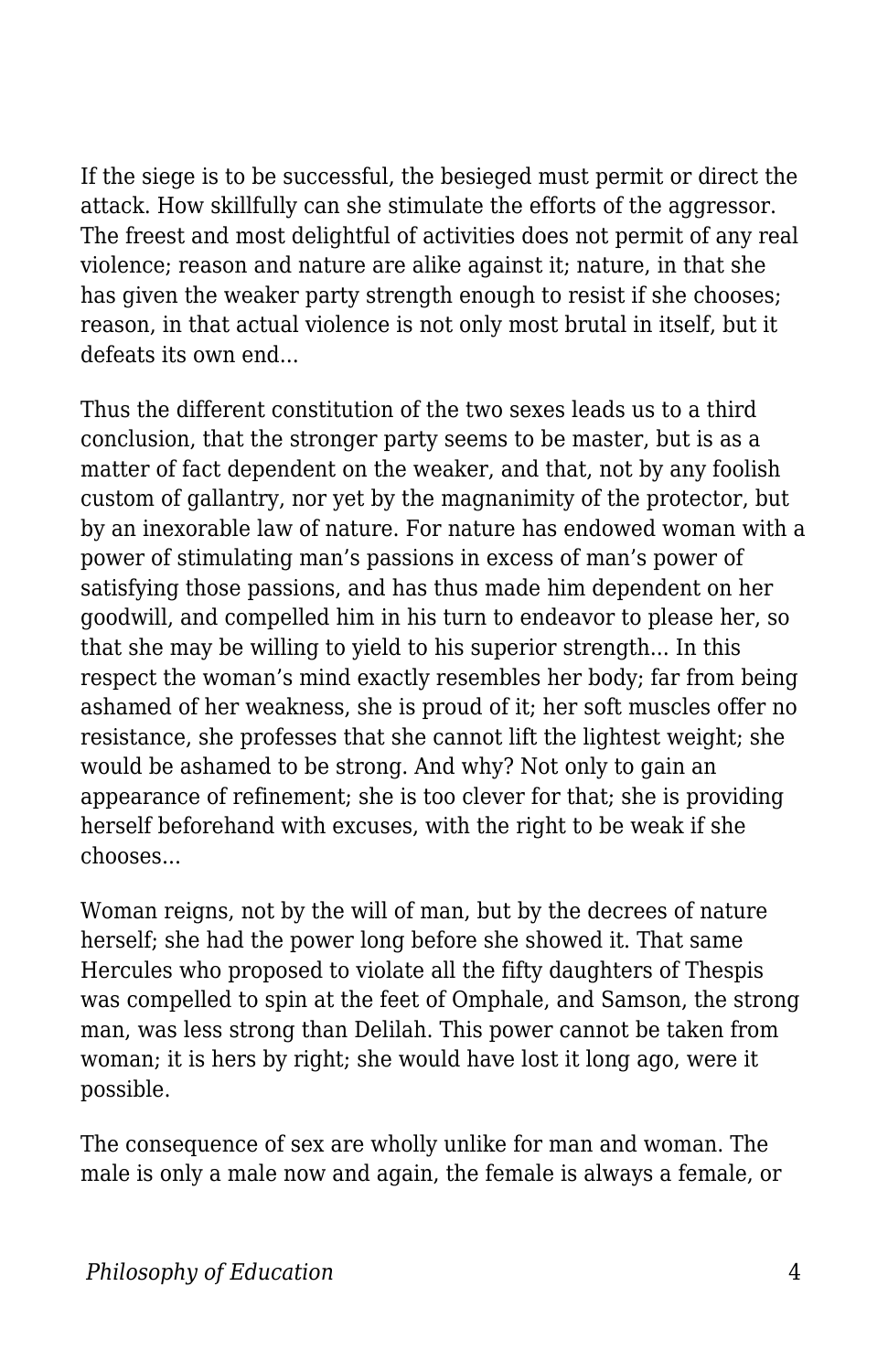at least all her youth; everything reminds her of her sex; the performance of her functions requires a special constitution. She needs care during pregnancy and freedom from work when her child is born; she must have quiet, easy life while she nurses her children; their education calls for patience and gentleness, for a zeal and love which nothing can dismay; she forms a bond between father and child, she alone can win the father's love for his children and convince him that they are indeed his own. What loving care is required to preserve a united family! And there should be no question of virtue in all this, it must be a labor of love, without which the human race would be doomed to extinction.

The mutual duties of the two sexes are not, and cannot be, equally binding on both. Women do wrong to complain of the inequality of man-made laws; this inequality is not of man's making, or at any rate it is not the result of mere prejudices, but of reason. She to whom nature has entrusted the care of the children must hold herself responsible for them to their father. No doubt every breach of faith is wrong, and every faithless husband, who robs his wife of the sole reward of the stern duties of her sex, is cruel and unjust; but the faithless wife is worse; she destroys the family and breaks the bonds of nature; when she gives her husband children who are not his own, she is false both to him and them, her crime is not infidelity but treason...

Thus it is not enough that a wife should be faithful; her husband along with his friends and neighbors, must believe in her fidelity; she must be modest, devoted, retiring; she should have the witness not only of a good conscience, but of a good reputation. In a word, if a father must love his children, he must be able to respect their mother. For these reasons it is not enough that the woman should be chaste, she must preserve her reputation and her good name...

Can a woman suddenly change her way of life without danger? Can she be a nursing mother today and a soldier tomorrow? Will she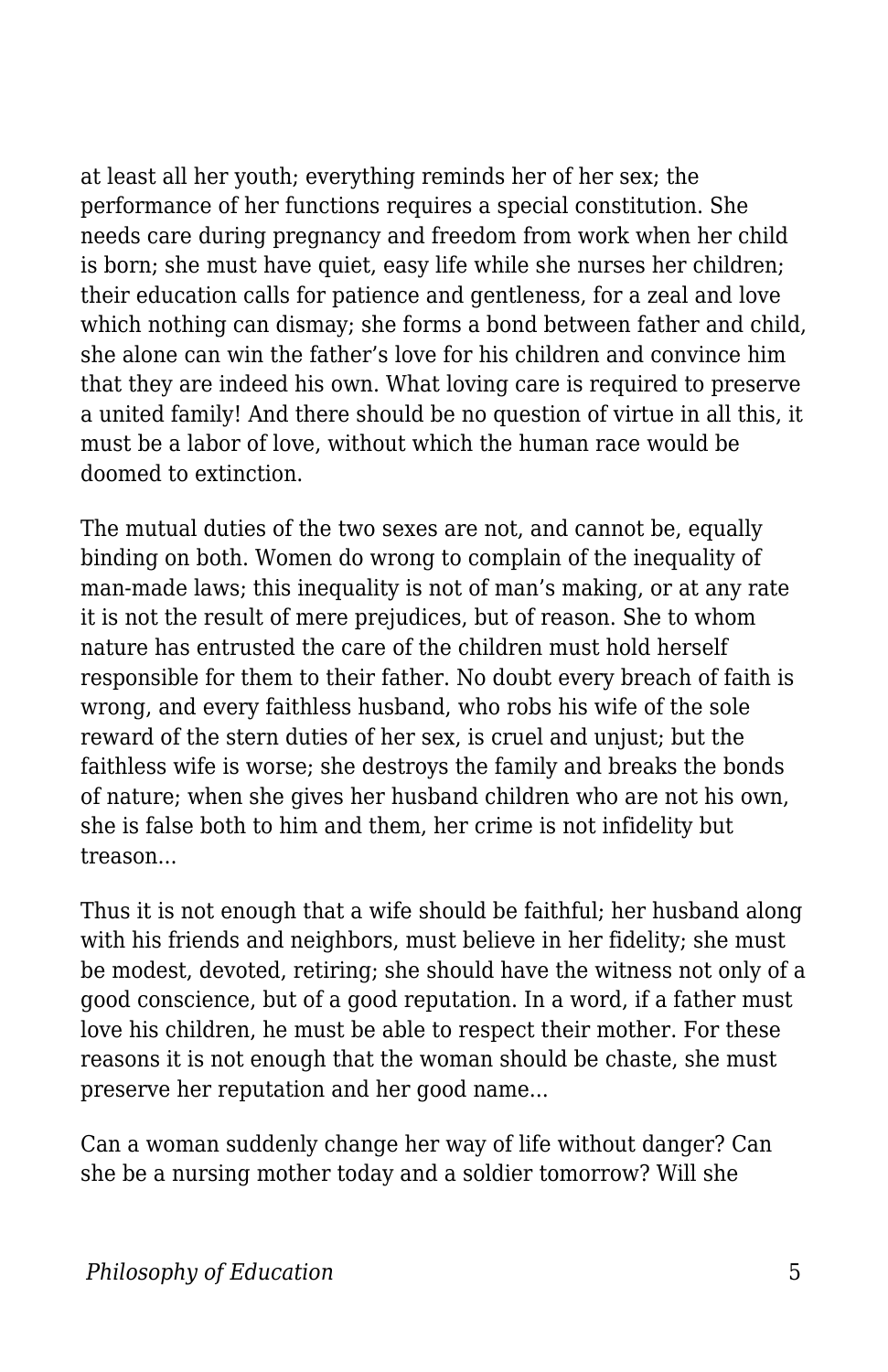change her tastes and her feelings as a chameleon changes his color? Will she pass at once from the privacy of household duties and indoor occupations to the buffeting winds, the toils, the labors, the perils of war? Will she be now timid, now brave, now fragile, now robust?... There are countries, I grant you, where women bear and rear children with little or no difficulty, but in those lands the men go half-naked in all weathers, they strike down the wild beasts, they carry a canoe as easily as a knapsack, they pursue the chase for 700 or 800 leagues, they sleep in the open on the bare ground; they bear incredible fatigues and go many days without food. When women become strong, men become still stronger; when men become soft, women become softer; change both the terms and the ratio remains unaltered.

I am quite aware that Plato, in the Republic, assigns the same gymnastics to women and men. Having got rid of the family there is no place for women in his system of government, so he is forced to turn them into men... Will the bonds of convention hold firm without some foundation in nature? Can devotion to the state exist apart from the love of those near and dear to us? Can patriotism thrive except in the soil of that miniature fatherland, the home? Is it not the good son, the good husband, the good father, who makes the good citizen?

When once it is proved that men and women are and ought to be unlike in constitution and in temperament, it follows that their education must be different... We have attempted to paint a natural man, let us try to paint a helpmeet for him.

You must follow nature's guidance if you would walk aright. The native characters of sex should be respected as nature's handiwork. You are always saying, "Women have such and such faults, from which we are free." You are misled by your vanity; what would be faults in you are virtues in them; and things go worse, if they were without these so-called faults. Take care that they do not degenerate into evil, but beware of destroying them.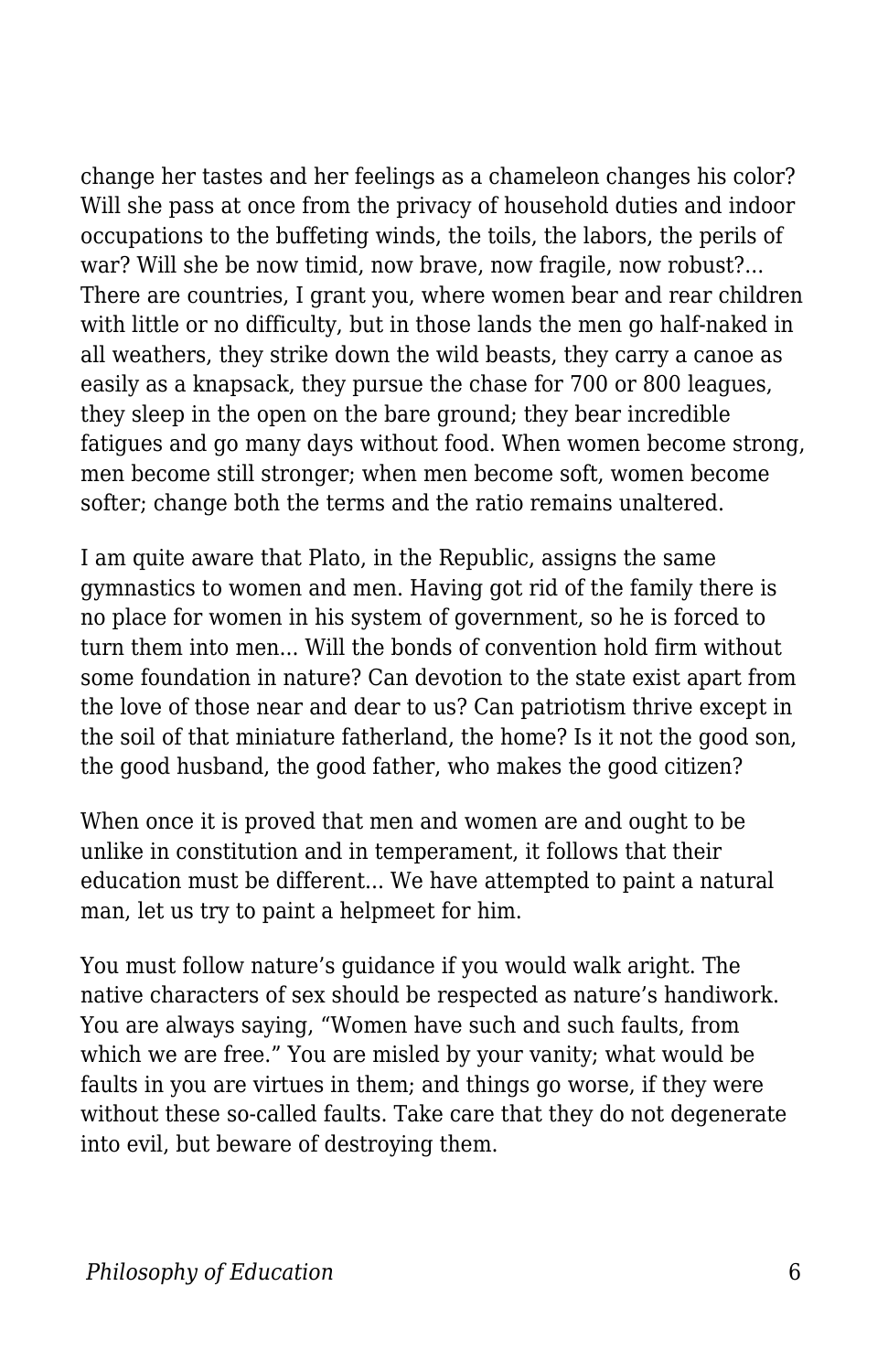On the other hand, women are always exclaiming that we educate them for nothing but vanity and coquetry, that we keep them amused with trifles that we may be their masters; we are responsible, so they say, for the faults we attribute to them. How silly! What have men to do with the education of girls? What is there to hinder their mothers educating them as they please? There are no colleges for girls; so much the better for them! Would God there were none for the boys, their education would be more sensible and more wholesome... Is it our fault that we are charmed by their beauty and delighted by their airs and graces, if we are attracted and flattered by the arts they learn from you, if we love to see them prettily dressed, if we let them display at leisure the weapons by which we are subjugated? Well then, educate them like men. The more women are like men, the less influence they will have over men, and then men will be masters indeed...

Woman is worth more as a woman and less as a man; when she makes a good use of her own rights, she has the best of it; when she tries to usurp our rights, she is our inferior. It is impossible to controvert this... they fall below their own level as women, instead of rising to the level of men. If you are sensible mother you will take my advice. Do not try to make your daughter a good man in defiance of nature. Maker her a good woman, and be sure it will be better both for her and us.

Does this mean that she must be brought up in ignorance and kept to housework only?... Nature means them to think, to will, to love, to cultivate their minds as well as their persons; she puts these weapons in their hands to make up for their lack of strength and to enable them to direct the strength of men... Man is dependent on woman through his desires; woman is dependent on man through her desires and also through her needs; he could do without her better than she can do without him. She cannot fulfill her purpose in life without his aid, without his goodwill, without his respect; she is dependent on our feelings, on the price we put upon her virtue, and the opinion we have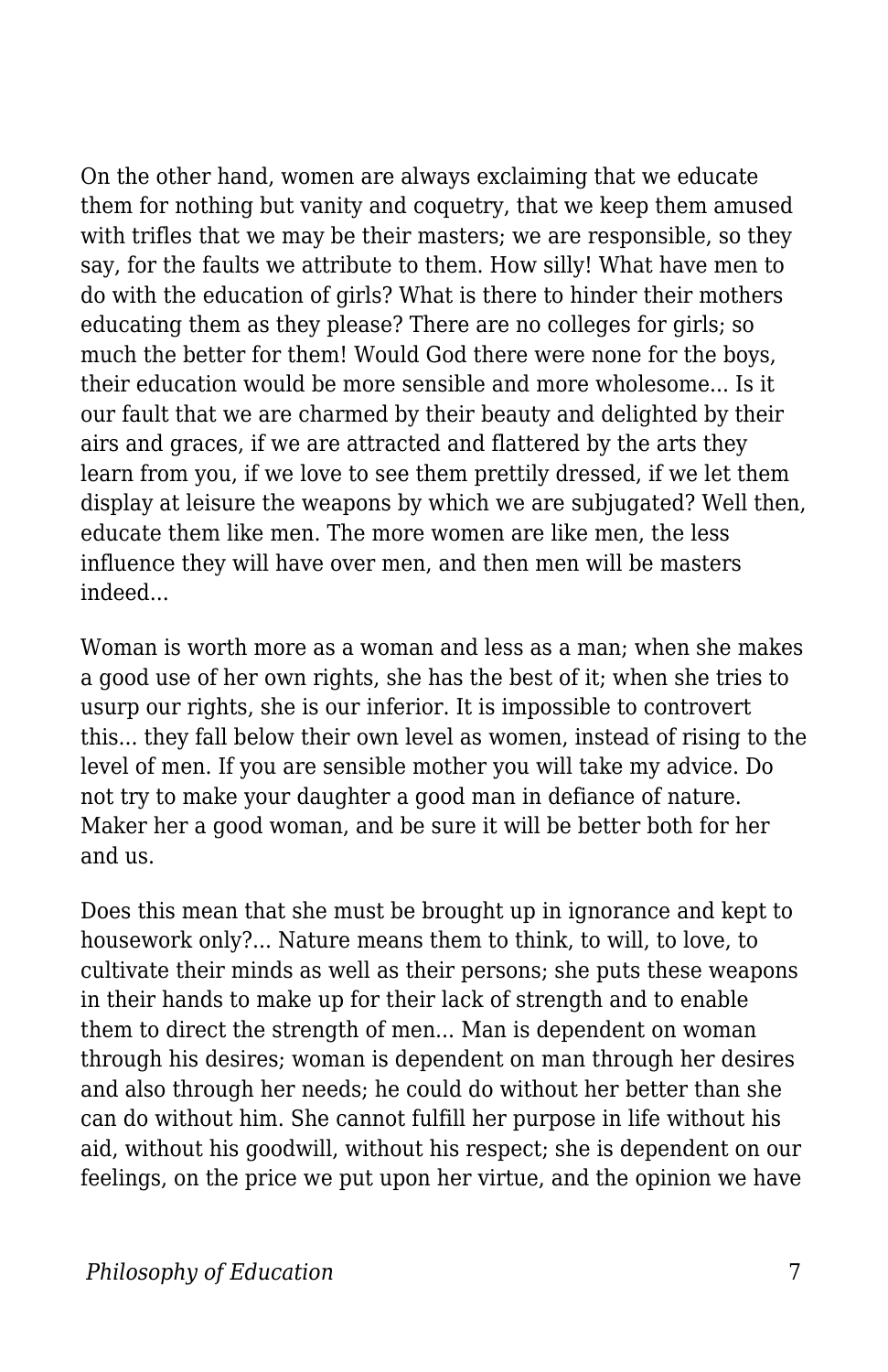of her charms and her deserts. Nature herself has decreed that woman, both for herself and her children, should be at the mercy of man's judgment.

Worth alone will not suffice, a woman must be thought worthy... A woman's education must therefore be planned in relation to man. To be pleasing in his sight, to win his respect and love, to train him in childhood, to tend him in manhood, to counsel and console, to make his life pleasant and happy, these are the duties of woman for all time, and this is what she should be taught while she is young. The further we depart from this principle, the further we shall be from our goal, and all our precepts will fail to secure her happiness or our own.

Every woman desires to be pleasing in men's eyes, and this is right; but there is a great difference between wishing to please a man of worth, a really lovable man, and seeking to please those foppish manikins who are a disgrace to their own sex and to the sex which they imitate. Neither nature nor reason can induce a woman to love an effeminate person, nor will she win love by imitating such a person... Only a fool likes folly; to wish to attract such men only shows her own foolishness. If there were no frivolous men, women would soon make them, and women are more responsible for men's follies than men are for theirs. The woman who loves true manhood and seeks to find favor in its sight will adopt means adapted to her ends...

As the birth of the body must precede the birth of the mind, so the training of the body must precede the cultivation of the mind. This is true of both sexes; but the aim of physical training for boys and girls is not the same; in the one case it is the development of strength, in the other of grace; not that these qualities should be peculiar to either sex, but that their relative values should be different. Women should be strong enough to do anything gracefully; men should be skillful enough to do anything easily.

The exaggeration of feminine delicacy leads to effeminacy in men.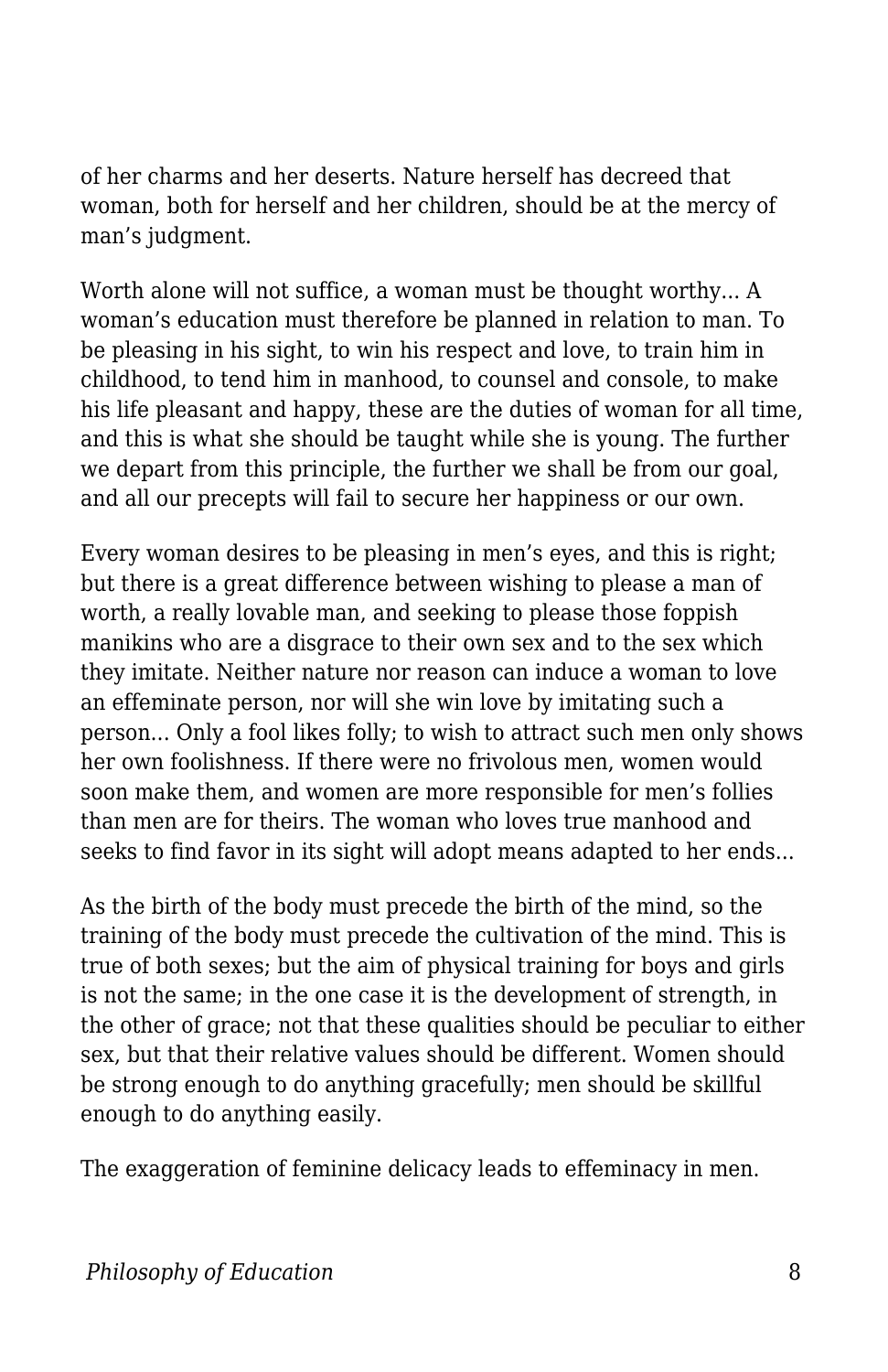Women should not be strong like men but for them, so that their sons may be strong. Convents and boarding-schools, with their plain food and ample opportunities for amusements, races, and games in the open air and in the garden, are better in this respect than the home, where the little girl is fed on delicacies, continually encouraged or reproved, where she is kept sitting in a stuffy room, always under her mother's eye, afraid to stand or walk or speak or breathe, without a moment's freedom to play or jump or run or shout, or to be her natural, lively, little self...

Everything which cramps and confines nature is in bad taste; this is as true of the adornments of the person as of the ornaments of the mind. Life, health, common-sense, and comfort must come first; there is no grace in discomfort, languor is not refinement, there is no charm in illhealth; suffering may excite pity, but pleasure and delight demand the freshness of health.

Boys and girls have many games in common, and this is as it should be; do they not play together when they are grown up? They have also special tastes of their own. Boys want movement and noise, drums, tops, toy-carts; girls prefer things which appeal to the eye, and can be used for dressing-up --mirrors, jewelry, finery, and specially dolls. The doll is the girl's special plaything; this shows her instinctive bent towards her life's work. The art of pleasing finds its physical basis in person adornment, and this physical side of the art is the only one which the child can cultivate.

Here is a little girl busy all day with her doll; she is always changing its clothes, dressing and undressing it, trying new combinations of trimmings well or ill matched; her fingers are clumsy, her taste is crude, but there is no mistaking her bent; in this endless occupation time flies unheeded, the hours slip away unnoticed, even meals are forgotten... Little girls always dislike learning to read and write, but they are always ready to learn to sew. They think they are grown up, and in imagination they are using their knowledge for their own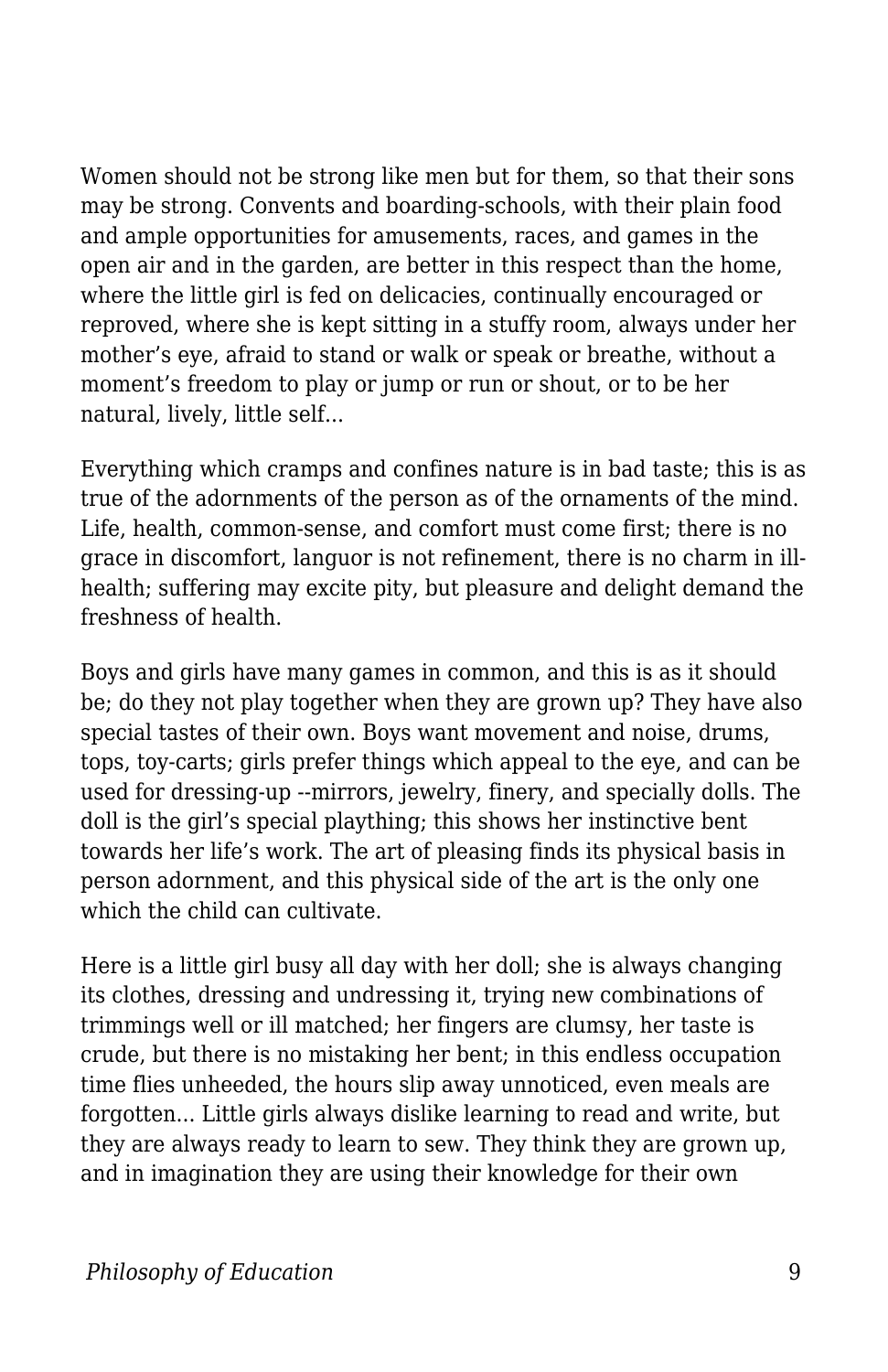adornment...

Speaking, generally, if it is desirable to restrict a man's studies to what is useful, this is even more necessary for women... good sense belongs to both sexes alike. Girls are usually more docile than boys, and they should be subjected to more authority, as I shall show later on, but that is no reason why they should be required to do things in which they can see neither rhyme nor reason. The mother's art consists in showing the use of everything they are set to do, and this is all the easier as the girl's intelligence is more precocious than the boy's... If I object to little boys being made to learn to read, still more to I object to it for little girls until they are able to see the use of reading; we generally think more of our own ideas than theirs in our attempts to convince them of the utility of this art...

Show the sense of the tasks you set your little girls, but keep them busy. Idleness and insubordination are two very dangerous faults, and very hard to cure when once established. Girls should be attentive and industrious, but this is not enough by itself; they should early be accustomed to restraint. This misfortune, if such it be, is inherent in their sex, and they will never escape from it, unless to endure more cruel sufferings... teach them above all things self-control. Under our senseless conditions, the life of a good woman is a perpetual struggle against self; it is only fair that woman should bear her share of the ills she has brought upon man.

Beware lest your girls become weary of their tasks and infatuated with their amusements; this often happens under our ordinary methods of education... A little girl who is fond of her mother or her friend will work by her side all day without getting tired; the chatter alone will make up for any loss of liberty... Neither should they be told that they ought to love their mother. Affection is not the result of duty, and in this respect constraint is out of place. Continual intercourse, constant care, habit itself, all these will lead a child to love her mother, if the mother does nothing to deserve the child's ill-will. The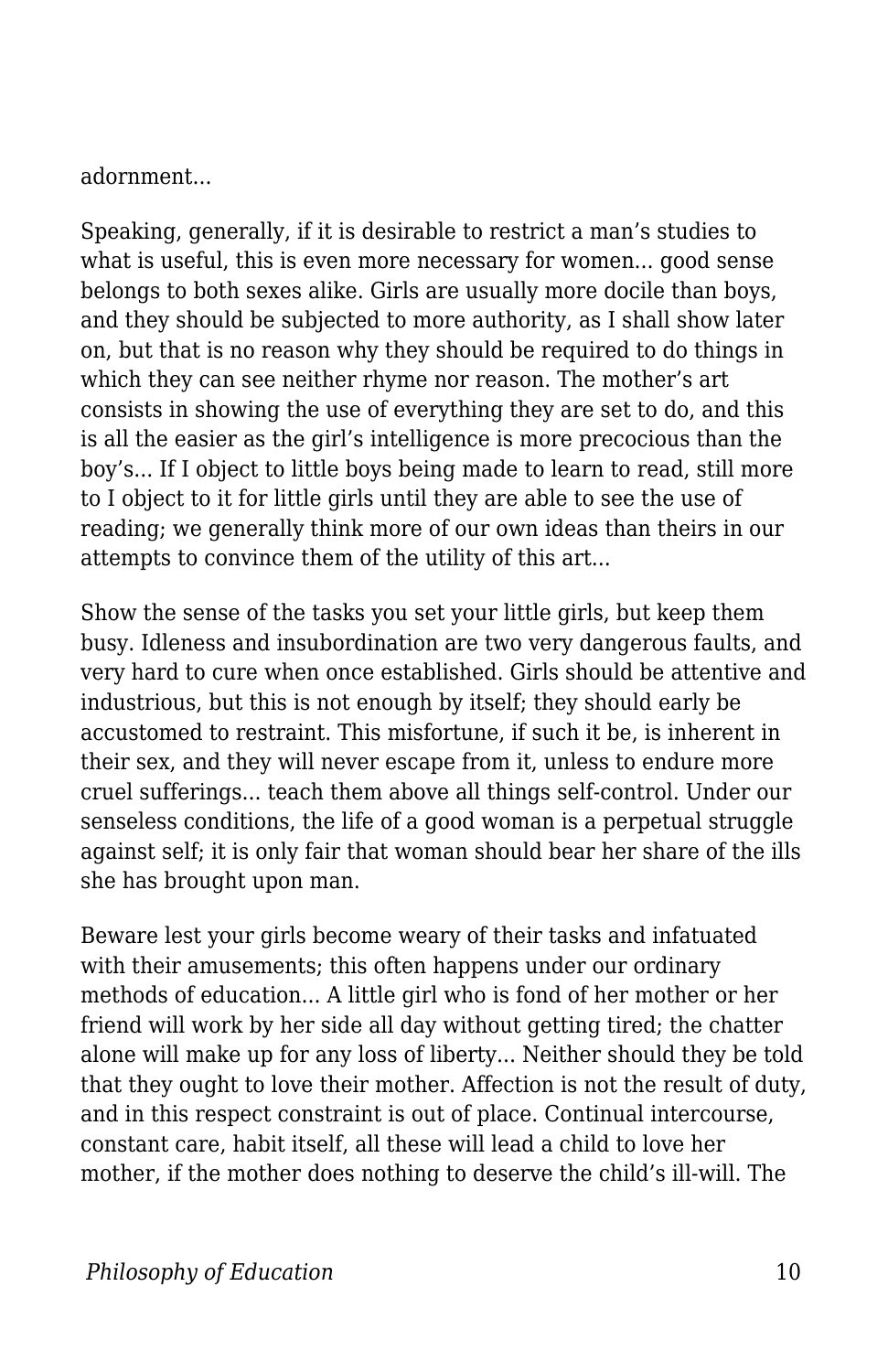very control she exercises over the child, if well directed, will increase rather than diminish the affection, for women being made for dependence, girls feel themselves made to obey...

Do not deprive them of mirth, laughter, noise, and romping games, but do not let them tire of one game and go off to another; do not leave them for a moment without restraint. Train them to break off their games and return to their other occupations without a murmur. Habit is all that is needed, as you have nature on your side...

What is most wanted in a woman is gentleness; formed to obey a creature so imperfect as man, a creature often vicious and always faulty, she should early learn to submit to injustice and to suffer the wrongs inflicted on her by her husband without complaint; she must be gentle for her own sake, not his. Bitterness and obstinacy only multiply the sufferings of the wife... Heaven did not make women attractive and persuasive that they might degenerate into bitterness, or meek that they should desire the mastery; their soft voice was not meant for hard words, nor their delicate features for the frowns of anger... a man, unless he is a perfect monster, will sooner or later yield to his wife's gentleness, and the victory will be hers...

To make a girl docile you need not make her miserable; to make her modest you need not terrify her... Cunning is a natural gift of woman, and so convinced am I that all our natural inclinations are right, that I would cultivate this among others, only guarding against its abuse... This special skill with which the female sex is endowed is a fair equivalent for its lack of strength; without it woman would be man's slave, not his helpmeet. By her superiority in this respect she maintains her equality with man, and rules in obedience. She has everything against her, our faults and her own weakness and timidity; her beauty and her wiles are all that she has. Should she not cultivate both? Yet beauty is not universal; it may be destroyed by all sorts of accidents, it will disappear with years, and habit will destroy its influence. A women's real resource is her wit; not that foolish wit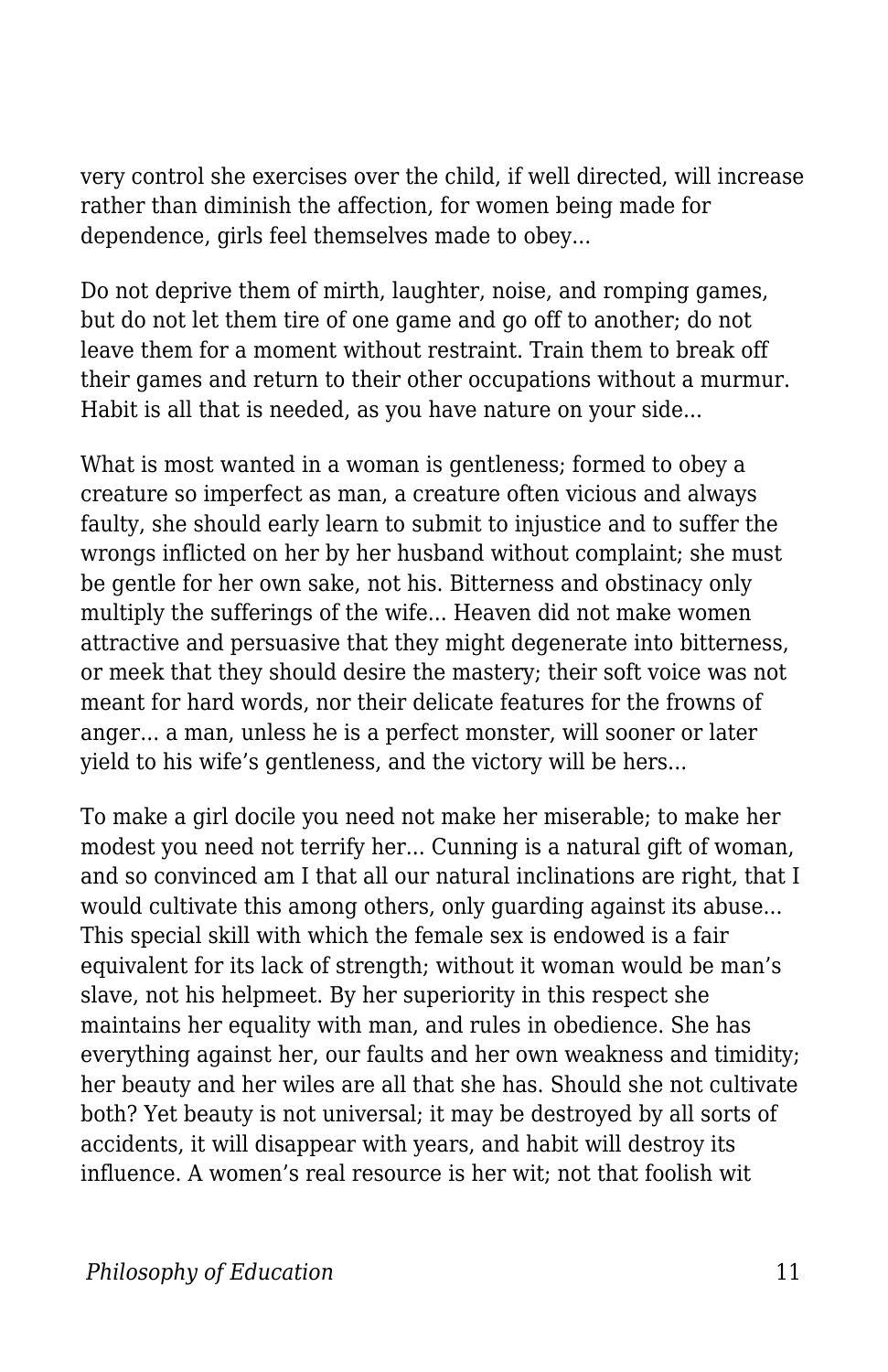which is so greatly admired in society, a wit which does nothing to make life happier; but that wit which is adapted to her condition, the art of taking advantage of our position and controlling us through our own strength. Words cannot tell how beneficial this is to man, what a charm it gives to the society of men and women, how it checks the petulant child and restrains the brutal husband; without it the home would be a scene of strife; with it, it is the abode of happiness. I know that this power is abused by the sly and the spiteful; but what is there that is not liable to abuse? Do not destroy the means of happiness because the wicked use them to our hurt.

The toilet may attract notice, but it is the person that wins our hearts. Our finery is not us; its very artificiality often offends, and that which is least noticeable in itself often wins the most attention... "How lovely she is!" people say when she is most dressed up. On the contrary, they should be taught that so much finery is only required to hide their defects, and that beauty's real triumph is to shine alone...

If I saw a young girl decked out like a little peacock, I should show myself anxious about her figure so disguised, and anxious what people would think of her; I should say, "She is over-dressed with all those ornaments; what a pity! Do you think she could do with something simpler? Is she pretty enough to do without this or that?.. Moreover, though there are figures that require adornment there are none that require expensive clothes...

Do not be afraid to educate your women as women; teach them a woman's business, that they be modest, that they may know how to manage their house and look after their family... Growing girls perceive at once that all this outside adornment is not enough unless they have charms of their own. They cannot make themselves beautiful, they are too young for coquetry, but they are not too young to acquire graceful gestures, a pleasing voice, a self-possessed manner, a light step, a graceful gestures, pleasing voice, a selfpossessed manner, a light step, a graceful bearing, to choose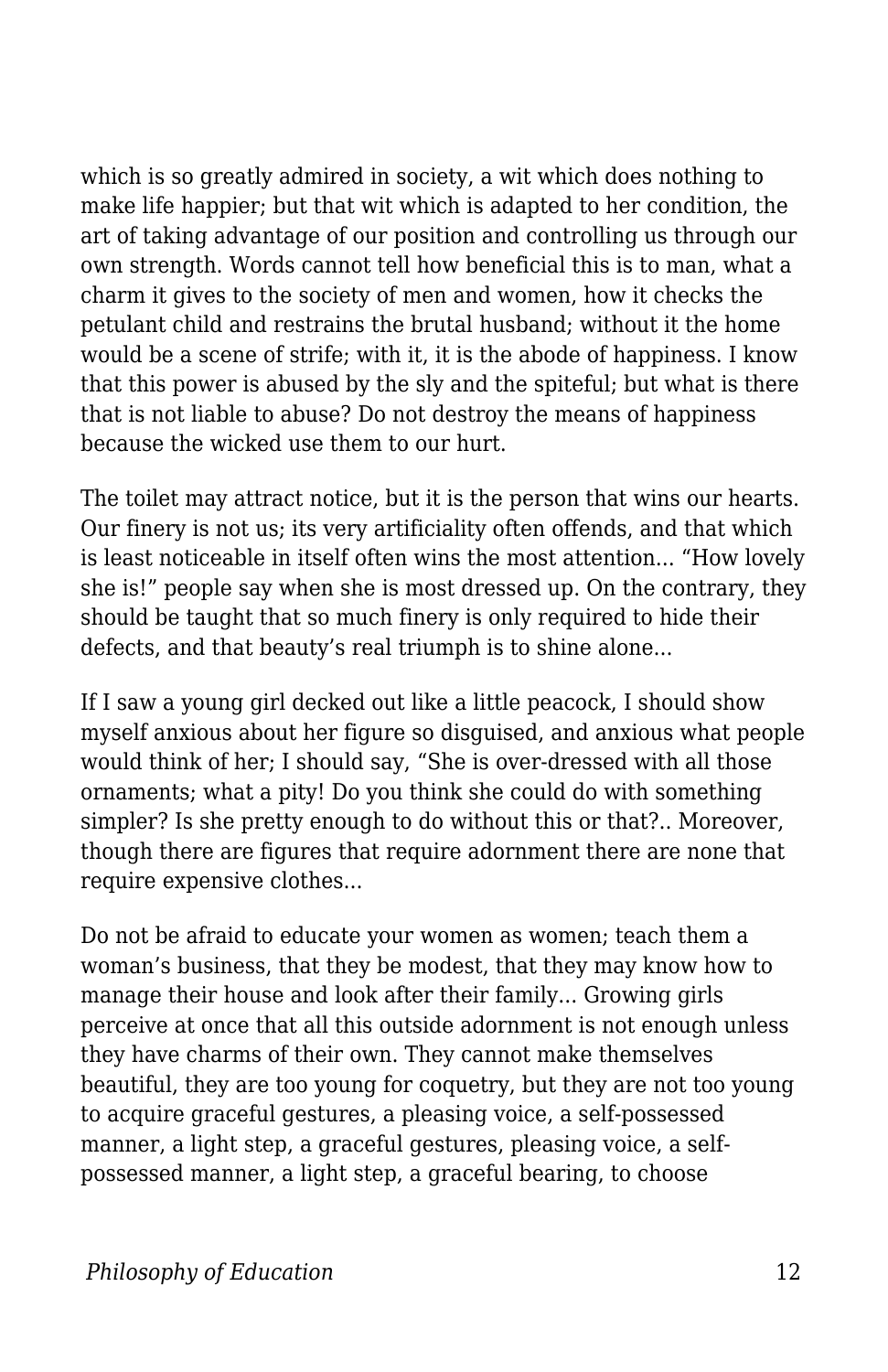whatever advantages are within their reach... a young girl should not live like her grandmother; she should be lively, merry, and eager; she should sing and dance to her heart's content, and enjoy all the innocent pleasures of youth; the time will come, all too soon, when she must settle down and adopt a more serious tone...

Where pleasure is the only end in view, any one may serve as teacher- - father, mother, brother, sister, friend, governess, the girl's mirror, and above all her own taste. Do not offer to teach, let her ask; do not make a task of what should be a reward, and in those studies above all remember that the wish to succeed is the first step. If formal instruction is required I leave it to you to choose between a master and a mistress... Taste is formed partly by industry and partly by talent, and by its means the mind is unconsciously opened to the idea of beauty of every kind, till at length it attains to those moral ideas which are so closely related to beauty. Perhaps this is one reason why ideas of propriety and modesty are acquired earlier by girls than by boys...

Women have ready tongues; they talk earlier, more easily, and more pleasantly than men. they are also said to talk more; this may be true, but I am prepared to reckon it to their credit; eyes and mouth are equally busy and for the same cause. A man says what he knows, a woman says what will please; the one needs knowledge, the other taste; utility should be the man's object; the woman speaks to give pleasure. There should be nothing in common but truth.

You should not check a girl's prattle like a boy's by the harsh question, "What is the use of that?" but by another question at least as difficult to answer, "What effect will that have?"... A man seeks to serve, a woman seeks to please. Hence a woman's politeness is less insincere than ours, whatever we may think of her character; for she is only acting upon a fundamental instinct... The social relation of the sexes is a wonderful thing. This relation produces a moral person of which woman is the eye and man the hand, but the two are so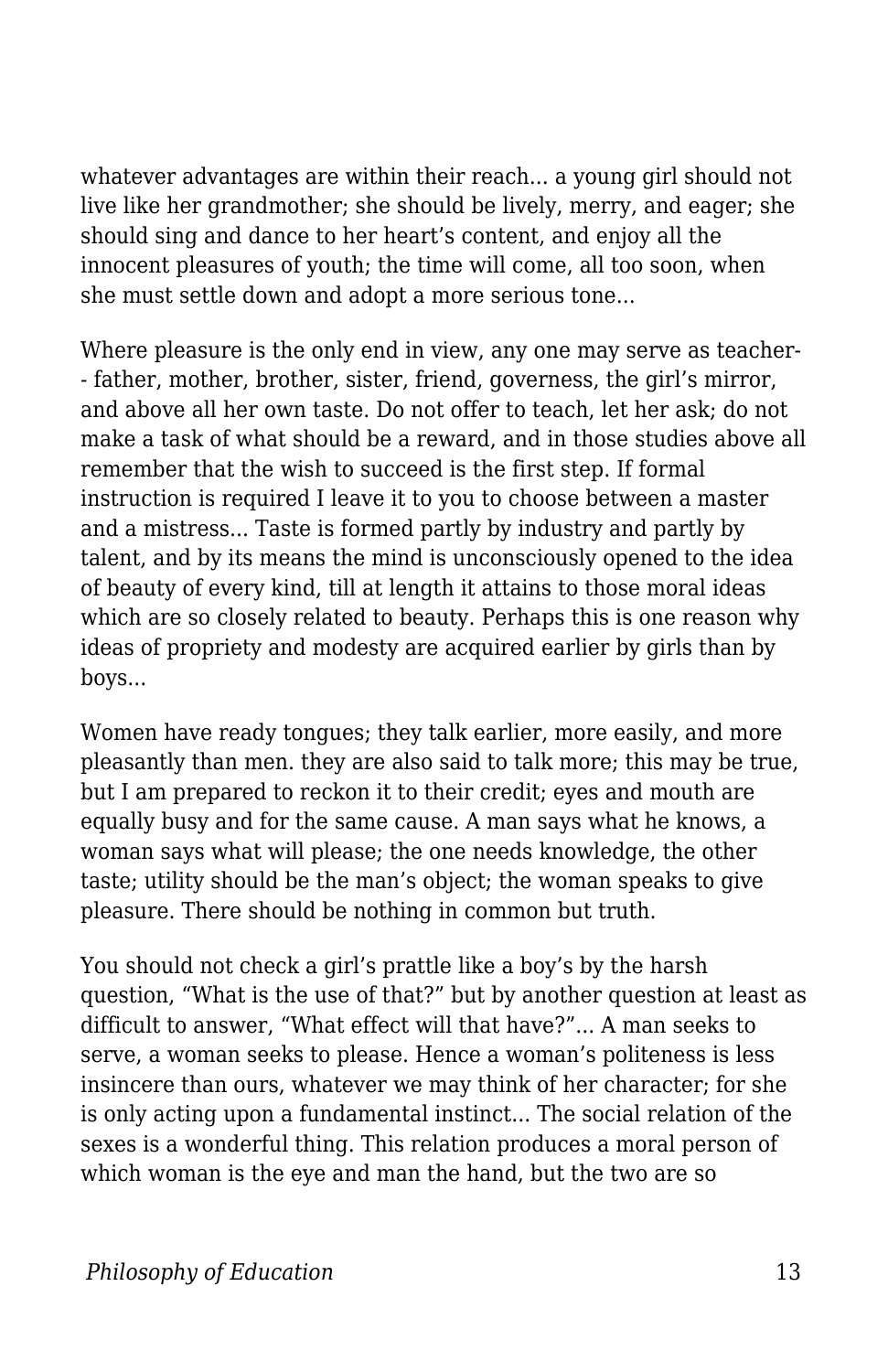dependent on one another that the man teaches the woman what to see, while she teaches him what to do. If women could discover principles and if men had as good heads for detail, they would be mutually independent, they would live in perpetual strife, and there would be an end to all society. But in their mutual harmony each contributes to a common purpose; each follows the other's lead, each commands and each obeys...

In the first place, when you teach religion to little girls never make it gloomy or tiresome, never make it a task or a duty, and therefore never give them anything to learn by heart, not even their prayers. Be content to say your own prayers regularly in their presence, but do not compel them to join you. Let their prayers be short, as Christ himself has taught us... Example! Example! Without it you will never succeed in teaching children anything.

When you explain the Articles of Faith let it be by direct teaching, not by question and answer. Children should only answer what they think, not what has been drilled into them. All the answers in the catechism are the wrong way about; it is the scholar who instructs the teacher; in the child's mouth they are a downright lie, since they explain what he does not understand, and affirm what he cannot believe...

I wish some one who really understands the development of children's minds would write a catechism for them. It might be the most useful book ever written, and, in my opinion, it would do its author no little honor. This at least is certain-- if it were a good book it would be very unlike our catechisms...

But what does concern my fellow-creatures and myself alike is to know that there is indeed a judge of human fate, that we are all His children, that He bids us all be just, He bids us love one another, He bids us be kindly and merciful, He bids us keep our word with all men, even with our own enemies and His; we must know that the apparent happiness of this world is naught; that there is another life to come, in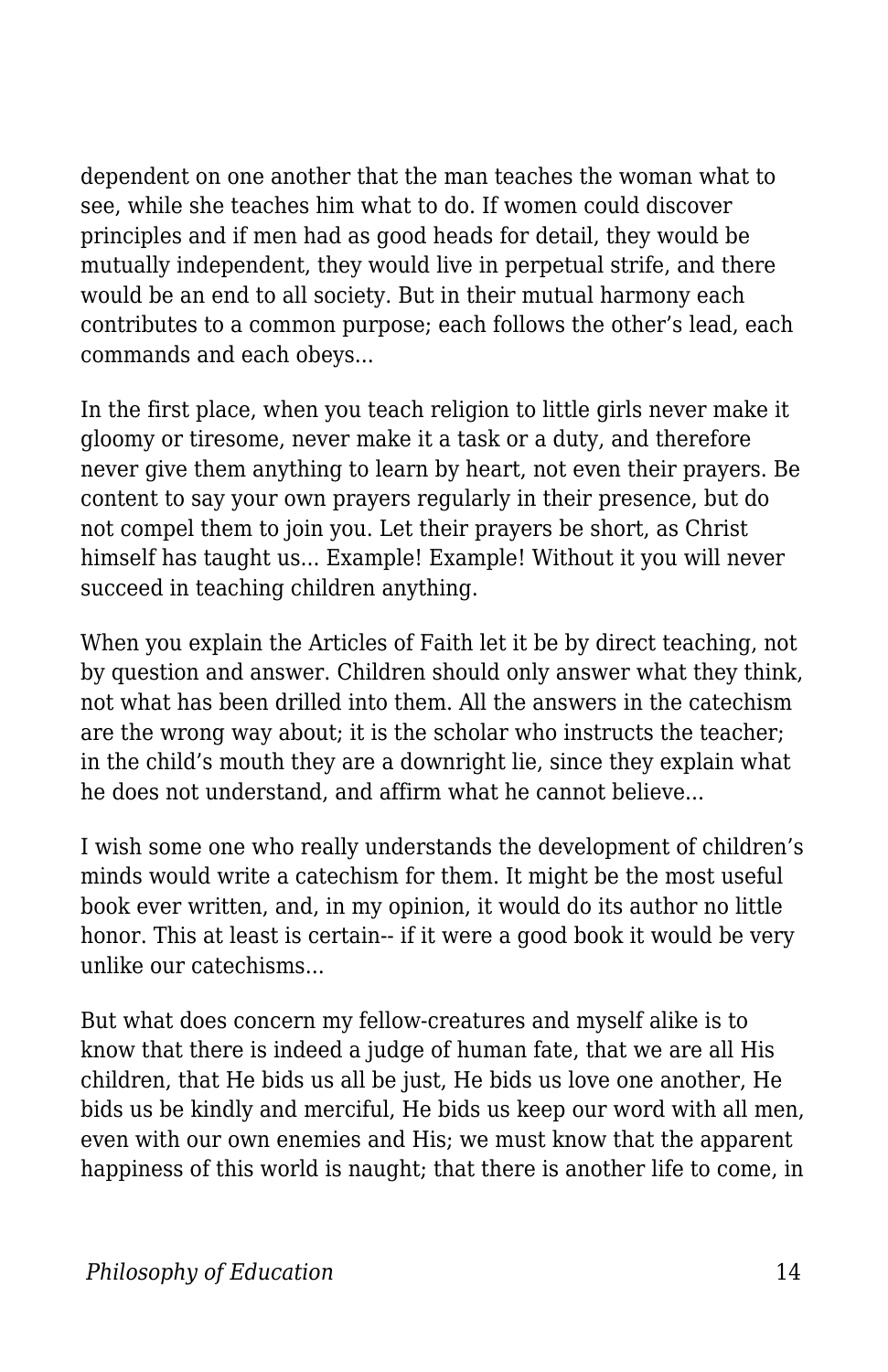which this Supreme Being will be the rewarder of the just and the judge of the unjust. Children need to be taught these doctrines and others like them and all citizens require to be persuaded of their truth...

Give no heed, therefore, to all those mysterious doctrines which are words without ideas for us, all those strange teachings, the study of which is too often offered as a substitute for virtue, a study which more often makes men mad rather than good... train them to feel that they are always in the presence of God, who sees their thoughts and deeds, their virtue and their pleasures; teach them to do good without ostentation and because they love it, to suffer evil without a murmur, because God will reward them; in a word to be all their life long what they will be glad to have been when they appear in His presence. This is true religion; this alone is incapable of abuse, impiety, or fanaticism. Let those who will, teach a religion more sublime, but this is the only religion I know...

To what shall we reduce the education of our women if we give them no law but that of conventional prejudice? Let us not degrade so far the sex which rules over us, and which does us honor when we have not made it vile. For all mankind there is a law anterior to that of public opinion. All other laws should bend before the inflexible control of this law; it is the judge of public opinion, and only in so far as the esteem of men is in accordance with this law has it any claim on our conscience.

This law is our individual conscience. I will not repeat what has been said already; it is enough to point out that if these two laws clash, the education of women will always be imperfect. Right feeling without respect for public opinion will not give them the delicacy of soul which lends to right conduct the charm of social approval; while respect for public opinion without right feeling will only make false and wicked women who put appearances in the place of virtue.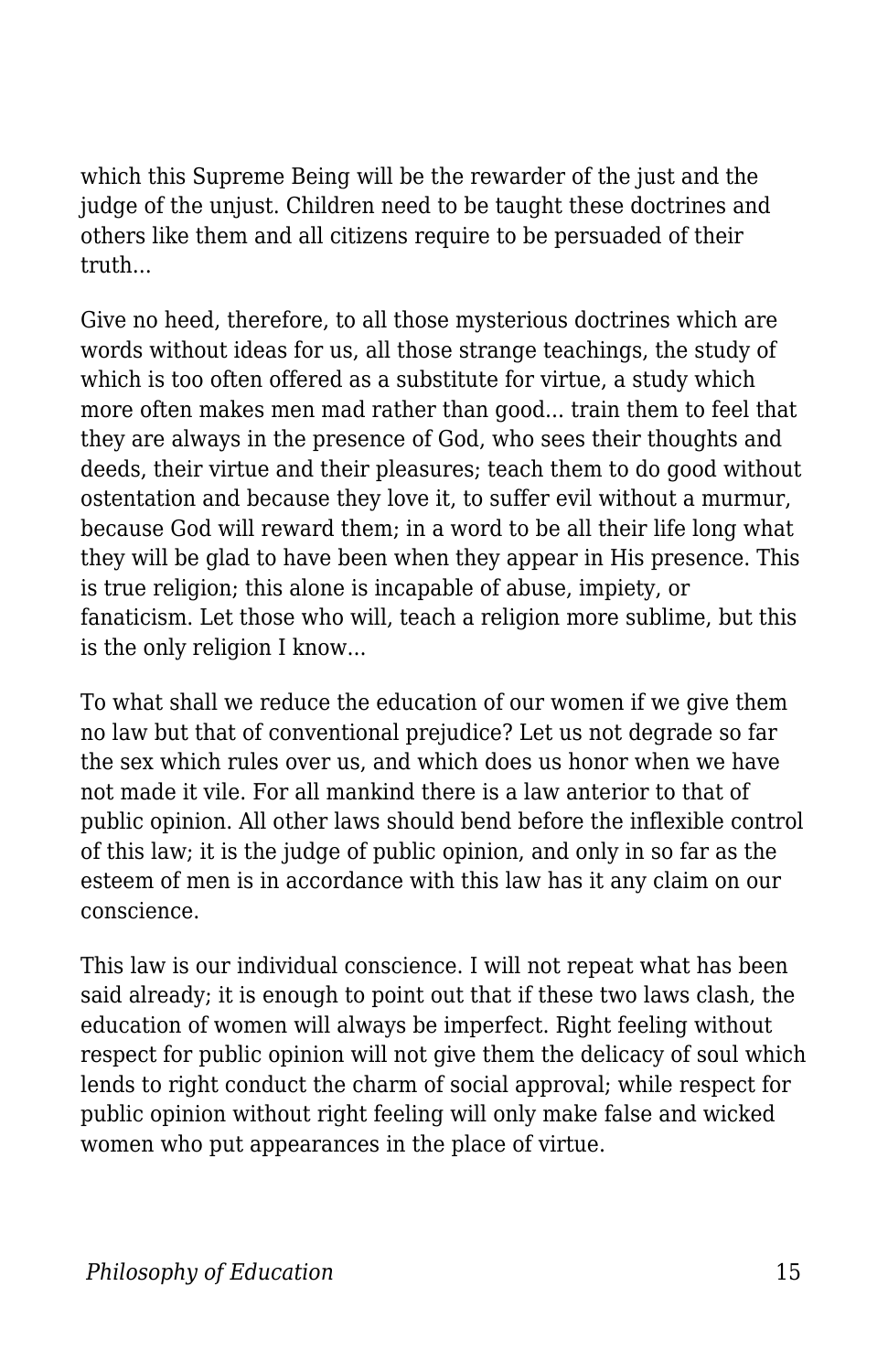It is, therefore, important to cultivate a faculty which serves as judge between the two guides, which does not permit conscience to go astray and corrects the errors of prejudice. That faculty is reason... The reason which teaches a man his duties is not very complex; the reason which teaches a woman hers is even simpler. The obedience and fidelity which she owes to her husband, the tenderness and care due to her children, are such natural and self-evident consequences of her position that she cannot honestly refuse her consent to the inner voice which is her guide, nor fail to discern her duty in her natural inclination... Since she depends both on her own conscience and on public opinion, she must learn to know and reconcile these two laws, and to put her own conscience first only when the two are opposed to each other. She becomes the judge of her own judges, she decides when she should obey and when she should refuse her obedience...

Self-possession, penetration, delicate observation, this is a woman's science; the skill to make use of it is her chief accomplishment...Consult their eyes, their color, their breathing, their timid manner, their slight resistance, that is the language nature gave them for your answer... Will she tell the shepherd who pursues her among the willows that she only flees that he may follow? If she did, it would be a lie; for she would no longer attract him. The more modest a woman is, the more art she needs, even with her husband. Yes, I maintain that coquetry, kept within bounds, becomes modest and true, and out of it springs a law of right conduct...

We are quick to see our duty if we love it. Honor your position as a woman, and in whatever station of life to which it shall please heaven to call you, you will be well off. The essential thing is to be what nature has made you; women are only too ready to be what men would have them.

The search for abstract and speculative truths, for principles and axioms in science, for all that tends to wide generalization, is beyond a woman's grasp; their studies should be thoroughly practical. It is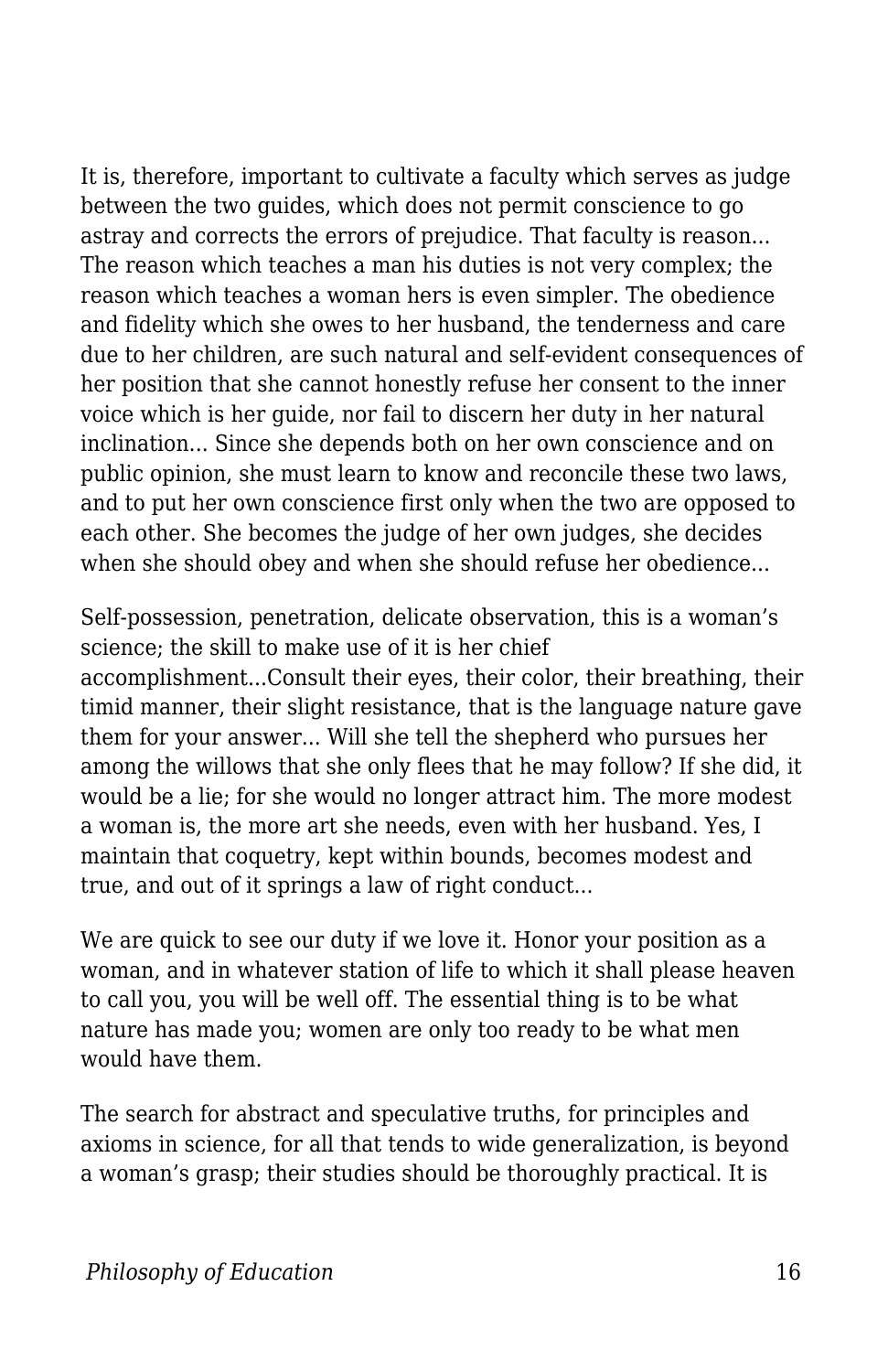their business to apply the principles discovered by men, it is their place to make the observations which lead men to discover those principles. A woman's thoughts, beyond the range of her immediate duties, should be directed to the study of men, or the acquirement of that agreeable learning whose sole end is the formation of taste; for the works of genius are beyond her reach, and she has neither the accuracy nor the attention for success in the exact sciences; as for the physical sciences, to decide the relations between living creatures and the laws of nature is the task of that sex which is more active and enterprising, which sees more things, that sex which is possessed of greater strength and is more accustomed to the exercise of that strength. Woman, weak as she is and limited in her range of observation, perceives and judges the forces at her disposal to supplement her weakness, and those forces are the passions of man. Her own mechanism is more powerful than ours; she has many levers which may set the human heart in motion. She must find a way to make us desire what she cannot achieve unaided and what she considers necessary or pleasing; therefore she must have a thorough knowledge of man's mind; not an abstract knowledge of the mind of man in general, but the mind of those men who are about her, either by law or custom. She must learn to divine their feelings from speech and action, look and gesture. By her own speech and action, look and gesture, she must be able to inspire them with the feelings she desires, without seeming to have any such purpose. The men will have a better philosophy of the human heart, but she will read more accurately in the heart of men. Woman should discover, so to speak, an experimental morality, man should reduce it to a system. Woman has more wit, man more genius; woman observes, man reasons; together they provide the clearest light and profoundest knowledge which is possible to the unaided human mind; in a word, the surest knowledge of self and of others of which the human race is capable. In this way art may constantly tend to the perfection of the instrument which nature has given us...

Mothers, let your daughters be your companions. Give them good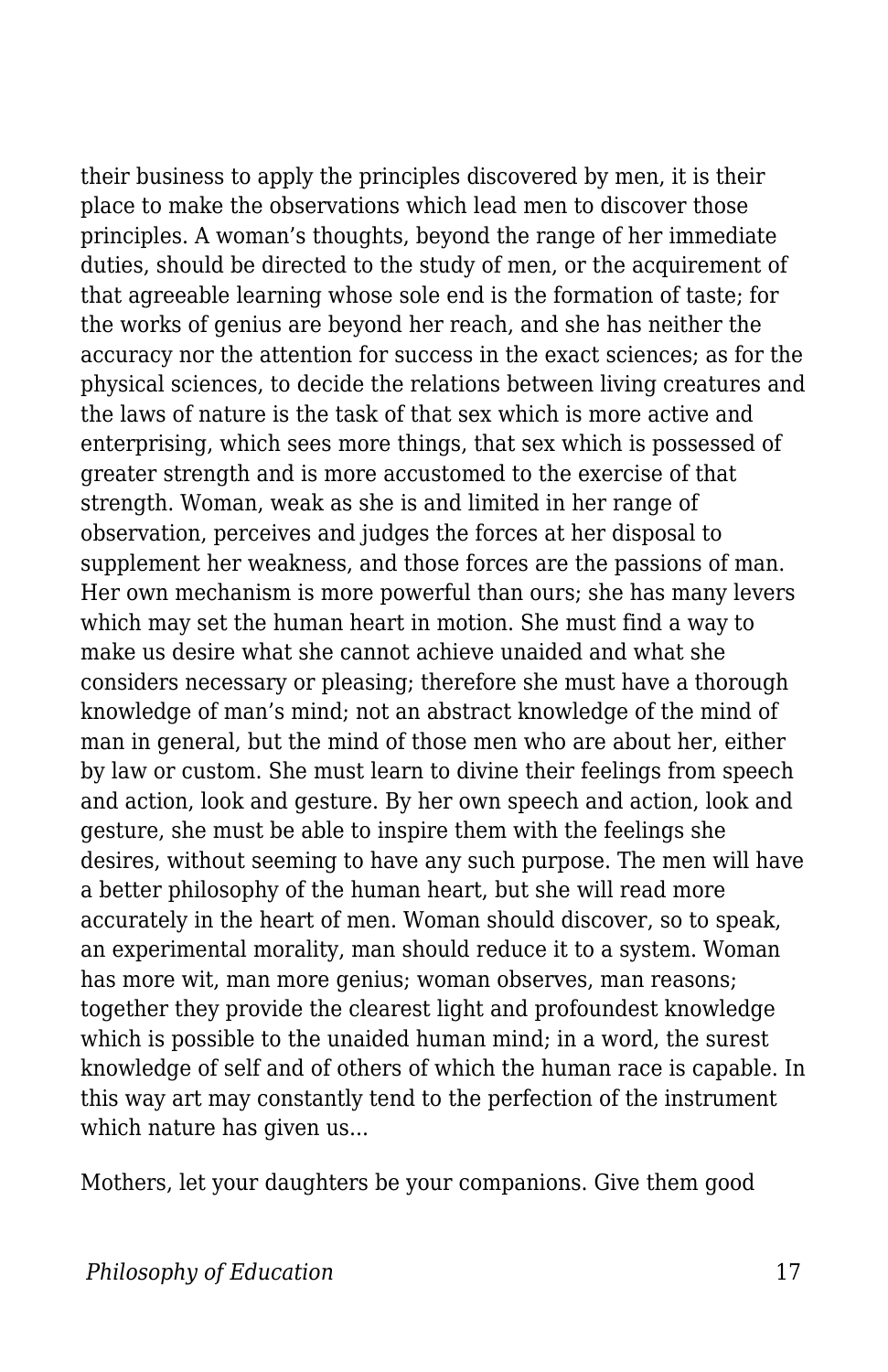sense and an honest heart, and then conceal from them nothing that a pure eye may behold. Balls, assemblies, sports, the theater itself; everything which viewed amiss delights imprudent youth may be safely displayed to a healthy mind. The more they know of these noisy pleasures, the sooner they will cease to desire them... before you showed them this deceitful prospect did you prepare them to behold it without emotion? Did you tell them plainly what it was they would see? Did you show it in its true light? Did you arm them against the illusions of vanity? Did you inspire their young hearts with a taste for the true pleasures which are not to be met with in this tumult?...Your own example is their teacher. Young people on their entrance into society have no guide but their mother, who is often just as silly as they are themselves, and quite unable to show them things except as she sees them herself. Her example is stronger than reason; it justifies them in their own eyes, and the mother's authority is an unanswerable excuse for the daughter. If I ask a mother to bring her daughter into society, I assume that she will show it in its true light...

The charms of a peaceful family life must be known to be enjoyed; their delights should be tasted in childhood. It is only in our father's home that we learn to love our own, and a woman whose mother did not educate her herself will not be willing to educate her own children. Unfortunately, there is no such thing as home education in our large towns... Girls are compelled to assume an air of propriety so that men may be deceived into marrying them by their appearance. But watch these young people for a moment; under a pretense of coyness they barely conceal the passion which devours them, and already you may read in their eager eyes their desire to imitate their mothers. It is not a husband they want, but the license of a married woman... There is modesty on the brow, but vice in the heart; this sham modesty is one of its outward signs; they affect it that they may be rid of it once for all. Women of Paris and London, forgive me! There may be miracles everywhere, but I am not aware of them...

Young women brought up in the country are soon taught to despise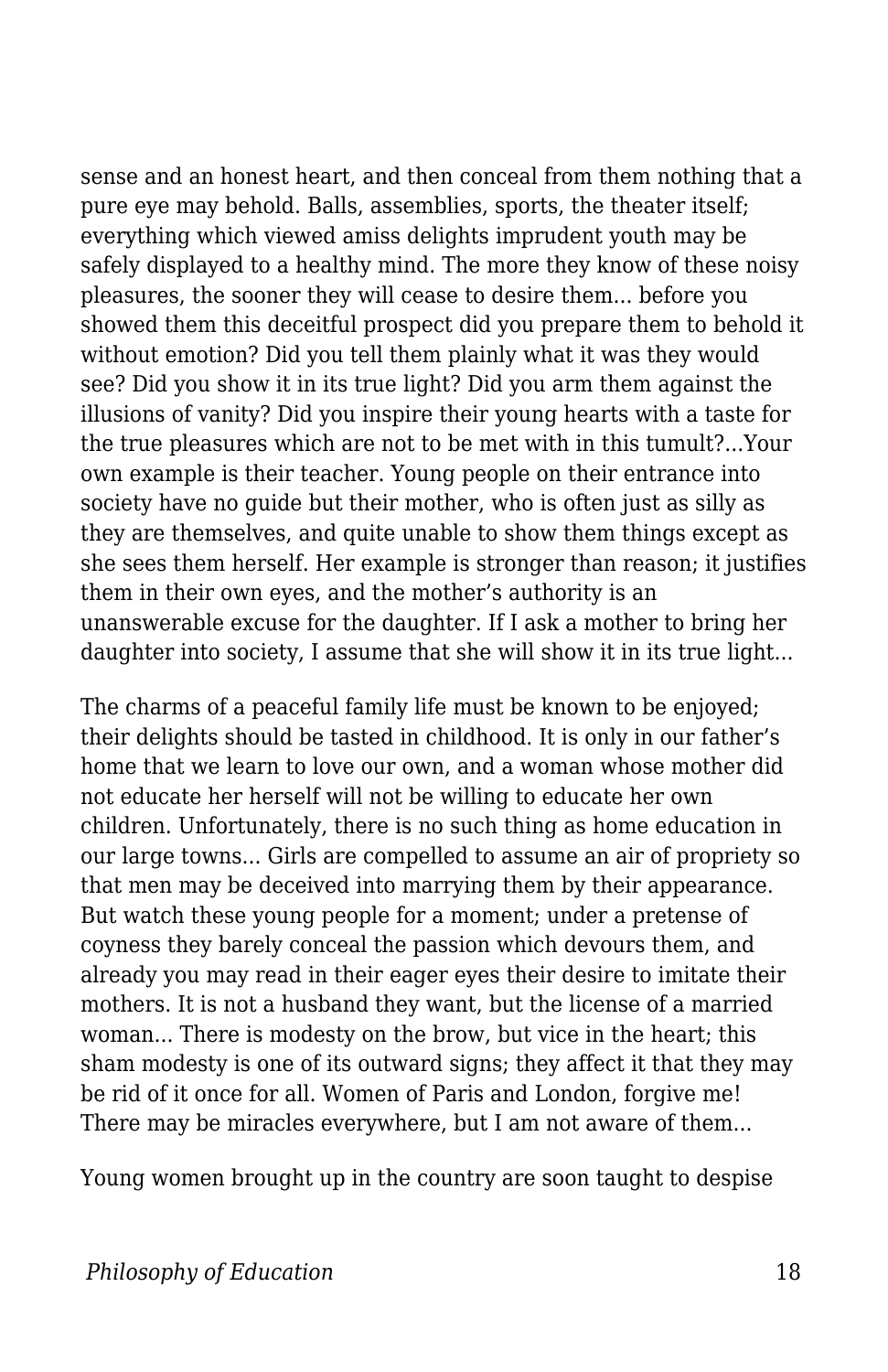the happy simplicity of their lives, and hasten to Paris to share the corruption of ours. Vices, cloaked under the fair name of accomplishments, are the sole object of their journey; ashamed to find themselves so much behind the noble license of the Parisian ladies, they hasten to become worthy of the name of Parisian... I would not have a sensible mother bring her girl to Paris to show her these sights so harmful to others; but I assert that if she did so, either the girl has been badly brought up, or such sights have little danger for her. With good taste, good sense, and a love of what is right, these things are less attractive than to those who abandon themselves to their charms... Fools make a stir; good women pass unnoticed...

You can do this without preaching endless sermons to your daughters, without crediting them with your harsh morality. The only effect of such teaching is to inspire a dislike for the teacher and the lessons... Is it so hard to win love by love, happiness by an amiable disposition, obedience by worth, and honor by self-respect?... a woman's empire begins with her virtues; her charms are only in the bud, yet she reigns already by the gentleness of her character and the dignity of her modesty... Alas for the age whose women lose their ascendancy, and fail to make men respect their judgment! This is the last stage of degradation...

No doubt a girl brought up to goodness and piety has strong weapons against temptation; but one whose heart, or rather her ears, are merely filled with the jargon of piety, will certainly fall a prey to the first skillful seducer who attacks her...

If you would inspire young people with a love of good conduct avoid saying, "Be good;" make it their interest to be good; make them feel the value of goodness and they will love it. It is not enough to show this effect in the distant future, show it now, in the relations of the present, in the character of their lovers. Describe a good man, a man of worth, teach them to recognize him when they see him, to love him for their own sake; convince them that such a man alone can make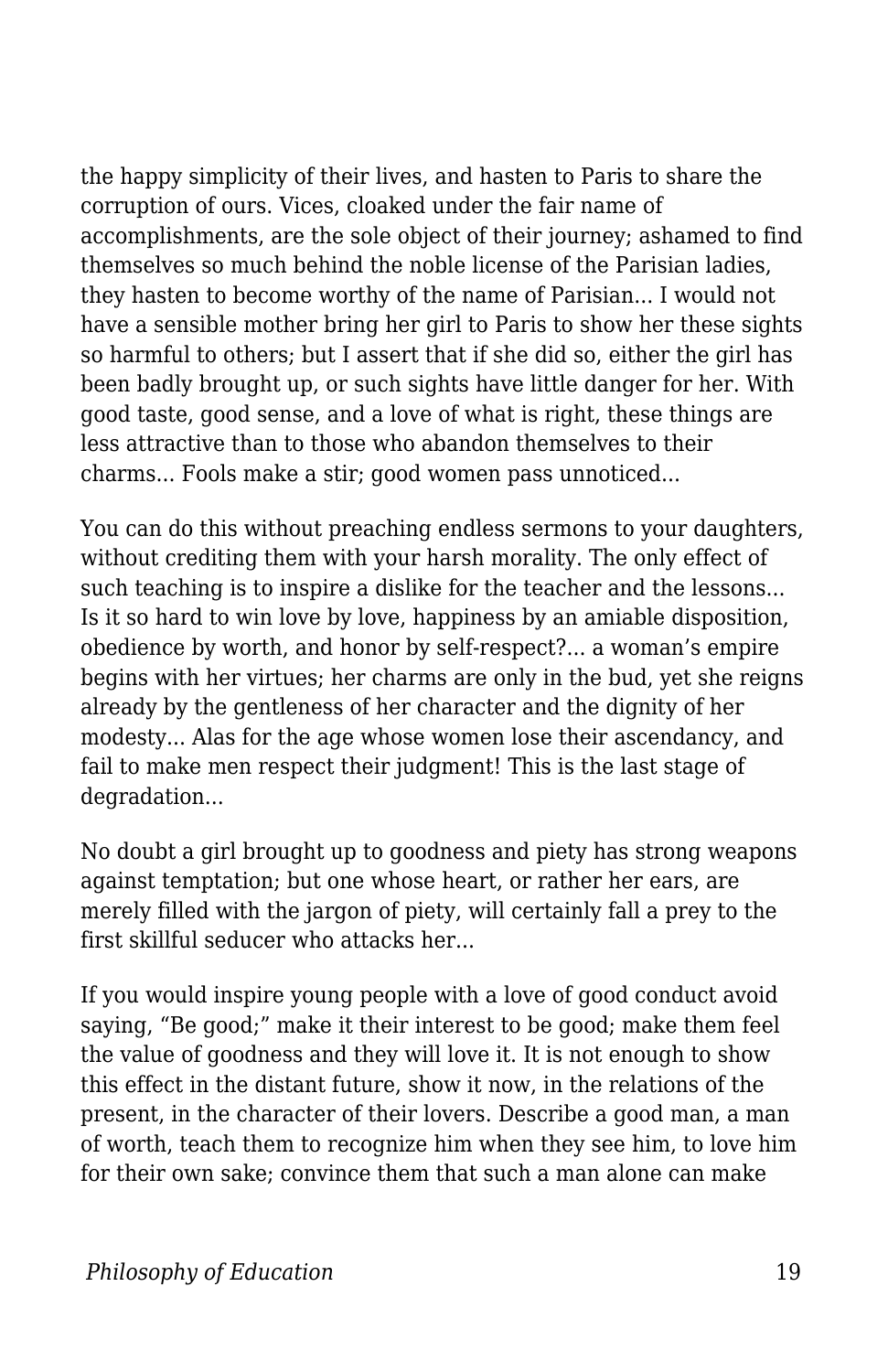them happy as friend, wife, or mistress. Let reason lead the way to virtue; make them feel that the empire of their sex and all the advantages derived from it depend not merely on the right conduct, the morality, of women, but also on that of men; that they have little hold over the vile and base, and that the lover is incapable of serving his mistress unless he can do homage to virtue...A bold, shameless, intriguing woman, who can only attract her lovers by coquetry and retain them by her favors, wins a servile obedience in common things; in weighty and important matters she has no influence over them. But the woman who is both virtuous, wise, and charming, she who in a word, combines love and esteem, can send them at her bidding to the end of the world, to war, to glory, and to death at her behest. This is a fine kingdom and worth the winning.

This is the spirit in which Sophy has been educated, she has been trained carefully rather than strictly, and her taste has been followed rather than thwarted... I cannot repeat too often that I am not dealing with prodigies. Emile is not prodigy, neither is Sophy. He is a man and she is a woman; this is all they have to boast of. In the present confusion between the sexes it is almost a miracle to belong to one's own sex.

Sophy is well born and she has a good disposition; she is very warmhearted, and this warmth of heart sometimes makes her imagination run away with her. Her mind is keen rather than accurate, her temper is pleasant but variable, her person pleasing though nothing out of the common, her countenance bespeaks a soul and it speaks true; you may meet her with indifference, but you will not leave her without emotion. Others possess which she lacks; others possess her good qualities in a higher degree, but in no one are these qualities better blended to form a happy disposition. She knows how to make the best of her very faults, and if she were more perfect she would be less pleasing.

Sophy is fond of dress, and she knows how to dress; her mother has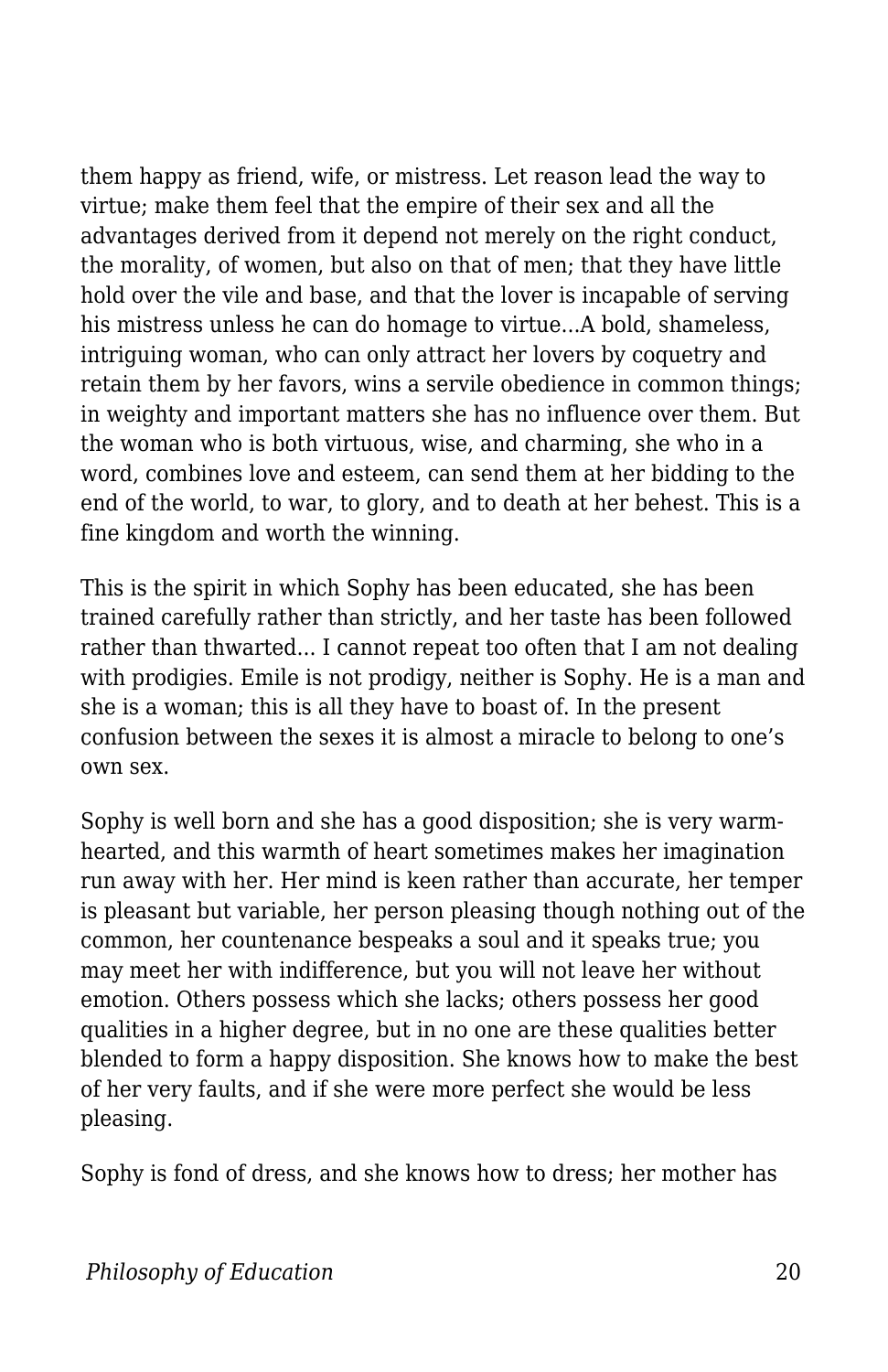no other maid; she has taste enough to dress herself well; but she hates rich clothes; her own are always simple but elegant. She doe not know what colors are fashionable, but she makes no mistake about those that suit her. No girl seems more simply dressed, but no one could take more pains over her toilet; no article is selected at random, and yet there is no trace of artificiality. Her dress is very modest in appearance and very coquettish in reality; she does not display her charms, she conceals them, but in such a way as to enhance them. When you see her you say, "That is a good modest girl," but while you are with her, you cannot take your eyes or your thoughts off her, and one might say that this very simple adornment is only put on to be removed bit by bit by the imagination.

Sophy has natural gifts; she is aware of them, and they have not been neglected; but never having had a chance of much training she is content to use her pretty voice to sing tastefully and truly; her little feet step lightly, easily, and gracefully, she can always make an easy graceful courtesy. She has had no singing master but her father, no dancing mistress but her mother; a neighboring organist has given her a few lessons in playing accompaniments on the spinet, and she has improved herself by practice. At first she only wished to show off her hand on the dark keys; then she discovered that the thin clear tone of the spinet made her voice sound sweeter; little by little she recognized the charms of harmony; as she grew older she at last began to enjoy the charms of expression, to love music for its own sake. But she has taste rather than talent; she cannot read a simple air from notes.

Needlework is what Sophy likes best; and the feminine arts have been taught her most carefully, even those you would not expect such as cutting out and dressmaking. There is nothing she cannot do with her needle, and nothing that she does not take a delight in doing; but lacemaking is her favorite occupation, because there is nothing which requires such a pleasing attitude, nothing which calls for such grace and dexterity of finger. She has also studied all the details of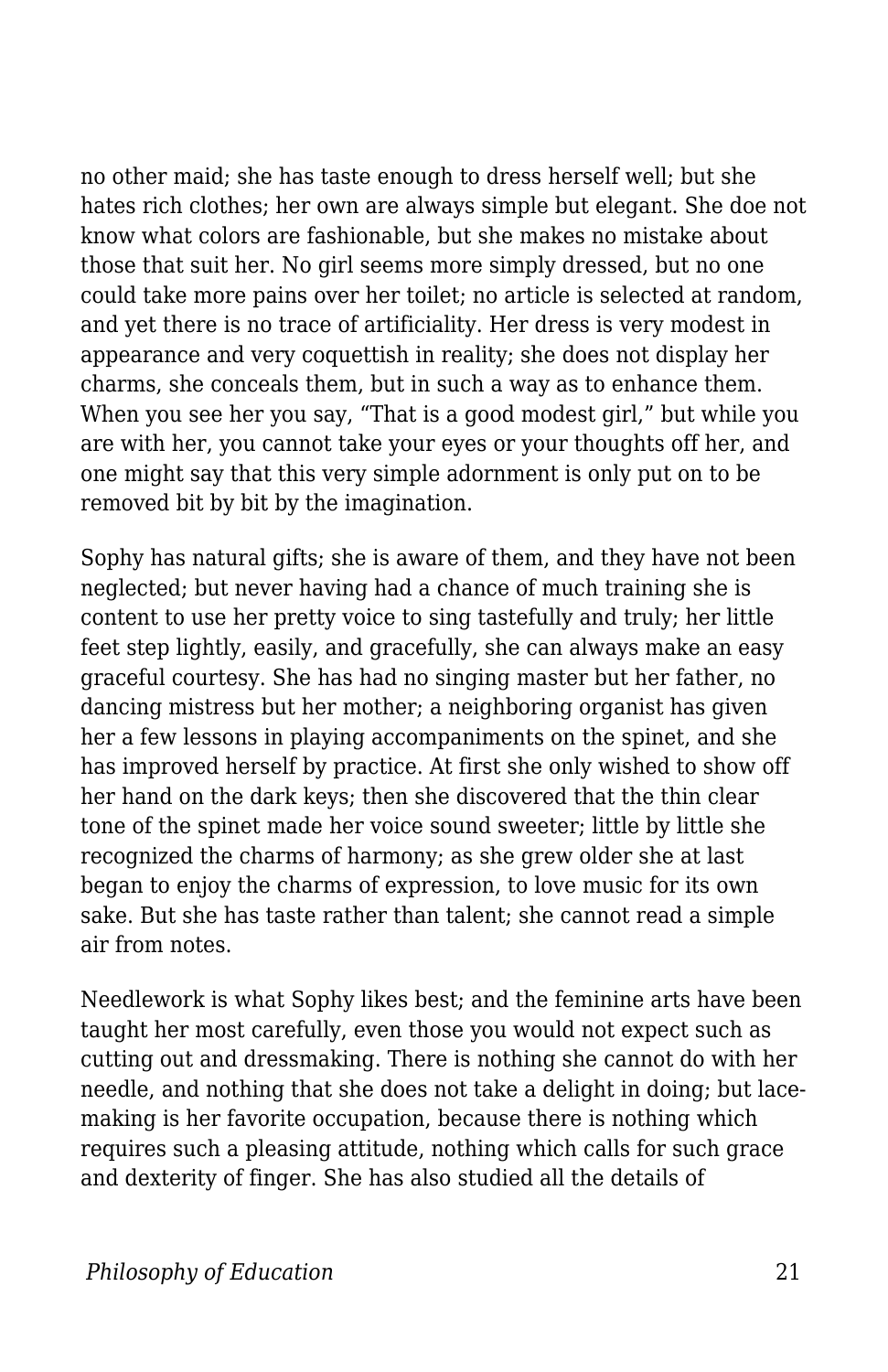housekeeping; she understands cooking and cleaning; she knows the prices of food, and also how to choose it; she can keep accounts accurately, she is her mother's housekeeper. Some day she will be the mother of a family; by managing her father's house she is preparing to manage her own; she can take the place of any of the servants and she is always ready to do so. You cannot give orders unless you can do the work yourself; that is why her mother sets her to do it. Sophy does not think of that; her first duty is to be a good daughter, and that is all she thinks about for the present. Her one idea is to help her mother and relieve her of some of her anxieties. However, she does not like them all equally well. For instance, she likes dainty food, but she does not like cooking; the details of cookery offend her, and things are never clean enough for her. She is extremely sensitive in this respect and carries her sensitiveness to a fault; she would let the whole dinner boil over into the fire rather than soil her cuffs. She has always disliked inspecting the kitchen-garden for the same reason. The soil is dirty, and as soon as she sees the manure heap she fancies there is a disagreeable smell...Yet this has not degenerated into mere affection and softness; there is none of the over refinement of luxury. Nothing but clean water enters her room; she knows no perfumes but the scent of flowers... Sophy is more than clean, she is pure... In all things she likes what is good, and knows how to appreciate it; but she can also put up with what is not so good, or can go without it.

Sophy's mind is pleasing but not brilliant, and thorough but not deep; it is the sort of mind which calls for no remark, as she never seems cleverer or stupider than oneself. When people talk to her they always find what she says attractive, though it may not be highly ornamental according to modern ideas of an educated woman; her mind has been formed not only by reading, but by conversation with her father and mother, by her own reflections, and by her own observations in the little world in which she has lived...

Sophy is too sensitive to be always good humored, but too gentle to let this be really disagreeable to other people; it is only herself who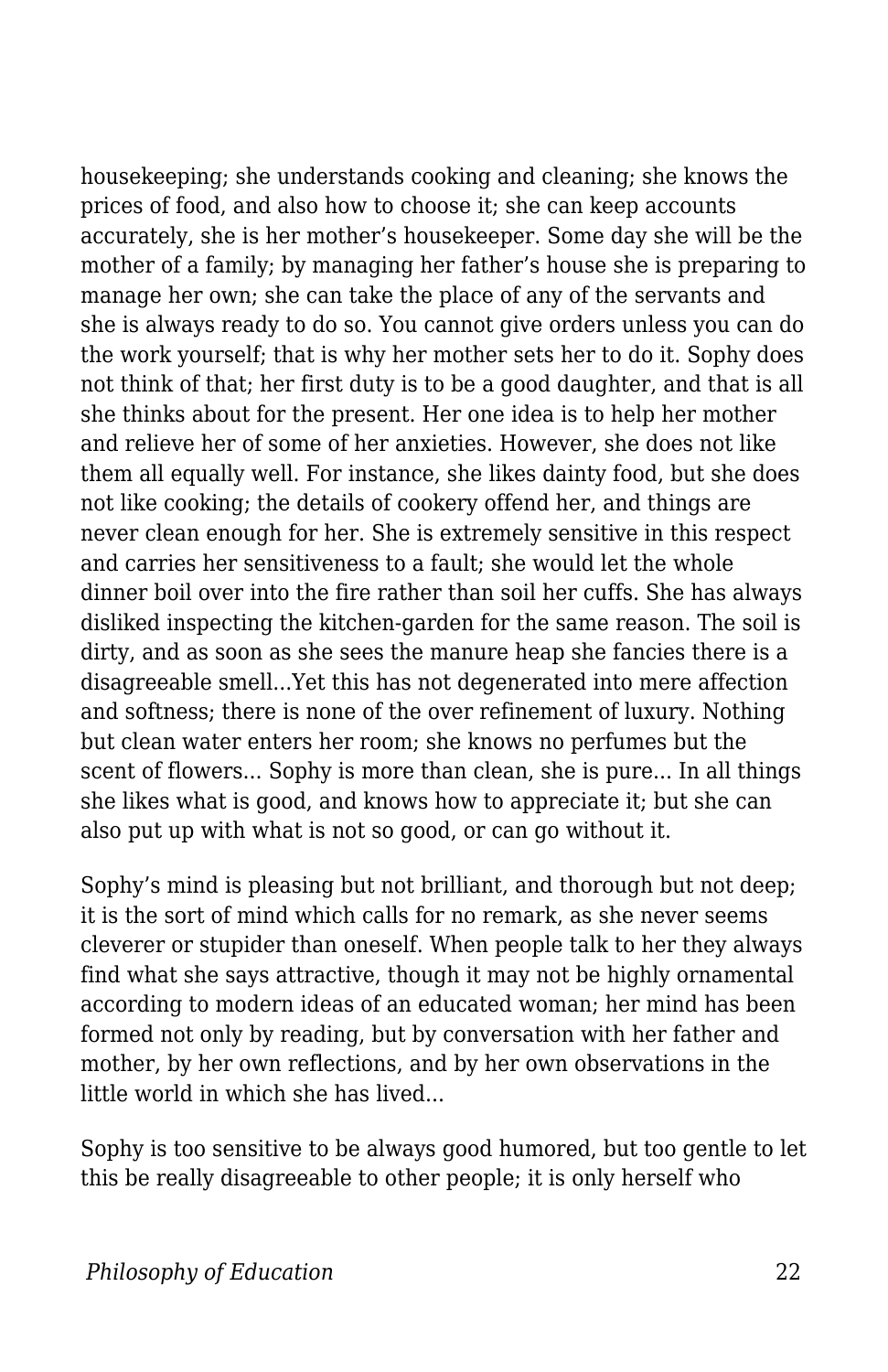suffers. If you say anything that hurts her she does not sulk, but her heart swells; she tries to run away and cry. In the midst of her tears, at a word from her father or mother she returns at once laughing and playing, secretly wiping her eyes and trying to stifle her sobs.

Yet she has her whims; if her temper is too much indulged it degenerates into rebellion, and then she forgets herself. But giver her time to come round and her way of making you forget her wrongdoing is almost a virtue. If you punish her she is gentle and submissive, and you see that she is more ashamed of the fault than the punishment...

Sophy's religion is reasonable and simple, with few doctrines and fewer observances; or rather as she knows no course of conduct but the right her whole life is devoted to the service of God and to doing good... Sophy loves virtue; this love has come to be her ruling passion; she loves virtue because there is nothing fairer in itself, she loves it because it is a woman's glory and because a virtuous woman is little lower than the angels; she loves virtue as the only road to real happiness, because she sees nothing but poverty, neglect, unhappiness, shame, and disgrace in the life of a bad woman; she loves virtue because it is dear to her revered father and to her tender and worthy mother; they are not content to be happy in their own virtue, they desire hers; and she finds her chief happiness in the hope of making them happy...

Sophy is not so fortunate as to be a charming French woman, coldhearted and vain, who would rather attract attention than give pleasure, who seeks amusement rather than delight. She suffers from a consuming desire for love; it even disturbs and troubles her heart in the midst of festivities; she has lost her former liveliness, and her taste for merry games; far from being afraid of the tedium of solitude she desires it. her thoughts go out to him who will make solitude sweet to her. She finds strangers tedious, she wants a lover, not a circle of admirers. She would rather give pleasure to one good man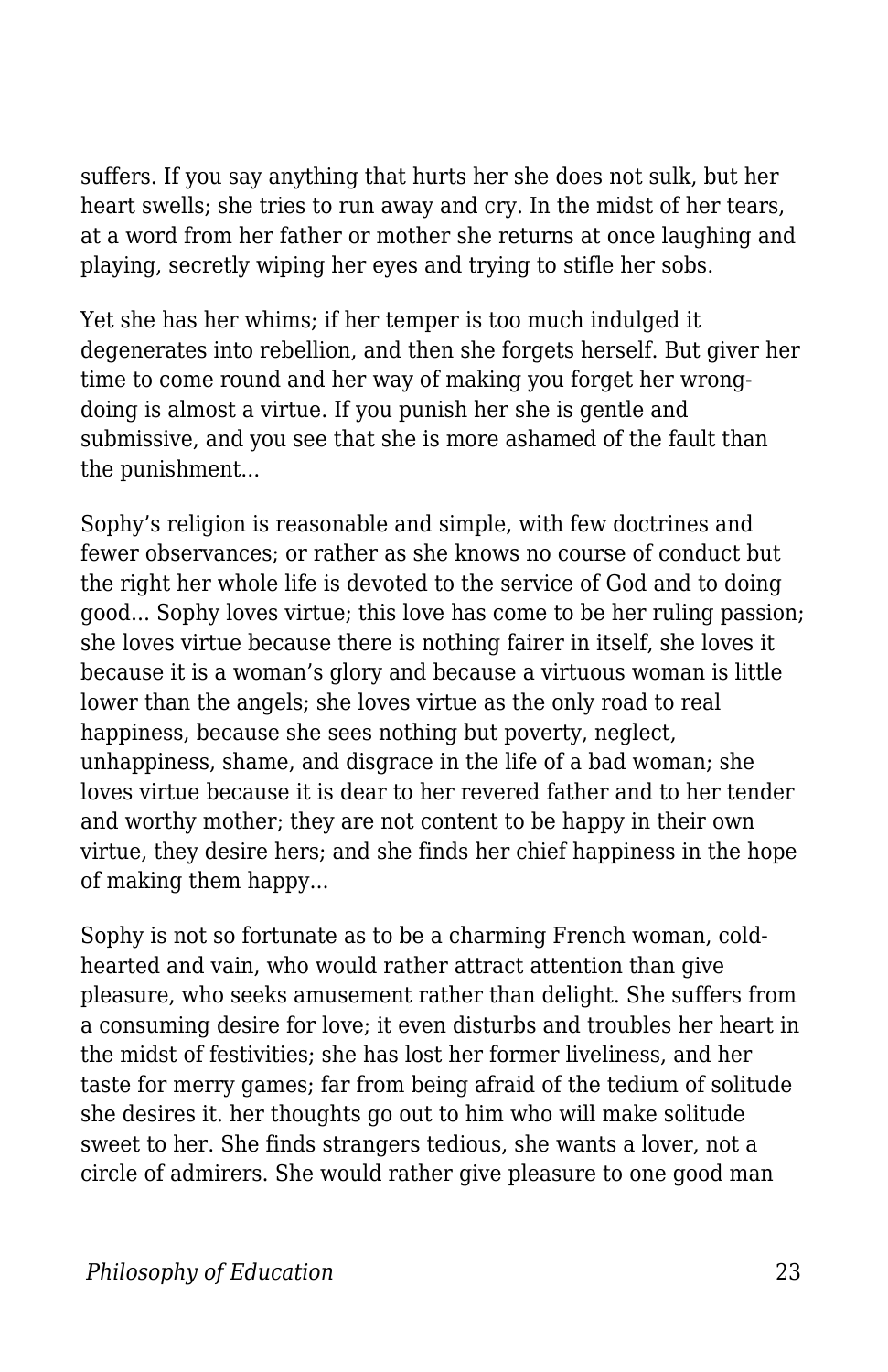than be a general favorite, or win that applause of society which lasts but a day and tomorrow is turned to scorn...

She is extremely careful what she says about those who are absent, particularly if they are women... A happy disposition does more for her than much art. She has a certain courtesy of her own, which is not dependent on fashion, and does not change with its changes; it is not a matter of custom, but it arises from a feminine desire to please... She responds to an attention or a customary piece of politeness by a courtesy or a mere "Thank you;" but this phrase in her mouth is quite enough. If you do her a real service, she lets her heart speak and its words are no empty compliment. She has never allowed French manners to make her a slave to appearances... She has an utter contempt for the jargon of gallantry, which she considers an insult to her sex. She feels sure that the man she seeks does not speak that jargon, and she will never permit in another what would be displeasing to her in him whose character is engraved on her heart... Ask you lady-killers if it is easy to continue to babble to such an unsympathetic ear...

With a judgment so mature, and a mind like that of a woman of twenty, Sophy, at fifteen, is no longer treated as a child by her parents... "You are a big girl now, Sophy, you will soon be a woman. We want you to be happy, for our own sakes as well as yours, for our happiness depends on yours. A good girl finds her own happiness in the happiness of a good man, so we must consider your marriage; we must think of it in good time, for marriage makes or mars our whole life, and we cannot have too much time to consider it.

"There is nothing so hard to choose as a good husband, unless it is a good wife. You will be that rare creature, Sophy, you will be the crown of our life and the blessing of our declining years... Perfect happiness is not to be found in this world, but we can, at least, avoid the worst form of unhappiness, that for which ourselves are to blame...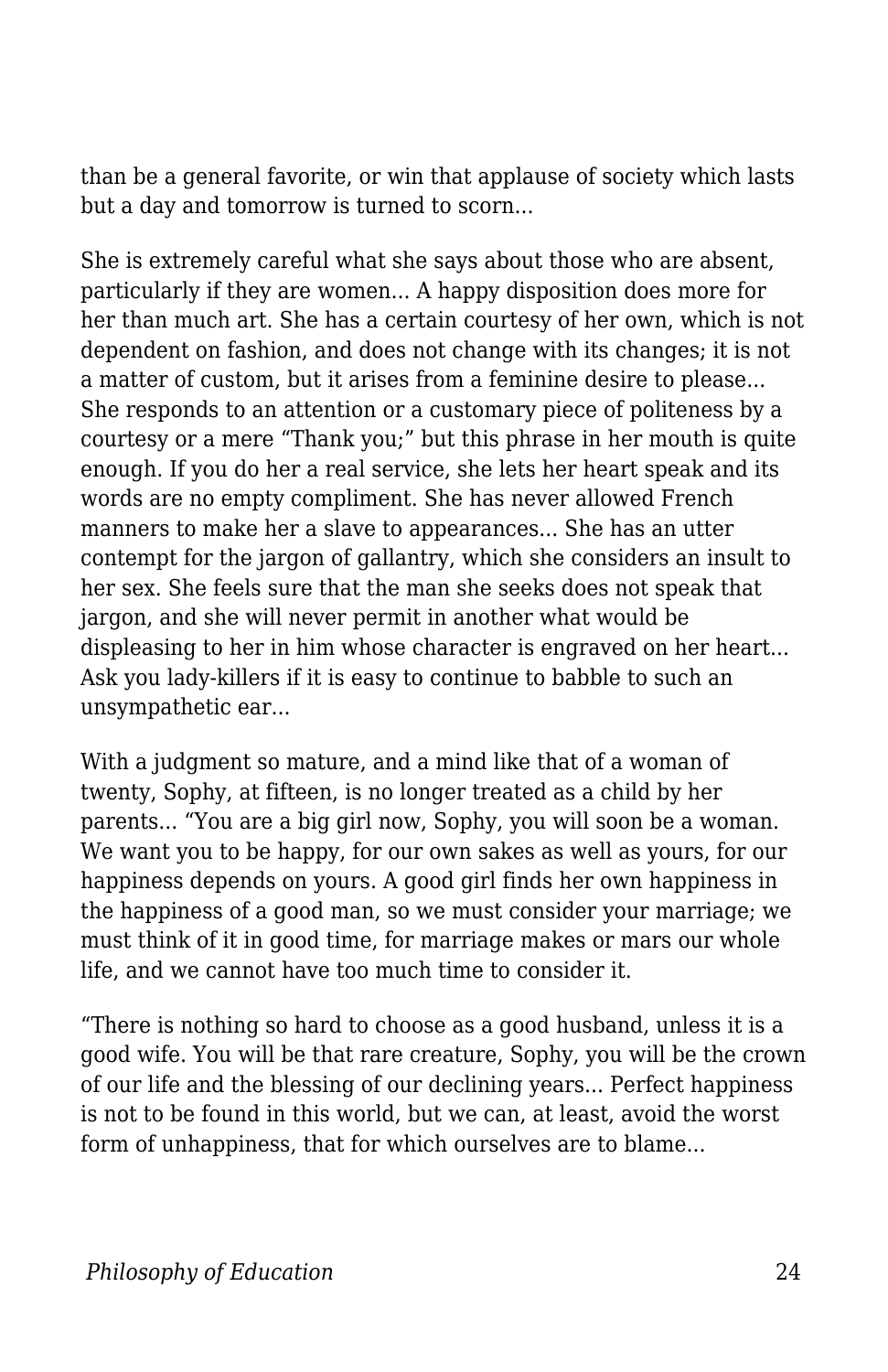"Your mother had rank, I had wealth; this was all that our parents considered in arranging our marriage. I lost my money, she lost her position; forgotten by her family, what good did it do her to be a lady born? In the midst of our misfortunes, the union of our hearts has outweighed them all; the similarity of our tastes led ut to choose this retreat; we live happily in our poverty, we are all in all to each other... the conventional motives which brought about our marriage no longer exist, our happiness consists in that natural suitability which was held of no account..."

"My child, you are good and sensible, upright and pious, you have the accomplishments of a good woman and your are not altogether without charms; but you are poor; you have the gifts most worthy of esteem, but no those which are most esteemed. Do not seek what is beyond your reach, and let your ambition be controlled, not by your ideas or ours, but by the opinion of others... Believe me, Sophy, do not seek those good things we indeed thank heaven for having taken from us; we did not know what happiness was till we lost our money..."

"You will be sought in marriage, it may be by those who are unworthy of you. If they showed themselves in their true colors, you would rate them at their real value; all their outward show would not long deceive you; but though your judgment is good and you know what merit is when you see it, you are inexperienced and you do not know how people can conceal their real selves. A skillful knave might study your tastes in order to seduce you, and make a pretense of those virtues which he does not possess. You would be ruined, Sophy, before you knew what you were doing... My child, I trust you to Sophy's own reason; I do not trust you to the fancies of your own heart. Judge for yourself so long as your heart is untouched, but when you love, betake yourself to your mother's care..."

"The husband suitable for you should be chosen by you not us. But it is for us to judge whether he is really suitable, or whether, without knowing it, you are only following your own wishes. Birth, wealth,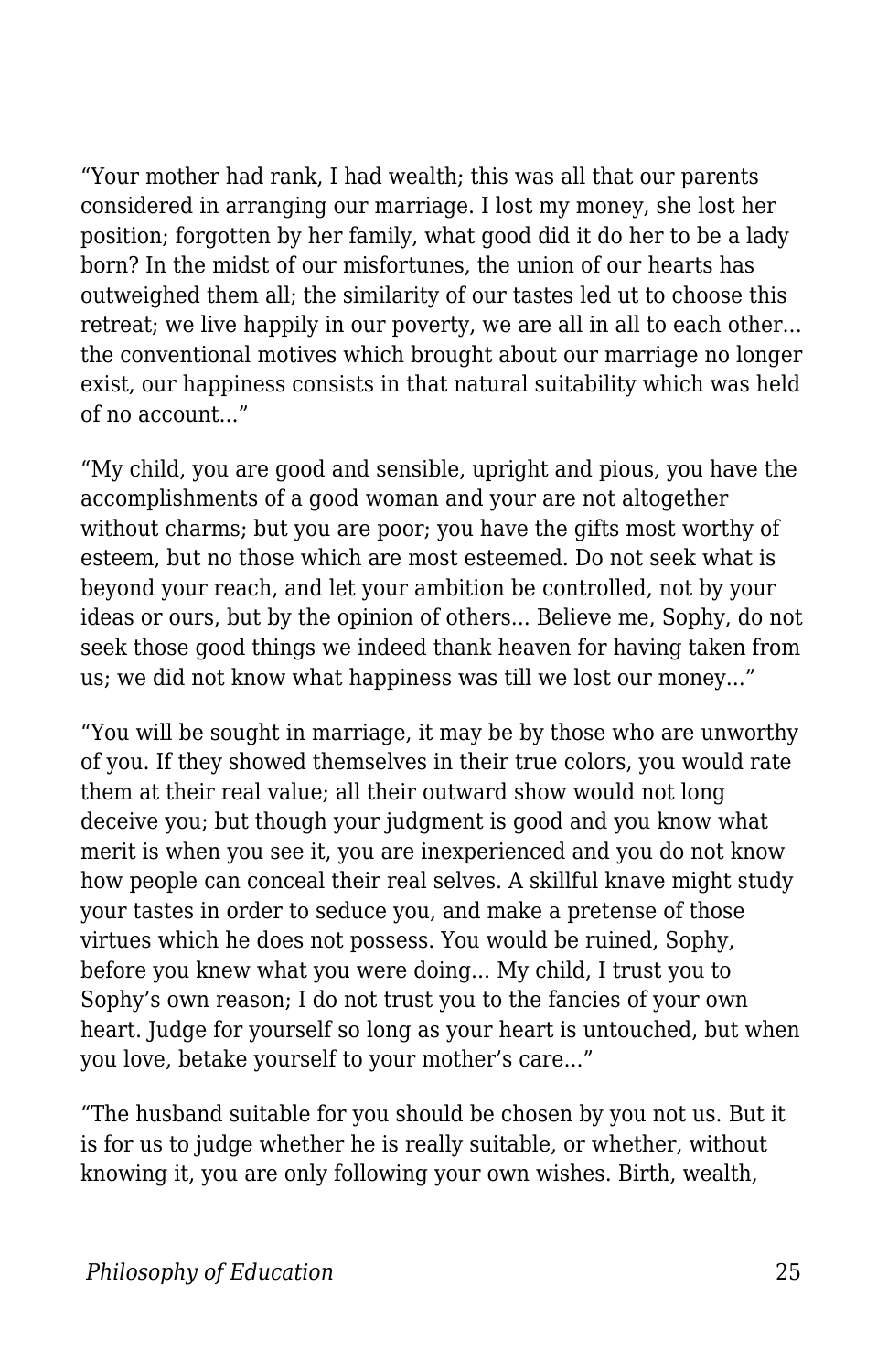position, conventional opinions will count for nothing with us. Choose a good man whose person and character suit you; whatever he may be in other respects, we will accept him as our son-in-law. he will be rich enough if he has bodily strength, a good character, and family affection. His position will be good enough if it is ennobled by virtue. If everybody blames us, we do not care. We do not seek the approbation of men, but your happiness..."

What was said will remain engraved upon her heart as long as she lives, and that if any human resolution may be trusted, we may rely on her determination to deserve her parent's esteem... She would rather a virgin martyr than distress her parents by marrying a worthless man and exposing herself to the unhappiness of an ill-assorted marriage... After the conversation related above, her father and mother thought that suitable husbands would not be likely to offer themselves in the hamlet where they lived; so they decided to send her to spend the winter in town, under the care of an aunt who was privately acquainted with the object of the journey...

In response to her parents' wishes her aunt introduced her to her friends, took her into company, both private and public, showed her society, or rather showed her in society, for Sophy paid little heed to its bustle. Yet it was plain that she did not shrink from young men of pleasing appearance and modest seemly behavior... Sophy did not find what she sought, and she felt sure she never would, so she got tired of the town. She loved her parents dearly and nothing made up for their absence, nothing could make her forget them; she went home long before the time fixed for the end of her visit.

Scarcely had she resumed her home duties when they perceived that her temper had changed though her conduct was unaltered, she was forgetful, impatient, sad, and dreamy; she wept in secret. At first they thought she was in love and was ashamed to own it; they spoke to her, but she repudiated the idea. She protested she had seen no one who could touch her heart, and Sophy always spoke the truth...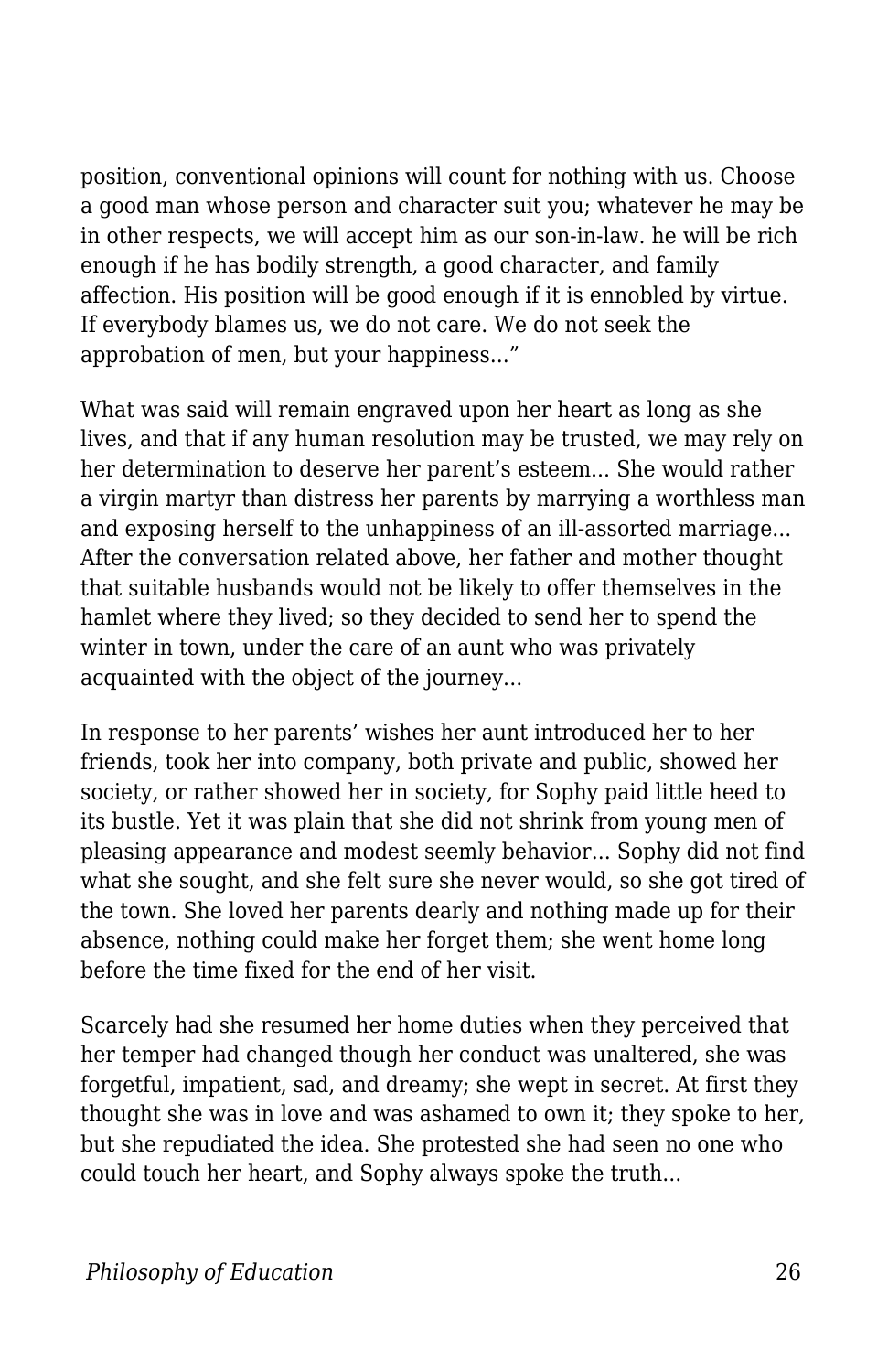If it were only a question of the partner of her youth, her choice would soon be made; but a master for life is not so easily chosen; and since the two cannot be separated, people must often wait and sacrifice their youth before they find the man with whom they could spend their life. Such was Sophy's case; she wanted a lover, but this lover must be her husband; and to discover a heart such as she required, a lover and husband were equally difficult to find. All these dashing young men were only her equals in age, in everything else they were found lacking; their empty wit, their vanity, their affectations of speech, their ill-regulated conduct, their frivolous imitations alike disgusted her. She sought a man and she found monkeys; she sought a soul and there was none to find.

"How unhappy I am!" said she to her mother; "I am compelled to love and yet I am dissatisfied with every one. My heart rejects every one who appeals to my senses... She can love no other; she can make no one happy but him, and she cannot be happy without him... She would rather die than live to suffer."

Her mother urged her to speak; she hesitated, she yielded, and leaving the room without a word, she presently returned with a book in her hand. "Have pity on your unhappy daughter, there is no remedy for her grief, her tears cannot be dried. You would know the cause: well, here it is," said she, flinging the book on the table. Her mother took the book and opened it; it was The Adventures of Telemachus...

Sophy was in love with Telemachus, and loved him with a passion which nothing could cure. When her father and mother became aware of her infatuation, they laughed at it and tried to cure her by reasoning with her. They were mistaken, reason was not altogether on their side; Sophy had her own reason and knew how to use it... "Give me," said she, "a man who holds the same opinions as I do, or one who will be willing to learn them from me, and I will marry him; but until then, why do you scold me? Pity me; I am miserable, but not mad. Is the heart controlled by the will?... Is it my fault if I love what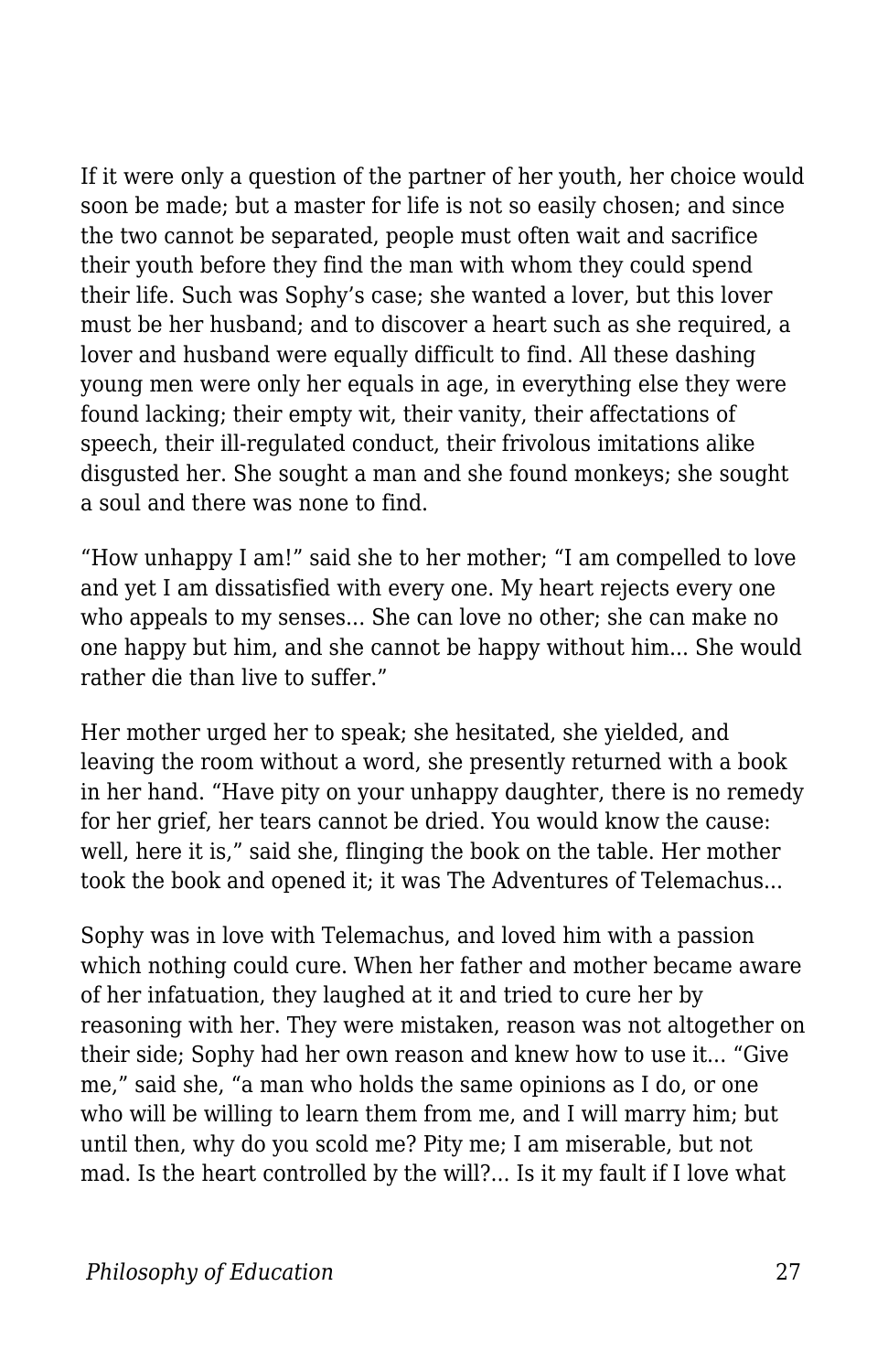has no existence? I am no visionary; I desire no prince, I seek no Telemachus, I know he is only an imaginary person; I seek some one like him. And why should there be no such person, since there is such a person as I, I who feel that my heart is like his? No, let us not wrong humanity so greatly, let us not think that an amiable and virtuous man is a figment of the imagination. He exists, he lives, perhaps he is seeking me; he is seeking a soul which is capable of love for him. But who is he, where is he? I know not; he is not among those I have seen; and no doubt I shall never see him. Oh! Mother, why did you make virtue too attractive? If I can love nothing less, you are more to blame than  $I''$ 

Let us give Emile his Sophy; let us restore this sweet girl to life and provide her with a less vivid imagination and a happier fate... Sophy has only a good disposition and an ordinary heart; her education is responsible for everything in which she excels other women... We can only make a match by introducing them to each other to see if they suit each other in every respect, or at least we can let them make that choice which gives the most promise of mutual suitability.

The difficulty is this: while social life develops character it differentiates classes, and these two classifications do not correspond, so that the greater the social distinctions, the greater the difficulty of finding the corresponding character... Neither master nor slave belongs to a family, but only to a class... Consult nature. Do not join together those who are only alike in one given condition, those who will not suit one another if that condition is changed; but those who are adapted to one another in every situation, in every country, and in every rank in which they may be placed... I maintain indeed that every possible misfortune may overtake husband and wife if they mingle their tears, than if they possessed all the riches of the world, poisoned by divided hearts...

Do not suppose, however, that I have delayed to find a wife or Emile till I sent him in search of her. This search is only a pretext for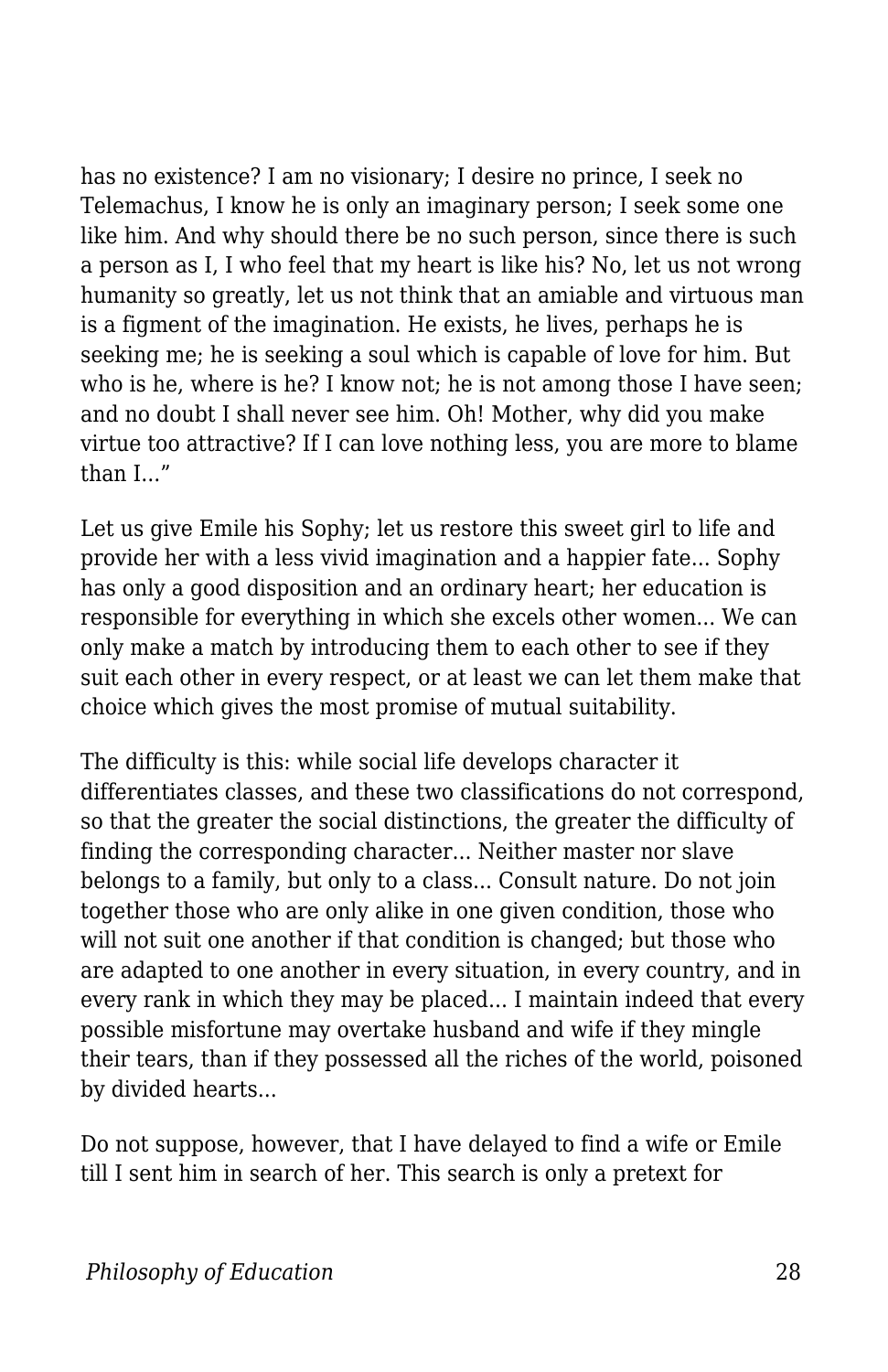acquainting him with women, so that he may perceive the value of a suitable wife. Sophy was discovered long since; Emile may even have seen her already, but he will not recognize her till the time is come... It makes a considerable difference as to the suitability of a marriage whether a man marries above or beneath him... When he marries into a lower rank, a man does not lower himself, he raises his wife; if, on the other hand, he marries above his position, he lowers his wife and does not raise himself...

I expect that many of my readers will remember that I think women have a natural gift for managing men, and will accuse me of contradicting myself; yet they are mistaken. There is a vast difference between claiming the right to command, and managing him who commands. Woman's reign in the home as a minister reigns in the state, by contriving to be ordered to do what she wants. In this sense, I grant you, that the best managed homes are those where the wife has most power. But when she despises the voice of her head, when she desires to usurp his rights and take the command upon herself, this inversion of the proper order of things leads only to misery, scandal, and dishonor...

In both sexes alike I am only aware of two really distinct classes, those who think and those who do not; and this difference is almost entirely one of education. A man who thinks should not ally himself with a woman who does not think, for he loses the chief delight of social life if he has a wife who cannot share his thoughts. People who spend their whole life in working for a living have no ideas beyond their work and their own interests, and their mind seems to reside in their arms... Conscience is the most enlightened philosopher...

Moreover, if a woman is quite unaccustomed to think, how can she bring up her children? How will she know what is good for them? How can she incline them to virtues of which she is ignorant, to merit of which she has no conception? She can only flatter or threaten, she can only make them insolent or timid; she will make them performing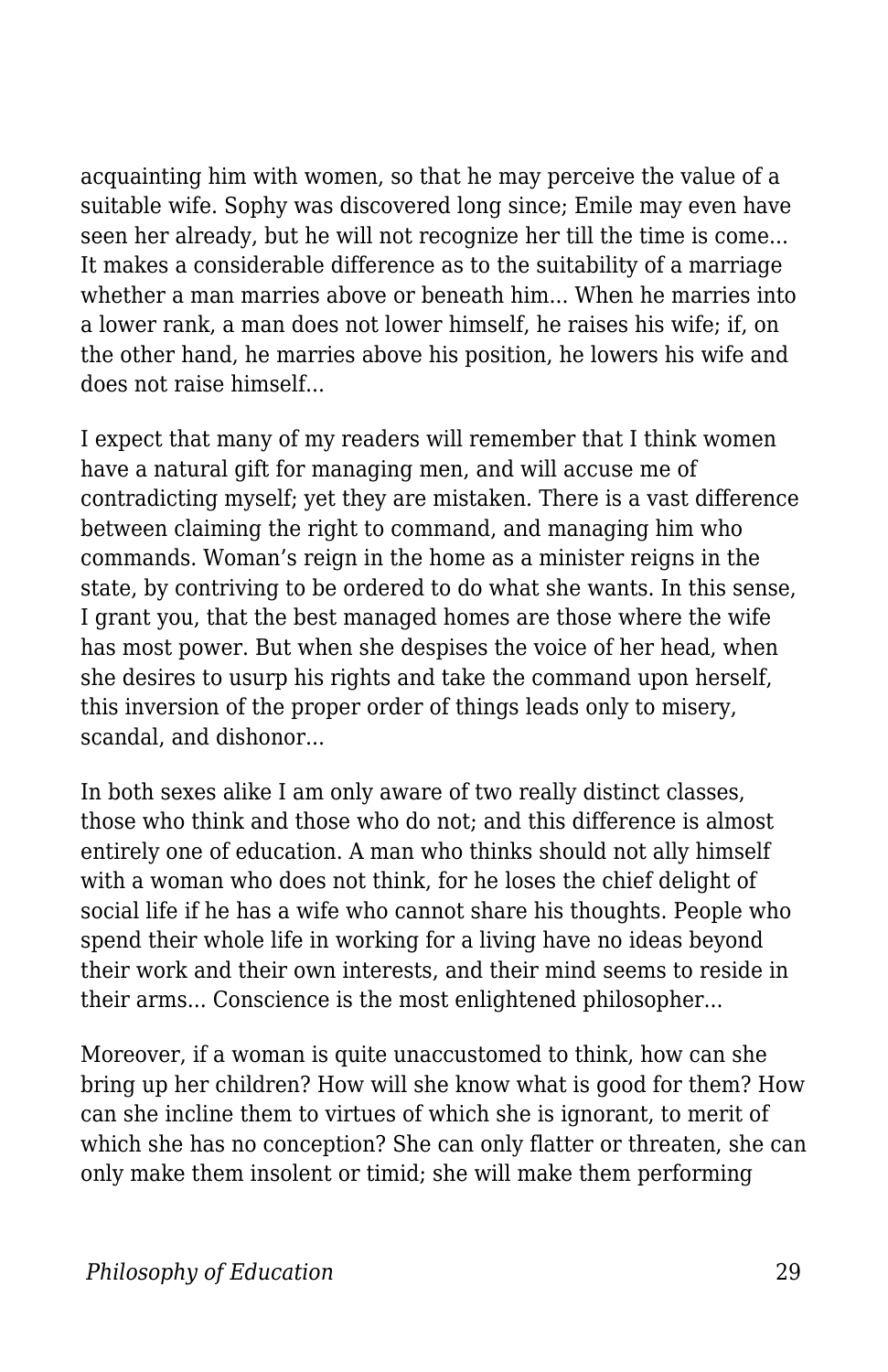monkeys or noisy little rascals; she will never make them intelligent or pleasing children.

Therefore it is not fitting that a man of education should choose a wife who has none, or take her from a class where she cannot be expected to have any education. But I would a thousand times rather have a homely girl, simply brought up, than a learned lady... From the lofty height of her genius she scorns every womanly duty, and she is always trying to make a man of herself... These highly talented women only get a hold over fools...

Looks must next be considered; they are the first thing that strikes us and they ought to be the last, still they should not count for nothing. I think that great beauty is rather to be shunned than sought after in marriage. Possession soon exhausts our appreciation of beauty; in six weeks' time we think no more about it, but its dangers endure as long as life itself. Unless a beautiful woman is an angel, her husband is the most miserable of men; and even if she were an angel he would still be the center of a hostile crowd and she could not prevent it. If extreme ugliness were not repulsive I should prefer it to extreme beauty; for before very long the husband would cease to notice either, but beauty would still have its disadvantages and ugliness its advantages. But ugliness which is actually repulsive is the worst misfortune; repulsion increases rather than diminishes, and it turns to hatred. Such a union is a hell upon earth; better death than such a marriage... Charm is less perishable than beauty; it is a living thing, which constantly renews itself, and after thirty years of married life, the charms of a good woman delight her husband even as they did on the wedding day.

Such are the considerations which decided my choice of Sophy. Brought up, like Emile, by Nature, she is better suited to him than any other; she will be his true mate. She is his equal in birth and character, his inferior in fortune. She makes no great impression at first sight, but day by day reveals fresh charms. Her chief influence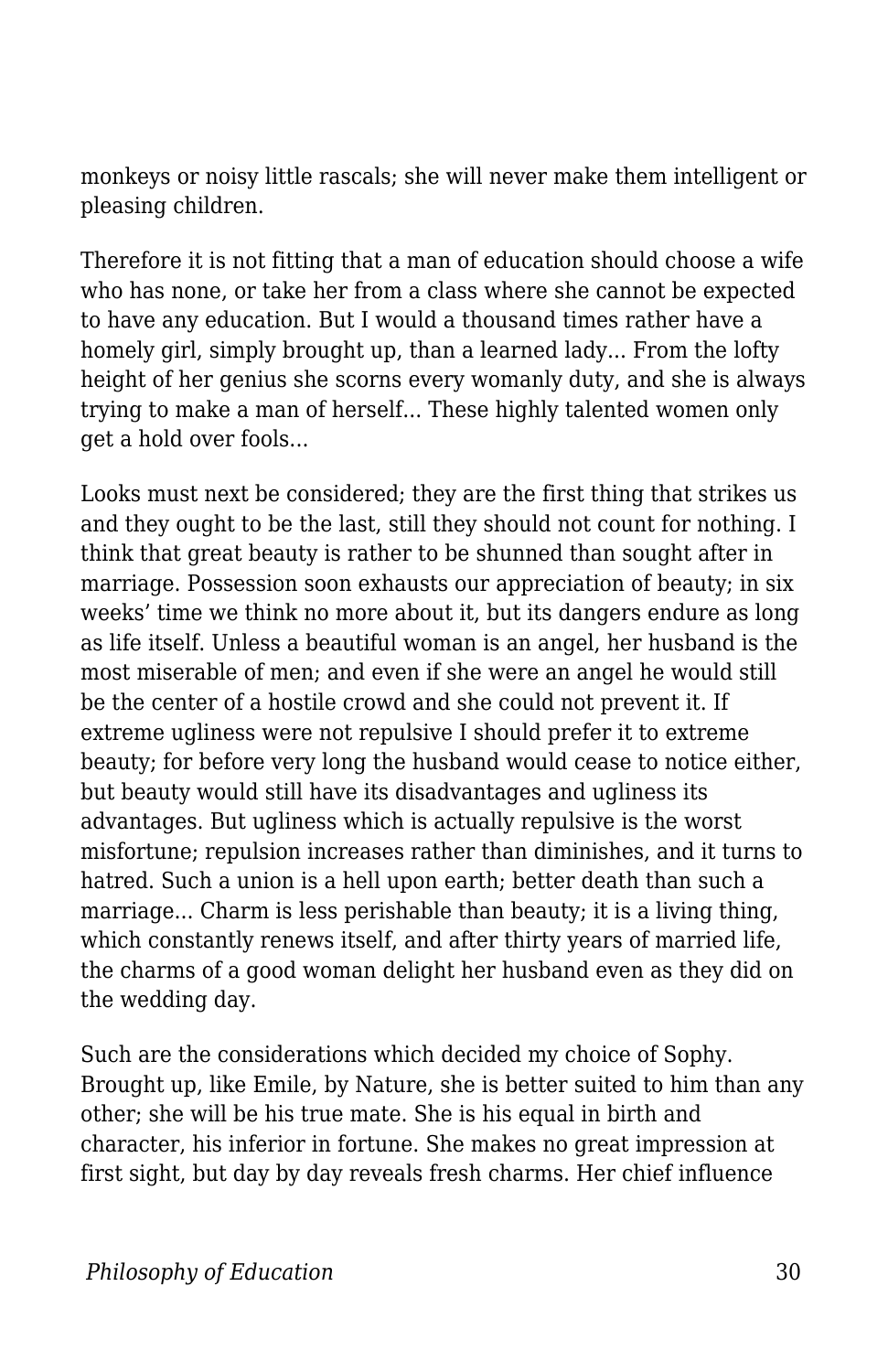only takes effect gradually, it is only discovered in friendly intercourse; and her husband will feel it more than any one. Her education is neither showy nor neglected; she has taste without deep study, talent without art, judgment without learning. Her mind knows little, but it is trained to learn; it is well-tilled soil ready for the sower... She will not be her husband's teacher but his scholar; far from seeking to control his tastes, she will share them. She will suit him far better than a blue-stocking and he will have the pleasure of teaching her everything. It is time they made acquaintance; let us try to plan a meeting.

When we left Paris we were sorrowful and wrapped in thought. This Babel is not our home. Emile casts a scornful glance towards the great city, saying angrily, "What a time we have wasted; the bride of my heart is not there. My friend, you know it, but you think nothing of my time, and you pay no heed to my sufferings." With steady look and firm voice I reply, "Emile, do you mean what you say?" At once he flings his arms round my neck and clasps me to his breast without speaking. That is his answer when he knows he is in the wrong.

And now we are wandering through the country like true knightserrant; yet we are not seeking adventures when we leave Paris; we are escaping from them... Men say life is short, and I see them doing their best to shorten it. As they do not know how to spend their time they lament the swiftness of its flight, and I perceive that for them it goes only too slowly... A man spends his whole life rushing from Paris to Versailles, from Versailles to Paris, from town to country, from country to town, from one district of the town to another; but he would not know what to do with his time if he had not discovered this way of wasting it, by leaving his business on purpose to find something to do in coming back to it; he thinks he is saving the time he speeds, which would otherwise be unoccupied; or maybe he rushes for the sake of rushing...

So we do not travel like couriers but like explorers. We do not merely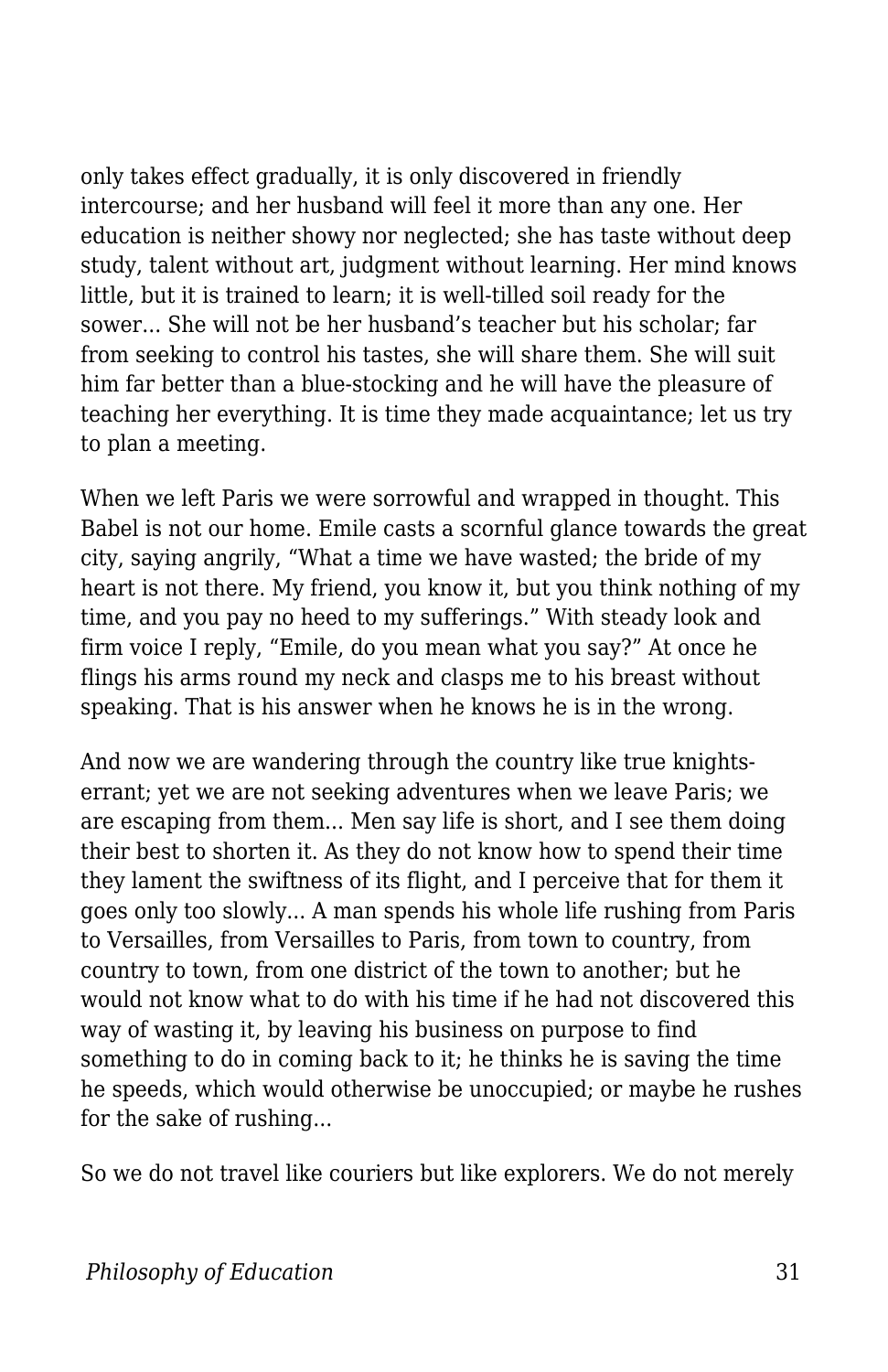consider the beginning and the end, but the space between. The journey itself is a delight... I can only think of one way of traveling pleasanter than traveling on horseback, and that is to travel on foot. Your town-bred scientists study natural history in cabinets; they have small specimens; they know their names but nothing of their nature. Emile's museum is richer than that of kings; it is the whole world...

We came across a peasant who took us to his cottage; we enjoyed his poor dinner with a hearty appetite. When he saw how hungry and tired we were he said, "If the Lord had led you to the other side of the hill you would have had a better welcome, you would have found a good resting place, such good, kindly people! They could not wish to do more for you than I, but they are richer, though folks say they used to be much better off. Still they are not reduced to poverty, and the whole country-side is the better for what they have."

When Emile heard of these good people his heart warmed to them. "My friend," said he, looking at me, "let us visit this house, whose owners are a blessing to the district; I shall be very glad to see them; perhaps they will be pleased to see us too; I am sure we shall be welcome; we shall just suit each other."

Our host told us how to find our way to the house and we set off, but lost our way in the woods. We were caught in a heavy rainstorm, which delayed us further. At last we found the right path and in the evening we reached the house, which had been described to us. It was the only house among the cottage of the little hamlet, and though plain it had an air of dignity. We went up to the door and asked for hospitality...

The room we were shown into was very small, but clean and comfortable; a fire was lighted, and we found line, clothes, and everything we needed. "Why," said Emile, in astonishment, "one would think they were expecting us. The peasant was quite right; how kind and attentive, how considerate, and for strangers too!... You need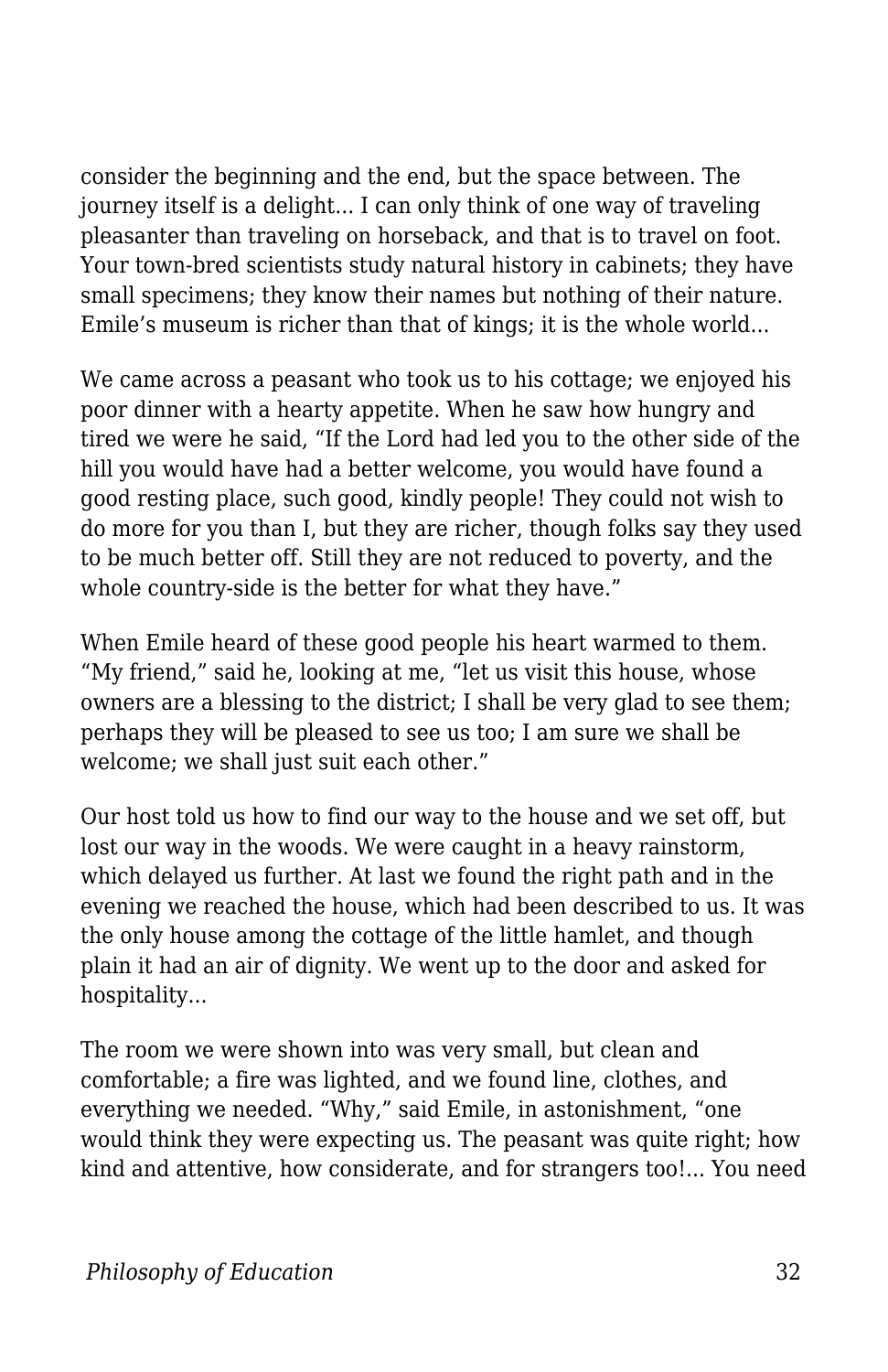not be surprised; where strangers are scarce, they are welcome; nothing makes people more hospitable than the fact that calls upon their hospitality are rare; when guests are frequent there is an end to hospitality...

Having dried ourselves and changed our clothes, we rejoined the master of the house, who introduced us to his wife; she received us not merely with courtesy but with kindness. Her glance rested on Emile. A mother, in her position, rarely receives a young man into her house without some anxiety or some curiosity at least.

Supper was hurried forward on our account.. When we went into the dining-room there were five places laid; we took our seats and the fifth chair remained empty. Presently a young girl entered, made a deep courtesy, and modestly took her place without a word. Emile was busy with his supper or considering how to reply to what was said to him; he bowed to her and continued talking and eating... "Sire," said the master of the house to Emile, "you seem to be a pleasant wellbehaved young gentleman, and that reminds me that your tutor and you arrived wet and weary like Telemachus and Mentor in the island of Calypso." "Indeed," said Emile, "we have found the hospitality of Calypso

." His Mentor added, "And the charms of Eucharis." But Emile knew the Odyssey and he had not read Telemachus, so he knew nothing of Eucharis. As for the young girl, I saw she blushed up to her eyebrows, fixed her eyes on her plate, and hardly dared to breathe. Her mother, noticing her confusion, made a sign to her father to turn the conversation. When he talked of his lonely life, he unconsciously began to relate the circumstances which brought him into it;p his misfortunes, his wife's fidelity, the consolations they found in their marriage, their quiet, peaceful life in their retirement, and all this without a word of the young girl; it is a pleasing and a touching story, which cannot fail to interest. Emile, interested and sympathetic, leaves off eating and listens... The young girl, seeing him weep, is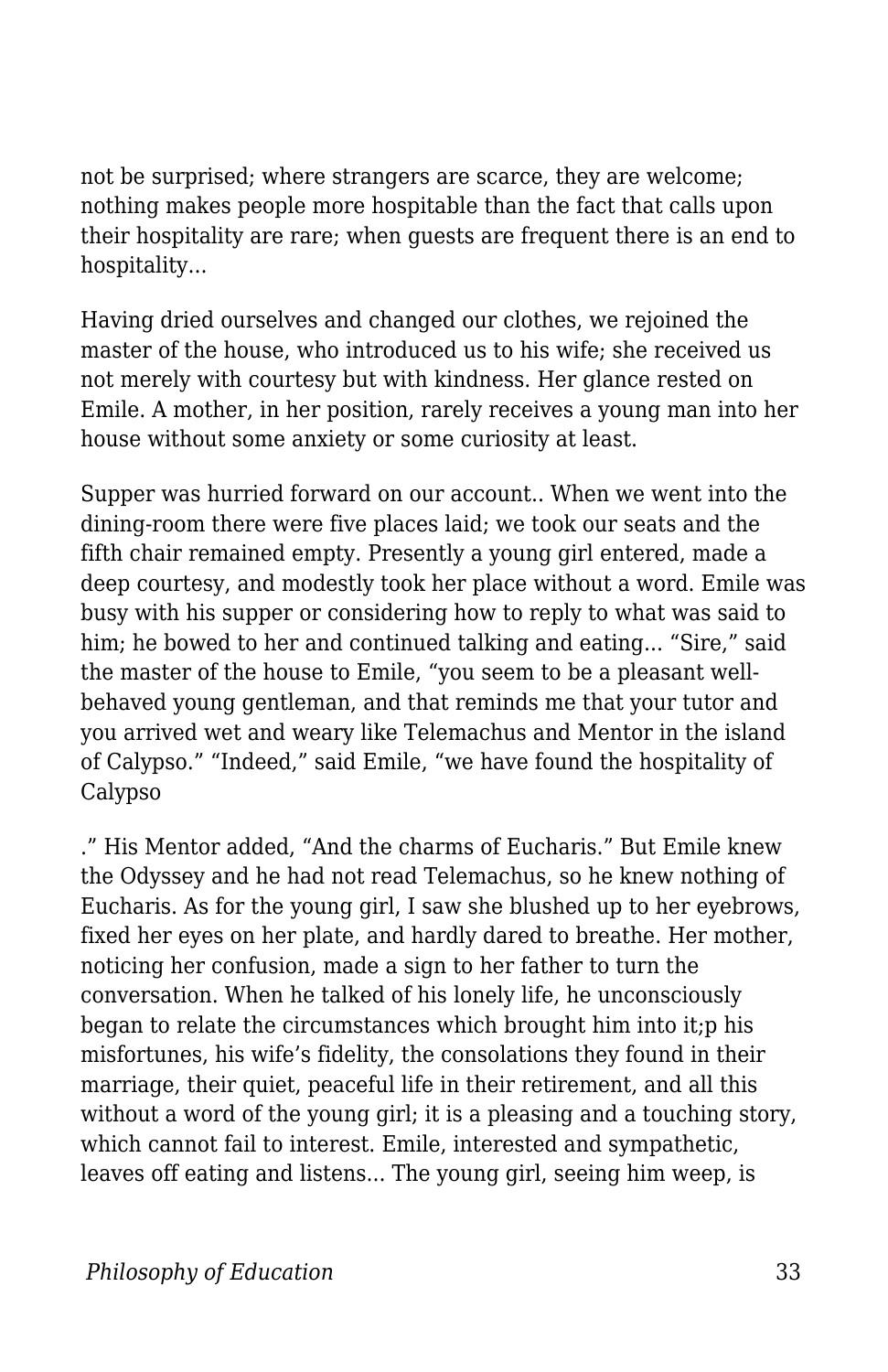ready to mingle her tears with his...

Her mother, who has been watching her ever since she sat down to supper, sees her distress, and to relieve it she sends her on some errand. The daughter returns directly, but so little recovered that her distress, and to relieve it she sends her on some errand. The daughter returns directly, but so little recovered that her distress is apparent to all. Her mother says gently, "Sophy, control yourself; will you never cease to weep for the misfortunes of your parents? Why should you, who are their chief comfort, be more sensitive than they are themselves?"

At the name of Sophy you would have seen Emile give a start. His attention is arrested by this dear name, and he awakes all at once and looks eagerly at one who dares to bear it. Sophy! Are you the Sophy whom my heart is seeking? Is it you that I love? He looks at her; he watches her with a sort of fear and self-distrust. The face is not quite what he pictured; he cannot tell whether he likes it more or less. He studies every feature, he watches every movement, every gesture; he has a hundred fleeting interpretations for them all; he would give half his life if she would but speak...

There is no one in the world less able to conceal his feelings than Emile. How should he conceal them, in the midst of the greatest disturbance he has ever experienced, and under the eyes of four spectators who are all watching him, while she who seems to heed him least is really most occupied with him. His uneasiness does not escape the keen eyes of Sophy; his own eyes tell her that she is its cause; she sees that this uneasiness is not yet love; what matter? He is thinking of her, and that is enough; she will be very unlucky if he things of her with impunity.

Mothers, like daughters, have eyes; and they have experience too. Sophy's mother smiles at the success of our schemes. She reads the hearts of the young people; she sees that the time has come to secure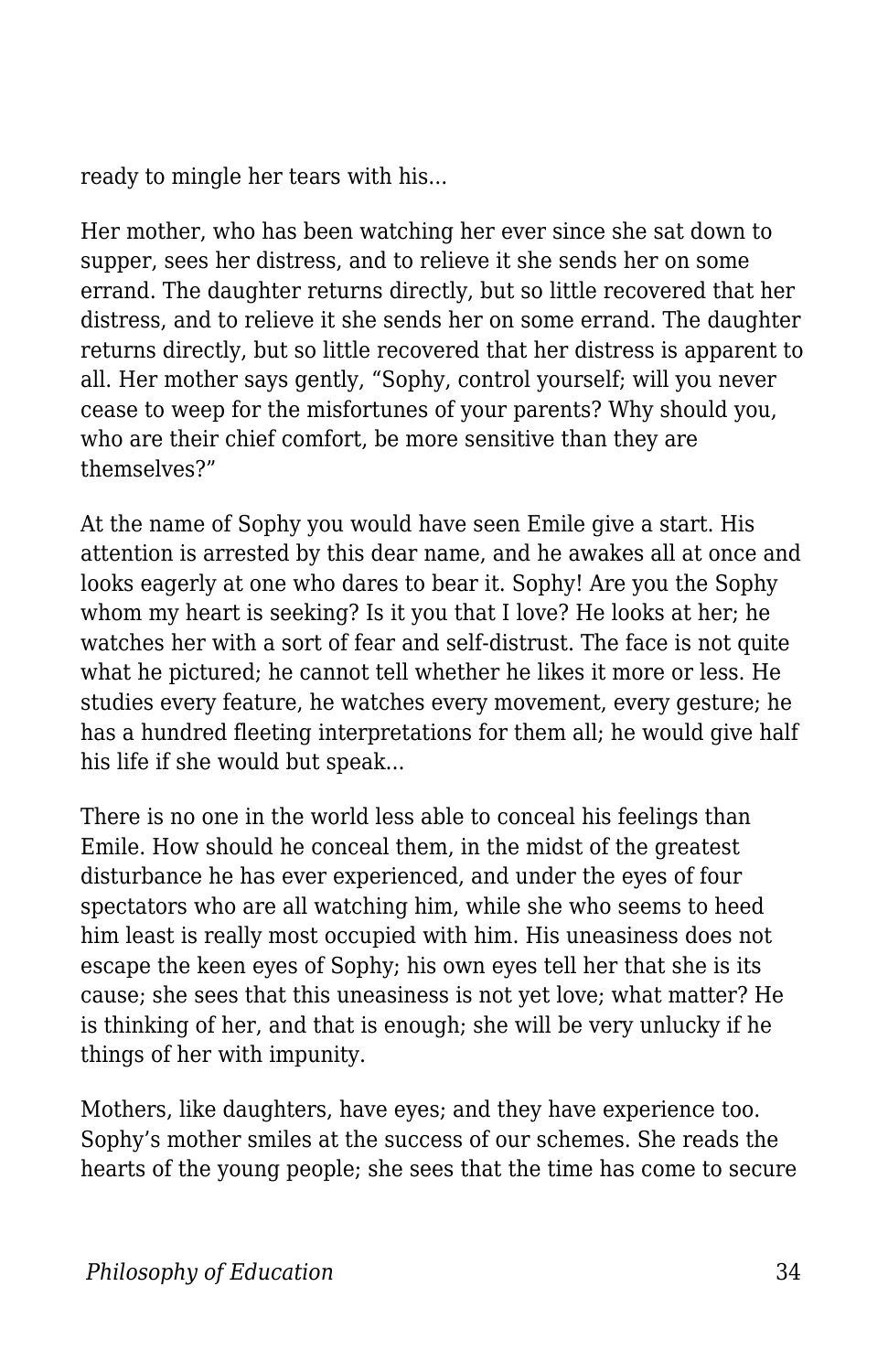the heart of this new Telemachus; she makes her daughter speak. Her daughter, with her native sweetness, replies in a timid tone which makes all the more impression. At the first sound of her voice, Emile surrenders; it is Sophy herself; there can be no doubt about it. If it were not so, it would be too late to deny it.

The charms of this maiden enchantress rush like torrents through his heart, and he begins to drain the draughts of poison with which he is intoxicated. He says nothing; questions pass unheeded; he sees only Sophy, he hears only Sophy; if she says a word, he opens his mouth; if her eyes are cast down, so are his; if he sees her sigh, he sighs too; it is Sophy's heart which seems to speak in his. What a change have these few moments wrought in her heart! It is no longer her turn to tremble, it is Emile's. Farewell liberty, simplicity, frankness. Confused, embarrassed, fearful, he dare not look about him for fear he should see that we are watching him. Ashamed that we should read his secret, he would fain become invisible to every one, that he might feed in secret on the sight of Sophy. Sophy, on the other hand, regains her confidence at the sight of Emile's fear; she sees her triumph and rejoices in it. "No'l mostra gia, ben che in suo cor ne rida." (Tasso, Jerus, Del., c. iv. v. 33) Her expression remains unchanged; but in spite of her modest look and downcast eyes, her tender heart is throbbing with joy, and it tells her that she has found Telemachus...

Works on education are crammed with wordy and unnecessary accounts of the imaginary duties of children; but there is not a word about the most important and most difficult part of their education, the crisis which forms the bridge between the child and the man... If my book is a romance, the fault lies with those who deprave mankind...

This is no time for teaching, and what I say will receive scant attention. It only serves to stimulate Emile to further interest in Sophy, through his desire to find reasons for his fancy. The unexpected coincidence in the name, the meeting which, so far as he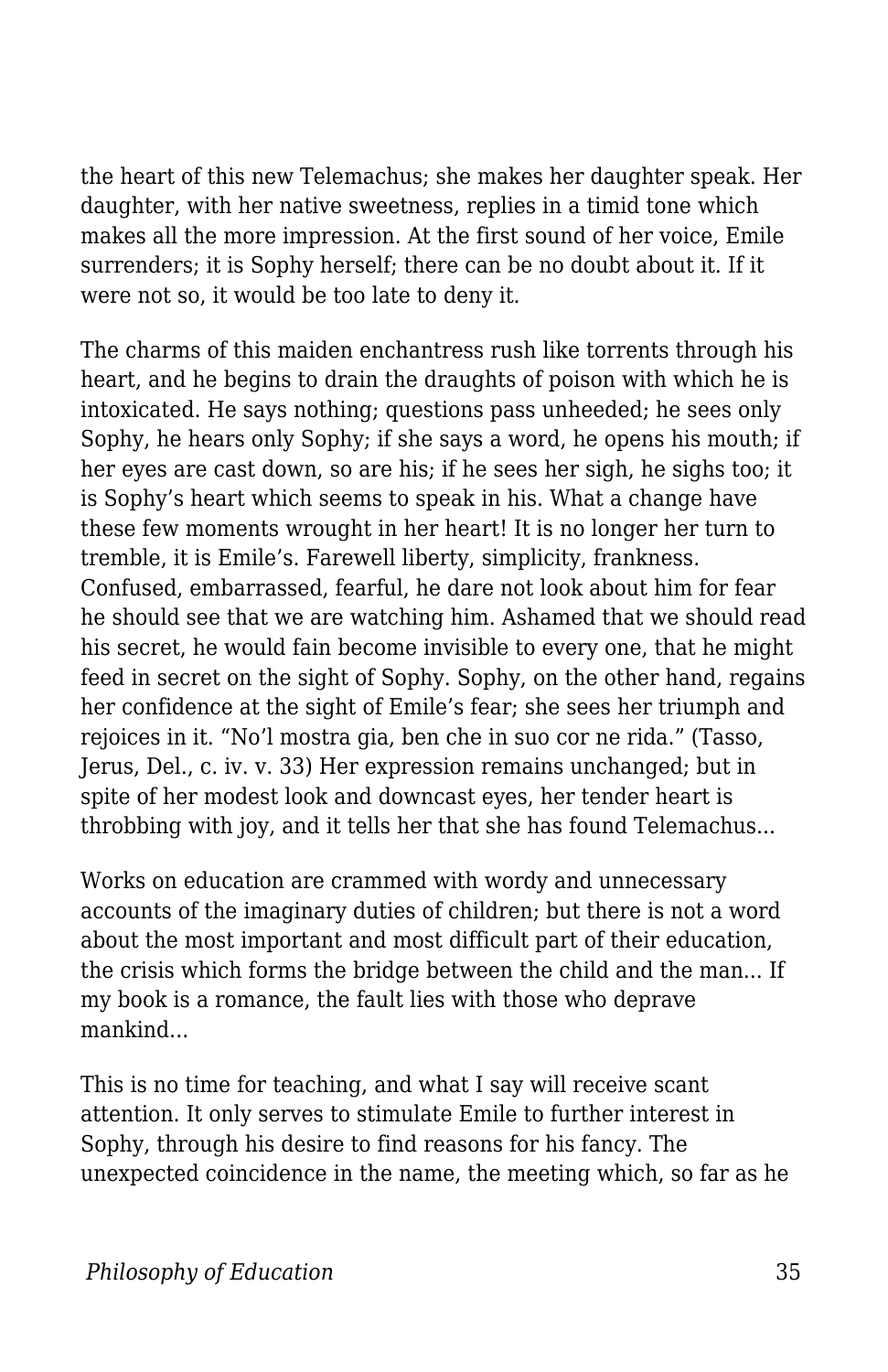knows, was quite accidental, my very caution itself, only serve as fuel to the fire. He is so convinced already of Sophy's excellence, that he feels sure he can make me fond of her.

Next morning I have no doubt Emile will make himself as smart as his old traveling suit permits... I expected to find Sophy rather more carefully dressed too; but I was mistaken... Sophy is dressed, if possible, more simply than last night, though as usual her frock is exquisitely clean. The only sign of coquetry is her self-consciousness. She knows that an elaborate toilet is a sign of love, but she does not know that a careless toilet is another of its signs; it shows a desire to be liked not merely for one's clothes but for oneself...

We may take it for granted that while Emile and I were talking last night, Sophy and her mother were not silent; a confession was made and instructions given. The morning's meeting is not unprepared. Twelve hours ago our young people had never met; they have never said a word to each other; but it is clear that there is already an understanding between them. Their greeting is formal, confused, timid; they say nothing, their downcast eyes seem to avoid each other, but that is in itself a sign that they understand... When we depart we ask leave to come again to return the borrowed clothes in person. Emile's words are addressed to the father and mother, but his eyes seek Sophy's, and his looks are more eloquent than his words. Sophy says nothing by word or gesture; she seems deaf and blind, but she blushes, and that blush is an answer even plainer than that of her parents.

We receive permission to come again, though we are not invited to stay. This is only fitting; you offer shelter to benighted travelers, but a lover does not sleep in the house of his mistress... Is he not aware that the least breath of scandal with regard to a young girl is an indelible stain, which not even marriage with him who has caused the scandal can efface? What man of feeling would ruin the women he loves?... We must therefore seek a lodging at a distance, but not too far. We look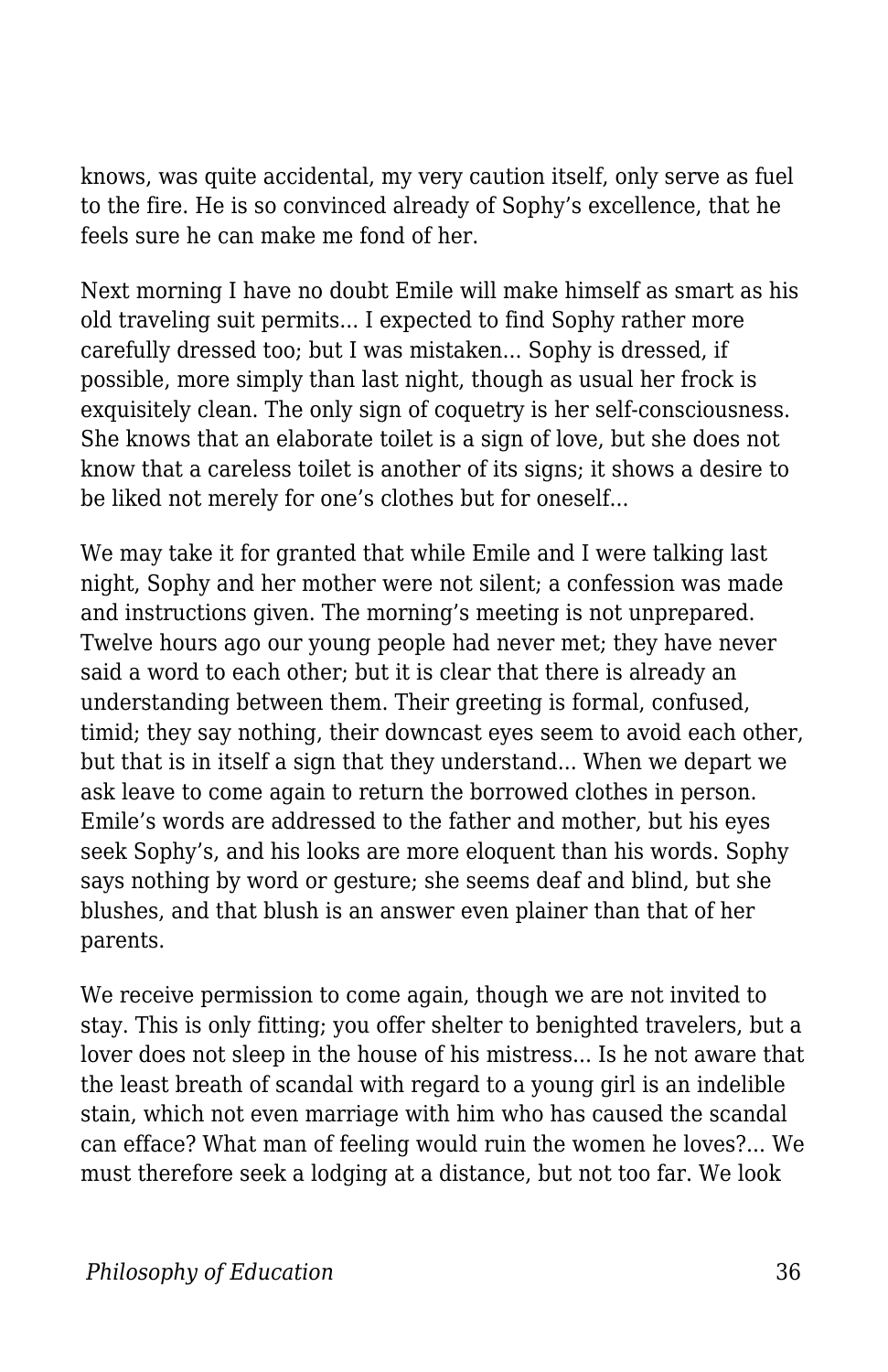about us, we make inquiries; we find that there is a town at least two leagues away...

My course is drawing to a close; the end is in view. All the chief difficulties are vanquished, the chief obstacles overcome; the hardest thing left to do is to refrain from spoiling my work by undue haste to complete it...

Consider my Emile over twenty years of age, well formed, well developed in mind and body, strong, healthy, active, skillful, robust, full of sense, reason, kindness, humanity, possessed of good morals and good taste, loving what is beautiful, doing what is good, free from the sway of fierce passions, but subject to the law of wisdom, and easily guided by the voice of a friend; gifted with so many useful and pleasant accomplishments, caring little for wealth, able to earn a living with his own hands, and not afraid of want, whatever may come. Behold him in the intoxication of a growing passion; his heart opens to the first beams of love; its pleasant fancies reveal to him a whole world of new delights and enjoyments; he loves a sweet woman, whose character is even more delightful than her person; he hopes, he expects the reward which he deserves...

He is as happy as man can be. Shall I choose this time to cut short so sweet a period? Shall I disturb such pure enjoyment? The happiness he enjoys is my life's reward... That supreme joy is a hundredfold greater in anticipation than in possession; its savor is greater while we wait for it than when it is ours. O worthy Emile! Love and be loved! Prolong your enjoyment before it is yours; rejoice in your love and in your innocence, find your paradise upon earth, while you await your heaven...

Emile has not forgotten that we have something to return. As soon as the things are ready, we take horse and set off at a great pace, for on this occasion he is anxious to get there... We are there at last! Our reception is much simpler and more friendly than on the previous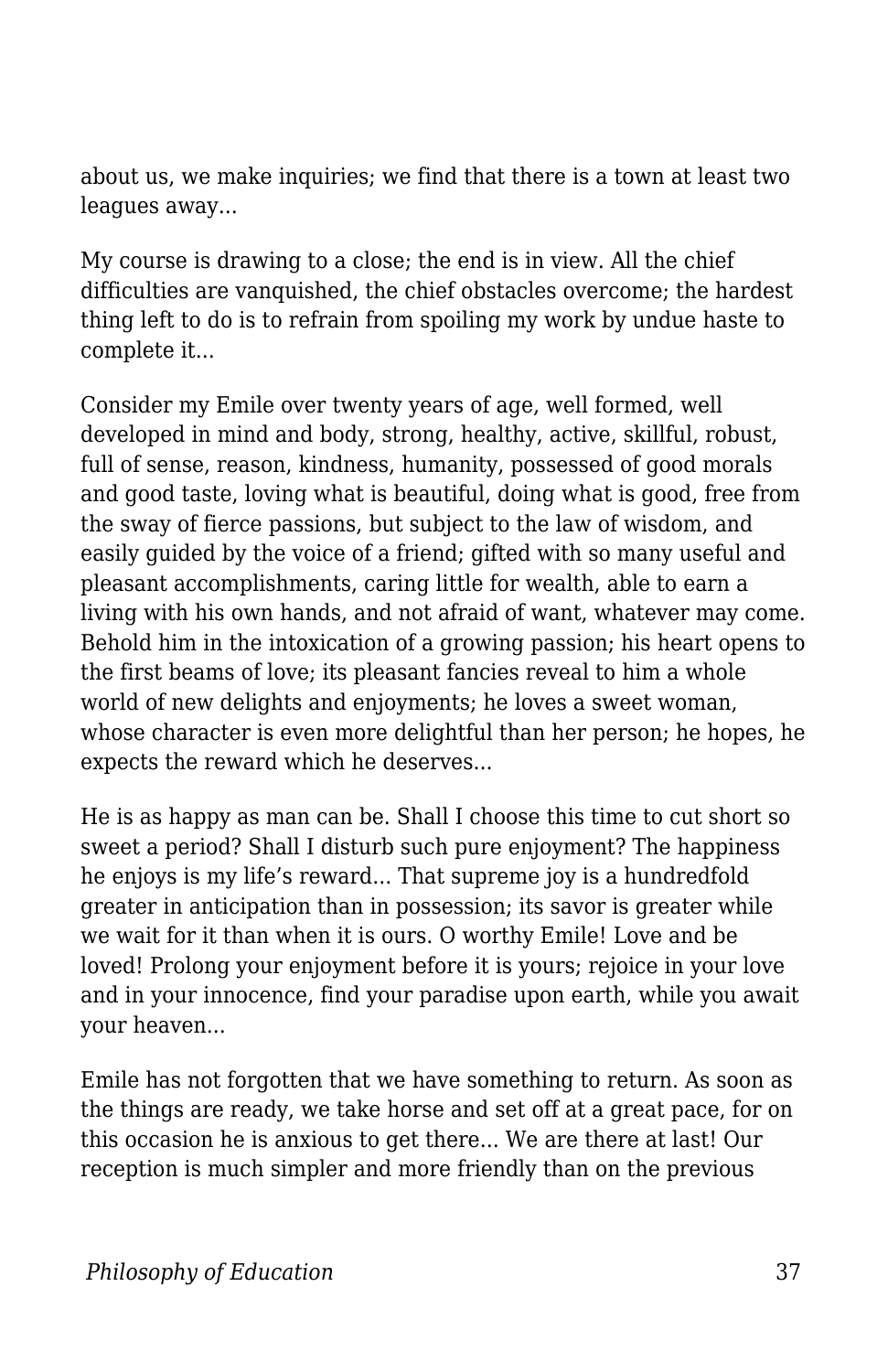occasion; we are already old acquaintances. Emile and Sophy bow shyly and say nothing; what can they say in our presence? What they wish to say requires no spectators. We walk I the garden; a well-kept kitchen garden takes the place of flower beds, the park is an orchard full of fine tall fruit trees of every kind, divided by pretty streams and borders full of flowers...

We continue our walk, the young people at first keeping close beside us; but they find it hard to adapt themselves to our slower pace, and presently they are a little in front of us, they are walking side by side, they begin to talk, and before long they are a good way ahead. Sophy seems to be listening quietly, Emile is talking and gesticulating vigorously; they seem to find their conversation interesting. When we turn homewards a full hour later, we call them to us and they return slowly enough now, and we can see they are making good use of their time. Their conversation ceases suddenly before they come within earshot, and they hurry up to us. Emile meets us with a frank affectionate expression; his eyes are sparkling with joy; yet he looks anxiously at Sophy's mother to see how she takes it. Sophy is not nearly so much at her ease... She runs up to her mother, somewhat out of breath, and makes some trivial remark, as if to pretend she had been with her for some time.

From the happy expression of these dear children we see that this conversation has taken a load off their hearts... Emile ventures to say a few words to her, she ventures to reply, but she always looks at her mother before she dares to answer. The most remarkable change is in her attitude towards me. She shows me the greatest respect, she watches me with interest, she takes pains to please me; I see that I am honored with her esteem, and that she is not indifferent to mine...

Our visit is repeated. There are frequent conversations between the young people. Emile is madly in love and thinks that his happiness is within his grasp. Yet he does not succeed in winning any formal avowal from Sophy; she listens to what he says and answers nothing.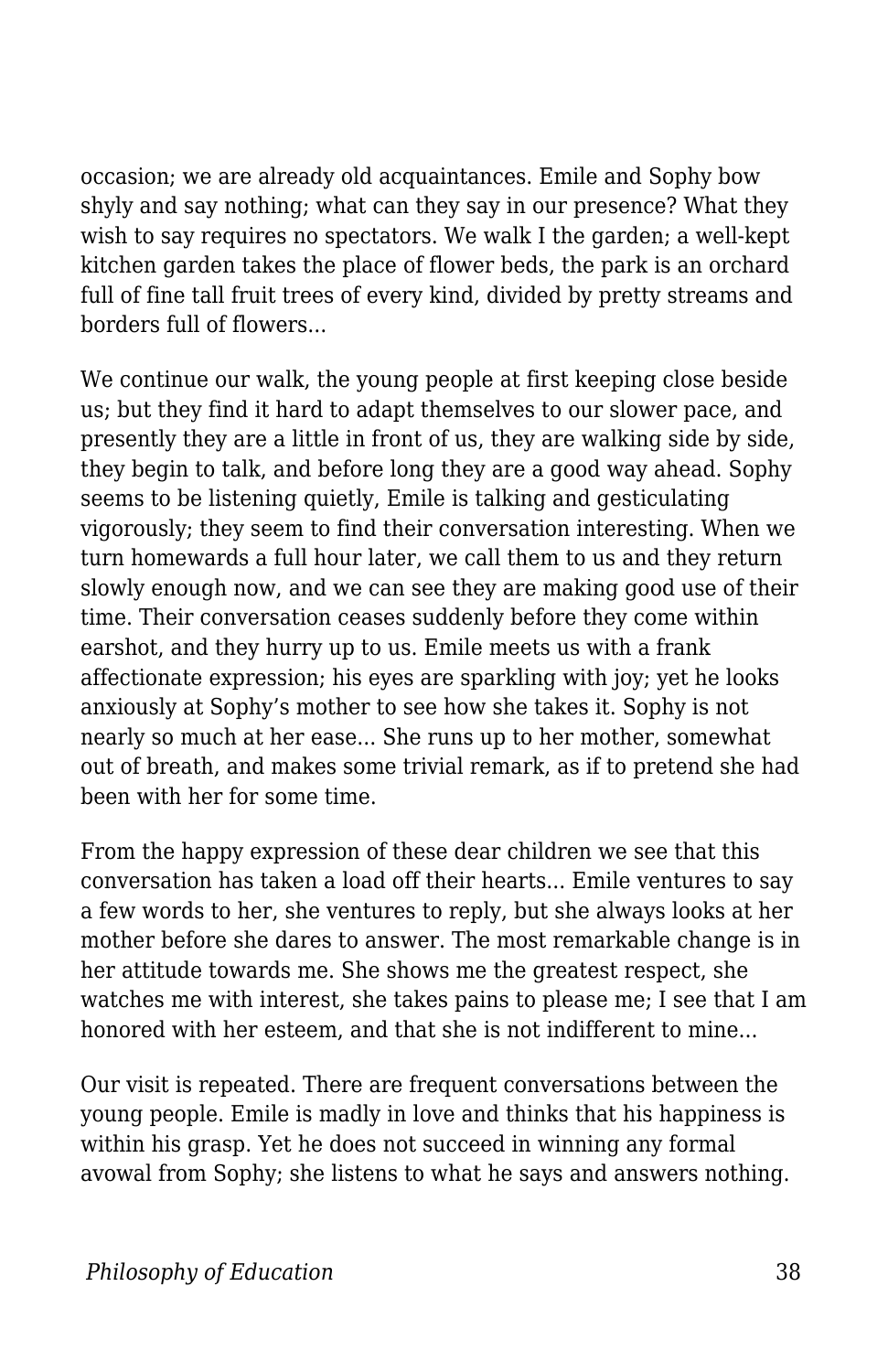Emile knows how modest she is, and is not surprised at her reticence; he feels sure that she likes him; he knows that parents decide whom their daughters shall marry; he supposes that Sophy is awaiting her parents' commands... He is immensely surprised to hear that Sophy is her own mistress, that his happiness depends on her alone. He begins to be puzzled by her conduct. He is less self-confident, he takes alarm, he sees that he has not made so much progress as he expected, and then it is that his love appeals to her I the tenderest and most moving language...

She has not forgotten her parents teaching. She is poor; Emile is rich; so much she knows. He must win her esteem; his deserts must be great indeed to remove this inequality. But how should he perceive these obstacles? Is Emile aware that he is rich? ... The good he does comes from his heart, not his purse...Her glance is enough to disarm and terrify him; he is more submissive than he used to be... She takes an interest in me, that I am sure; far from avoiding me she is pleased to see me; when I come she shows signs of pleasure, when I go she shows regret; she receives my attention kindly, my services seem to give her pleasure, she condescends to give me her advice and even her commands...

I speak to Sophy, and have no difficulty in getting her to confide her secret to me, a secret which was known to me already. It is not so easy to get permission to tell Emile; but at last she gives leave and I tell him what is the matter. He cannot get over his surprise at this explanation... He is so wild with delight that he wants to be off at once to tear up his title deeds and renounce his money...

"Do you really think she is afraid of wealth, and that she is opposed to great possessions in themselves? No, dear Emile, there are more serious and substantial grounds for her opinion, in the effect produced by wealth on its possessor. She knows that those who are possessed of fortune's gifts are apt to place them first. The rich always put wealth before merit... What must you do, Emile, to calm her fears? Let her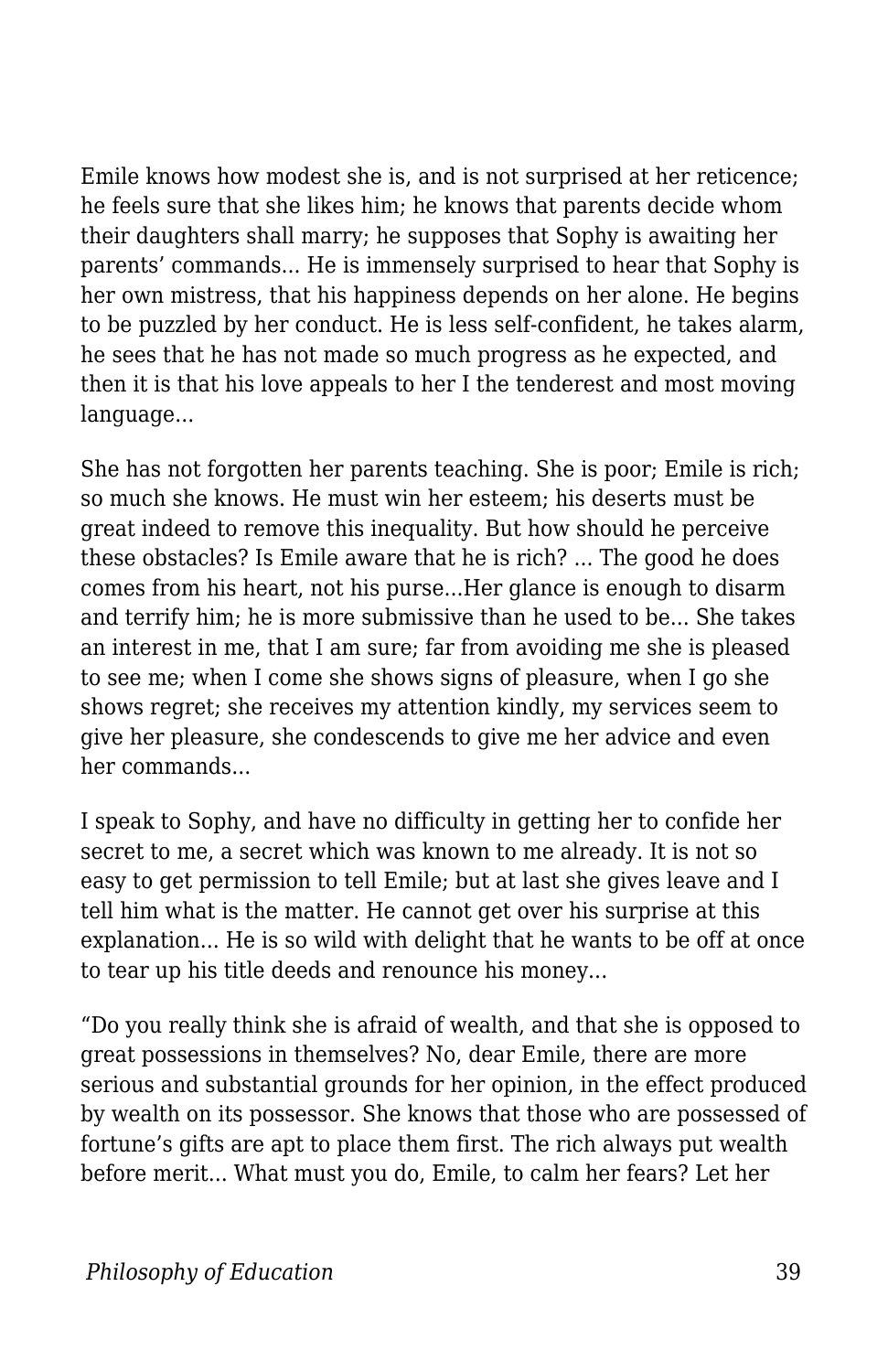get to know you better; that is not done in a day. Show her the treasures of your heart, to counterbalance the wealth which is unfortunately yours. Time and constancy will overcome her resistance; let your great and noble feelings make her forget your wealth. Love her, serve her, serve her worthy parents..."

At length Sophy is persuaded, though with some difficulty, to assume the authority of a betrothed, to decide what he shall do, to command instead of to ask, to accept instead of to thank, to control the frequency and the hours of the visits, to forbid him to come till such a day or to stay beyond such an hour... But whatever her commands, they are obeyed without question, and often when at her bidding he is about to leave her, he glances at me his eyes full of delight, as if to say, "You see she has taken possession of me..."

Sophy is fond of singing, he sings with her; he does more, he teaches her music. She is lively and light of foot, she loves skipping; he dances with her, he perfects and develops her untrained movements into the steps of the dance... A lover may enjoy teaching his betrothed-- he has a right to be her teacher... She cultivates her talents, and her grace gives a charm to all she does...

As the idolater gives what he loves best to the shrine of the object of his worship, so the lover is not content to see perfection in his mistress; he must be ever trying to add to her adornment. She does not need it for his pleasure, it is he who needs the pleasure of giving, it is a fresh homage to be rendered to her, a fresh pleasure in the joy of beholding her. Everything of beauty seems to find its place only as an accessory to the supreme beauty. It is both touching and amusing to see Emile eager to teach Sophy everything he knows, without asking whether she wants to learn it or whether it is suitable for her. He talks about all sorts of things and explains them to her with boyish eagerness; he thinks he has only to speak and she will understand; he looks forward to arguing, and discussing philosophy with her; everything he cannot display before her is so much useless learning;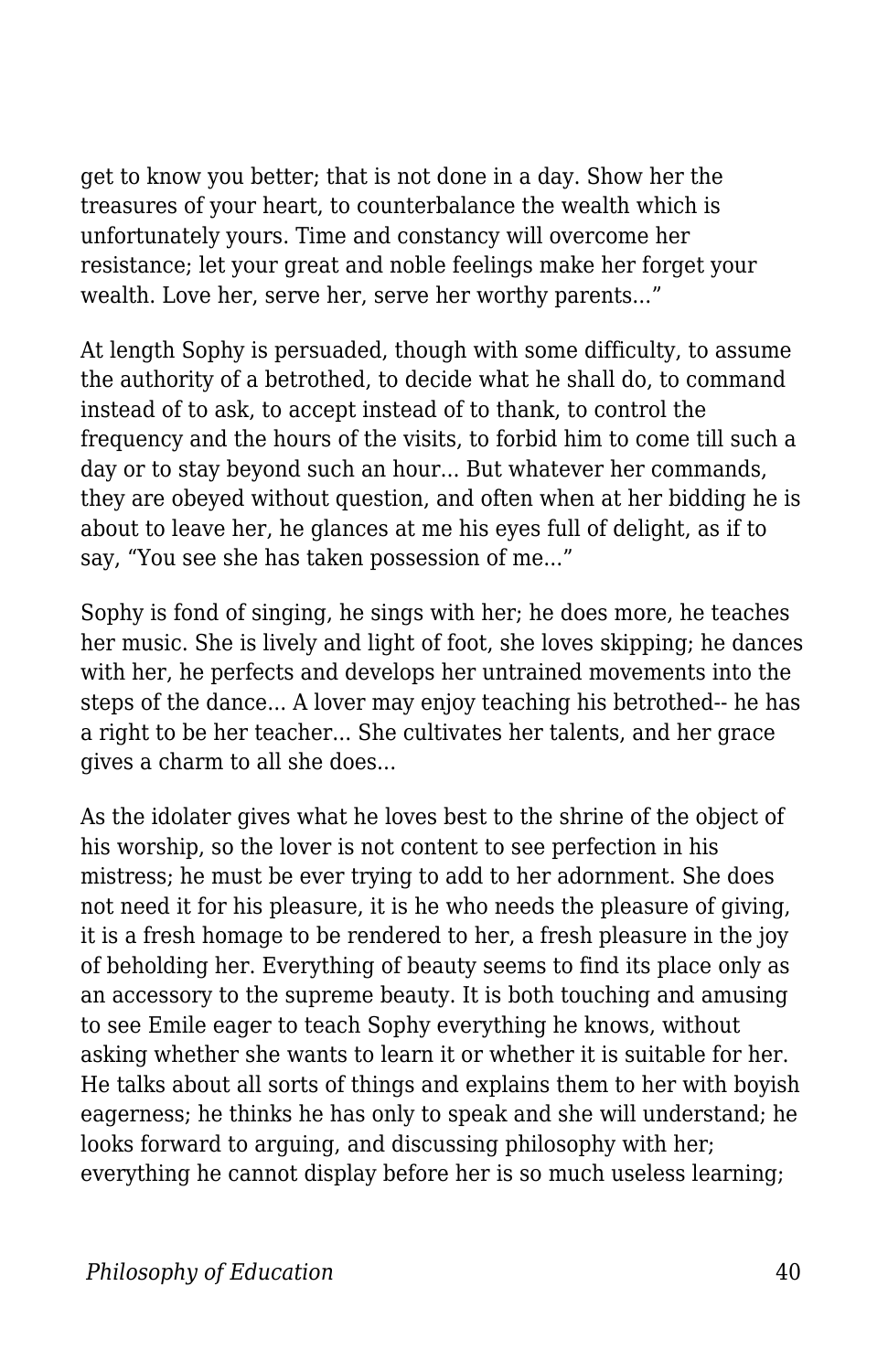he is quite ashamed of knowing more than she.

So he gives her lessons in philosophy, physics, mathematics, history, and everything else. Sophy is delighted to share his enthusiasm and to try and profit by it... Women are no strangers to the art of thinking, but they should only skim the surface of logic and metaphysics... Sometimes in the course of their walks, the spectacle of the wonders of nature bids them not fear to raise their pure and innocent hearts to nature's God; they are not afraid of His presence, and they pour out their hearts before him... They are perfect in each other's eyes; they love one another, they are perfect in each other's eyes; they love one another, they talk eagerly of all that makes virtue worth having. Their sacrifice to virtue make her all the dearer to them. Their struggles after self-control draw from them tears purer than the dew of heaven, and these sweet tears are the joy of life; no human heart has ever experienced a sweeter intoxication. Their very renunciation adds to their happiness, and their sacrifices increase their self-respect...

Emile is in love, but he is not presuming; and you will easily understand that the dignified Sophy is not the sort of girl to allow any kind of familiarity... If she is gracious enough to take his arm when they are out walking, a favor which she will never permit him to claim as a right, it is only occasionally that he dare venture with a sigh to press her hand to his heart... When I consider the folly of worldly maxims, whereby real purity is continually sacrificed to a show of propriety, I understand why speech becomes more refined while the heart becomes more corrupt, and why etiquette is stricter while those who conform to it are most immoral...

Emile, full of love and jealousy, will not be angry, sullen, suspicious, but delicate, sensitive, and timid; he will be more alarmed than vexed; he will think more of securing his lady love than of threatening his rival; he will treat him as an obstacle to be removed if possible from his path, rather than as a rival to be hated; if he hates him, it is not because he presumes to compete with him for Sophy's affection, but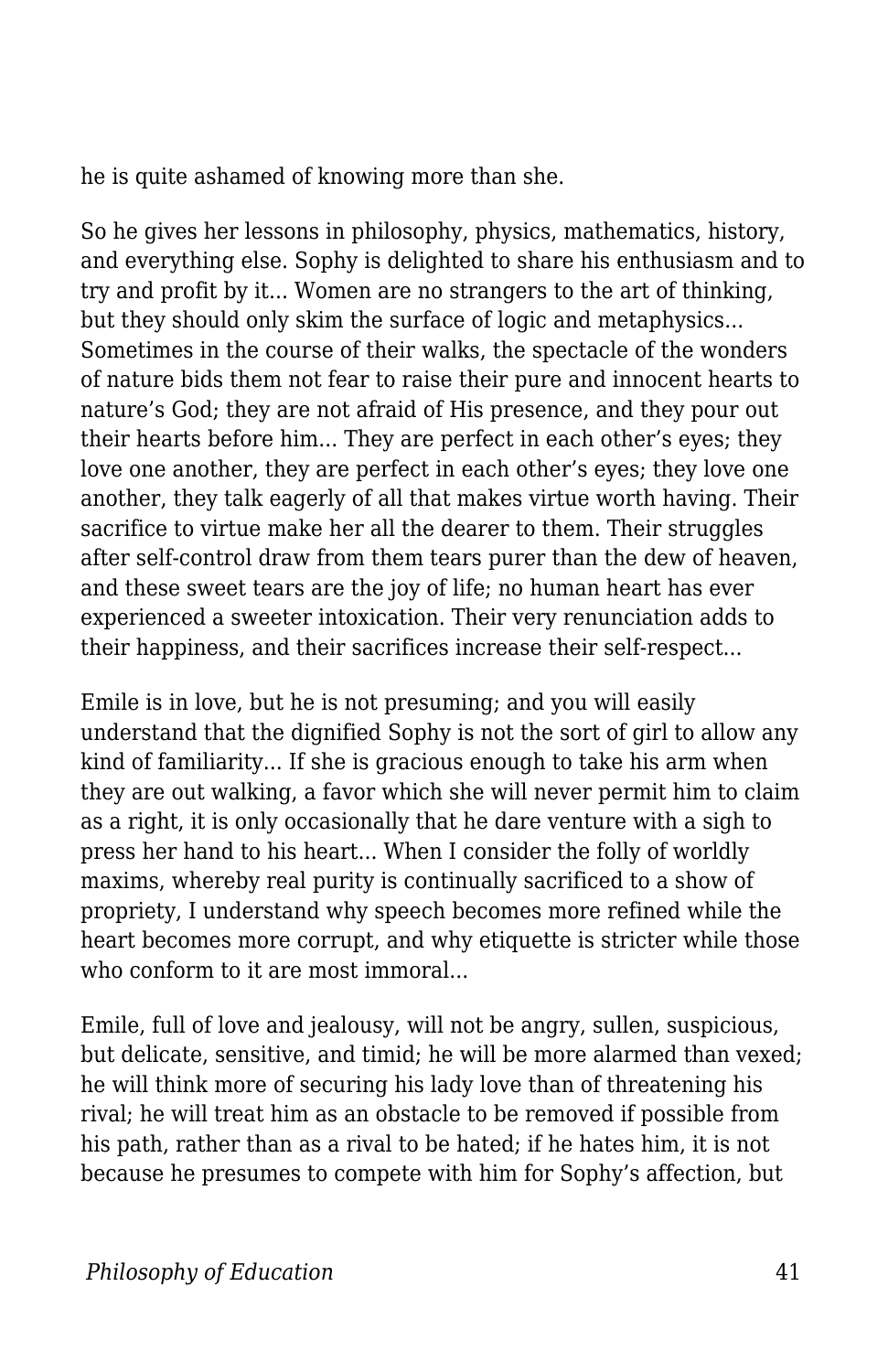because Emile feels that there is a real danger of losing that affection...he understands that the law of preference rests upon merit only, and that honor depends upon success; he will redouble his efforts to make himself acceptable, and he will probably succeed...

Where is that young man so sternly fashioned, who braved all weathers, who devoted his body to the hardest tasks and his soul to the laws of wisdom; untouched by prejudice or passion, a lover of truth, swayed by reason only, unheeding all that was not hers? Living in softness and idleness he now lets himself be ruled by women; their amusements are the business of his life, their wishes are his laws; a young girl is the arbiter of his fate, he cringes and grovels before her; the earnest Emile is the plaything of a child...

Most of the habits you think you have instilled into children and young people are not really habits at all; they have only been acquired under compulsion, and being followed reluctantly they will be cast off at the first opportunity. However long you remain in prison you never get a taste for prison life; so aversion is increased rather than diminished by habit...

Emile loves Sophy; but what were the charms by which he was first attracted? Sensibility, virtue, and love for things pure and honest. When he loves this love in Sophy, will he cease to feel it himself? And what price did she put upon herself? She required all her lover's natural feelings-- esteem of what is really good, frugality, simplicity, generous unselfishness, a scorn of pomp and riches. These virtues were Emile's before love claimed them of him. Is he really changed? He has all the more reason to be himself...

You see that the young man is very far from spending his days with Sophy, and seeing as much of her as he wants. One or two visits a week are all that is permitted, and these visits are often only for the afternoon... He spends much more of his time in longing to see her, or in rejoicing that he has seen her, than he actually spends in her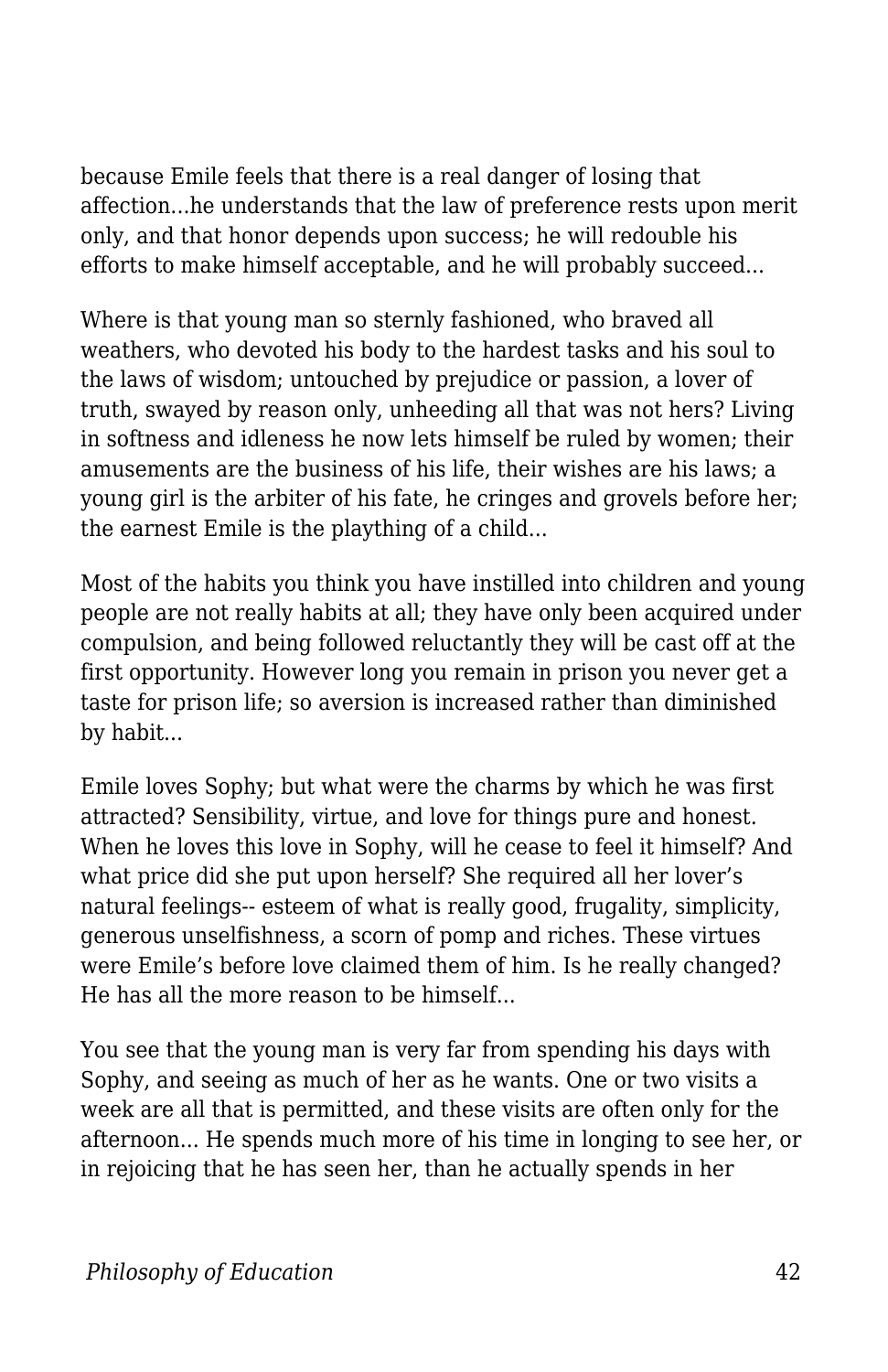presence... On the days when he does not see Sophy he is not sitting idle at home. He is Emile himself and quite unchanged...his zeal and attention are bestowed on everything that is really useful to everybody; nor does he stop there. He visits the peasants in their homes; inquires into their circumstances, their families, the number of their children, the extent of their holdings, the nature of their produce, their markets, their rights, their burdens, their debts, etc. He gives away very little money, for he knows it is usually ill spent; but he himself directs the use of his money, and makes it helpful to them without distributing it among them. He supplies them with laborers, and often pays them for work done by themselves, on tasks for their own benefit...though he is the benefactor of some and the friend of all, he is none the less their equal. In conclusion, he always does as much good by his personal efforts as by his money...

Along with such occupations there is also the trade we learnt. One day a week at least, and every day when the weather is too bad for country pursuits, Emile and I go to work under a master-joiner. We do not work for show, like people above our trade; we work in earnest like regular workmen...

On her arrival, Sophy sees, at the other end of the shop, a young man in his shirt sleeves, with his hair all untidy, so hard at work that he does not see her; she makes a sign to her mother. Emile, a chisel in one hand and a hammer in the other, is just finishing a mortise; then he saws a piece of wood and places it in the vice in order to polish it. The sight of this does not set Sophy laughing; if affects her greatly; it wins her respect...

Yet Sophy's mother questions the master. "Sir, how much do you pay these two men a day?" "I give them each tenpence a day and their food; but if that young fellow wanted he could earn much more, for he is the best workman in the country." "Tenpence a day and their food," said she looking at us tenderly. "That is so, madam," replied the master. At these words she hurries up to Emile, kisses him, and clasps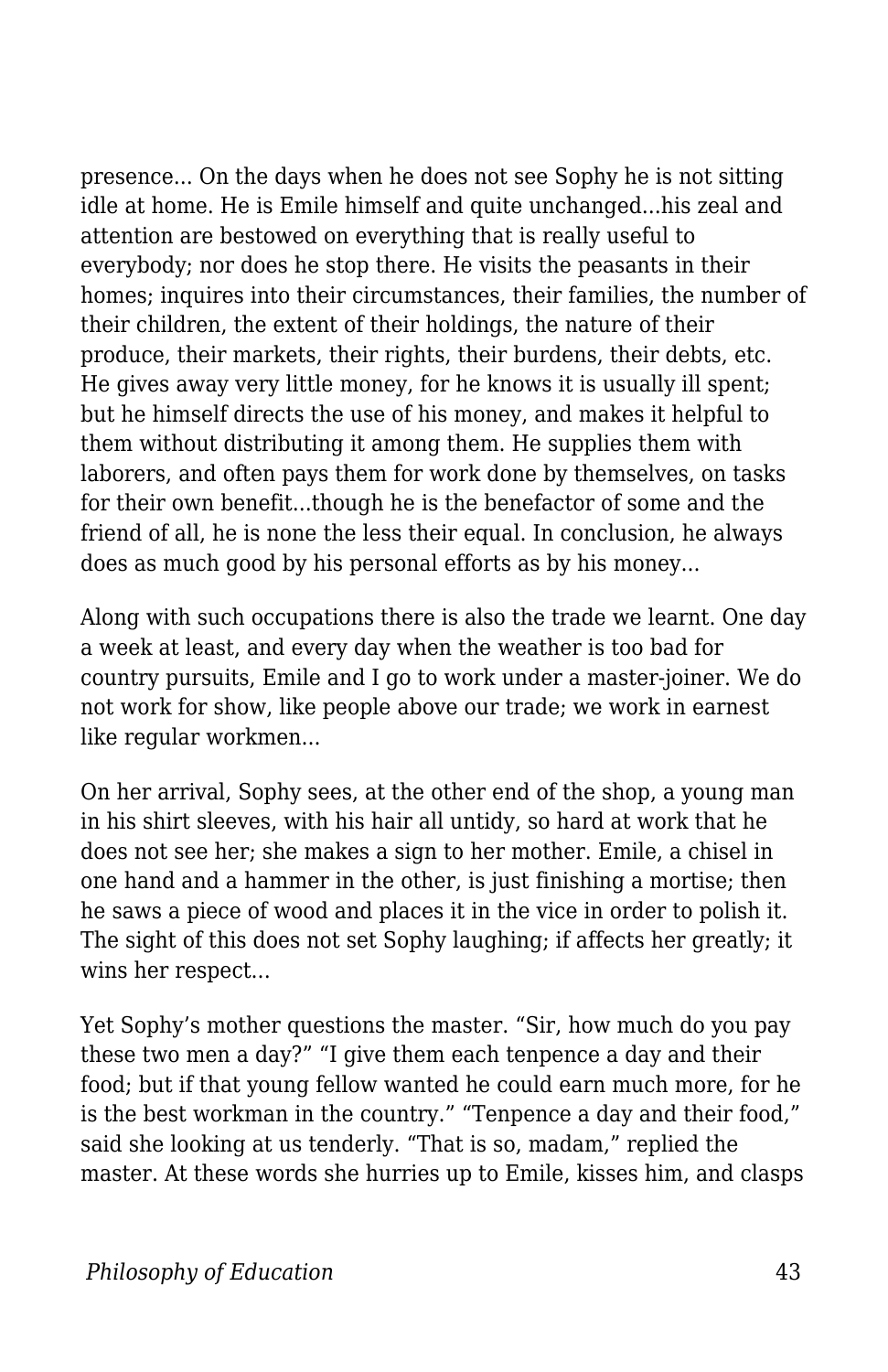him to her breast with tears; unable to say more she repeats again and again, "My son, my son!"

When they had spent some time chatting with us, but without interrupting our work, "We must be going now," said the mother to her daughter... Then approaching Emile she tapped him playfully on the cheek, saying, "Well, my good workman, won't you come with us?" He replied sadly, "I am at work, ask the master." The master is asked if he can spare us. He replies that he cannot, "I have work on hand," said he, "which is wanted the day after tomorrow... Emile hung his head in silence...and merely said, "You see I am bound to stay..."

On the way home, the mother, somewhat vexed at his conduct, spoke to her daughter..."Why," said she, "was it so difficult to arrange matters with the master without being obliged to stay... "Oh, mamma," replied Sophy, "I trust Emile will never rely so much on money as to use it to break an engagement, to fail to keep his own word, and to make another break his!...he would become accustomed to place wealth before duty, and he would think that any duty might be neglected provided he was ready to pay. That is not Emile's way of thinking... It was for my sake that he stayed; I saw it in his eyes..."

..."Emile, take this hand; it is yours. When you will, you shall be my husband and my master; I will try to be worthy of that honor..." I will not describe our happiness; everybody will feel with us. After dinner Sophy asked if it were too far to go and see the poor invalids. It was her wish and it was a work of mercy... This fastidious girl was not disgusted by the dirt or smells, and she managed to get rid of both without disturbing the sick people. She who had always appeared so modest and sometimes so disdainful, she who would not for all the world have touched a man's bed with her little finger, lifted the sick man and changed his linen without any fuss, and placed him to rest in a more comfortable position. The zeal of charity is of more value than modesty...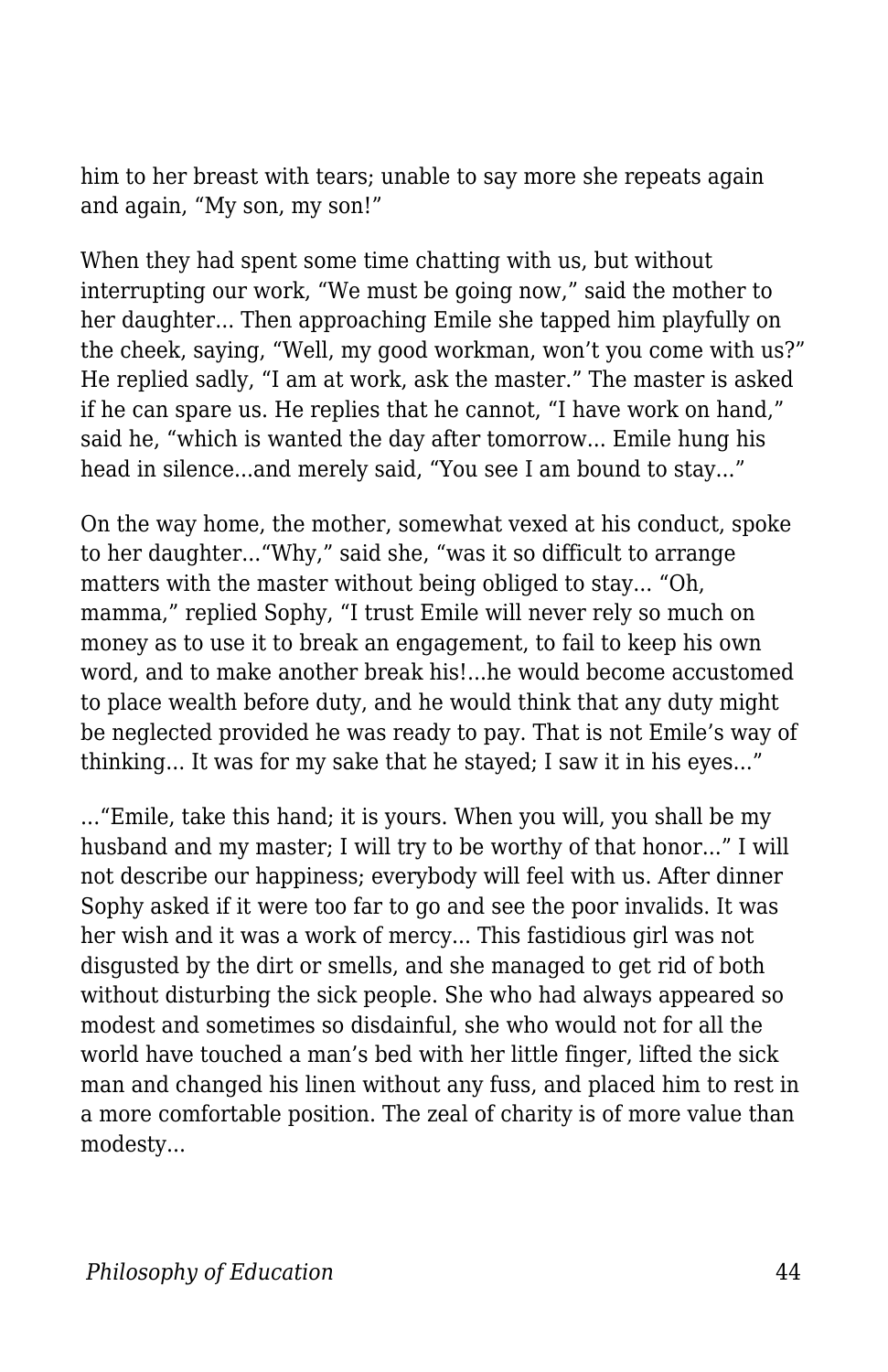They longed for their wedding day; they thought it was close at hand... One morning, I entered Emile's room... "So long as we do not know what to do, wisdom consists in doing nothing. Of all rules there is none so greatly needed by man, and none which he is less able to obey... I kept to the path of nature, until she should show me the path of happiness. And lo! Their paths were the same, and without knowing it this was the path I trod."

"Be at once my witness and my judge; I will never refuse to accept your decision. Your early years have not been sacrificed to those that were to follow, you have enjoyed all the good gifts which nature bestowed upon you... You ;have never suffered any evil, except to escape a greater. You have known neither hatred nor servitude. Free and happy... When you reached the age of reason, I secured you from the influence of human prejudice; when your heart awoke I preserved you from the sway of passion... a fresh enemy has spread whom you have not yet learnt to conquer, and from whom I cannot save you. That enemy is yourself... you have learnt to desire and now you are the slave of your desires... what pains may you suffer without sickness, how many deaths may you die and yet live! A lie, an error, a suspicion, may plunge you in despair...

"You know how to suffer and to die; you know how to bear the heavy yoke of necessity in ills of the body, but you have not yet learnt to give a law to the desires of your heart; and the difficulties of life arise rather from our affections than from our needs... Everything upon earth has an end; sooner or later all that we love escapes from our fingers, and we behave as if it would last for ever. What was your terror at the mere suspicion of Sophy's death? Do you suppose she will live for ever? Do not young people of her age die? She must die, my son, and perhaps before you... You possess nothing because of the fear of losing it... How can you sacrifice desire to duty, and resist your heart in order to listen to your reason?... Tell me then what crime will stop a man who has no law but his heart's desires, who knows not how to resist his own passions.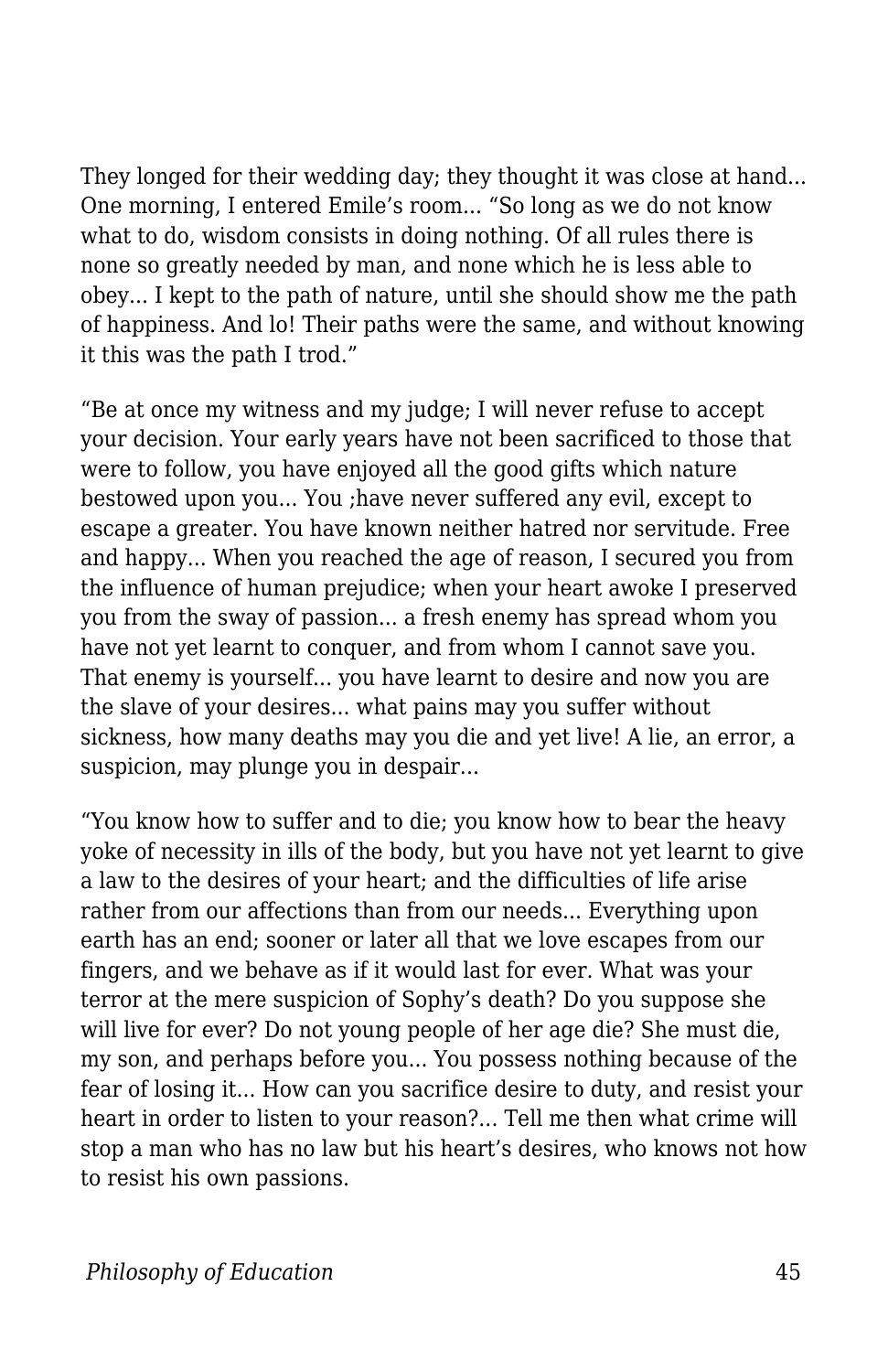"My son, there is no happiness without courage, nor virtue without a struggle. The word virtue is derived from a word signifying strength... As long as virtue is quite easy to practice, there is little need to know it. This need arises with the awakening of the passions; your time has come... So far you have had only the semblance of liberty, the precarious liberty of the slave who has not received his orders. Now is the time for real freedom; learn to be your own master; control your heart, my Emile, and you will be virtuous.

"There is another apprenticeship before you, an apprenticeship more difficult than the former... Happy lovers! for you the charms of virtue do but add to those of love; and the blessed union to which you are looking forward is less the reward of your goodness than of your affection. But tell me, O truthful man, though this passion is pure, is it any the less your master?... To feel or not to feel a passion is beyond our control, but we can control ourselves. Every sentiment under our own control is lawful; those which control us are criminal...

"Do not expect me to supply you with lengthy precepts of morality, I have only one rule to give you which sums up all the rest. Be a man; restrain your heart within the limits of your manhood. Study and know these limits; however narrow they may be, we are not unhappy within them... wishes without hope cease to torture us... The illusions of pride are the source of our greatest ills; but the contemplation of human suffering keeps the wise humble... Oh, Emile my son! if I were to lose you, what would be left of myself? And yet I must learn to lose you, for who knows when you may be taken from me?...

"Would you live in wisdom and happiness, fix your heart on the beauty that is eternal... learn to lose what may be taken from you; learn to forsake all things at the command of virtue, to set yourself above the chances of life... Then you will be happy in spite of fortune, and good in spite of your passions. You will find a pleasure that cannot be destroyed..."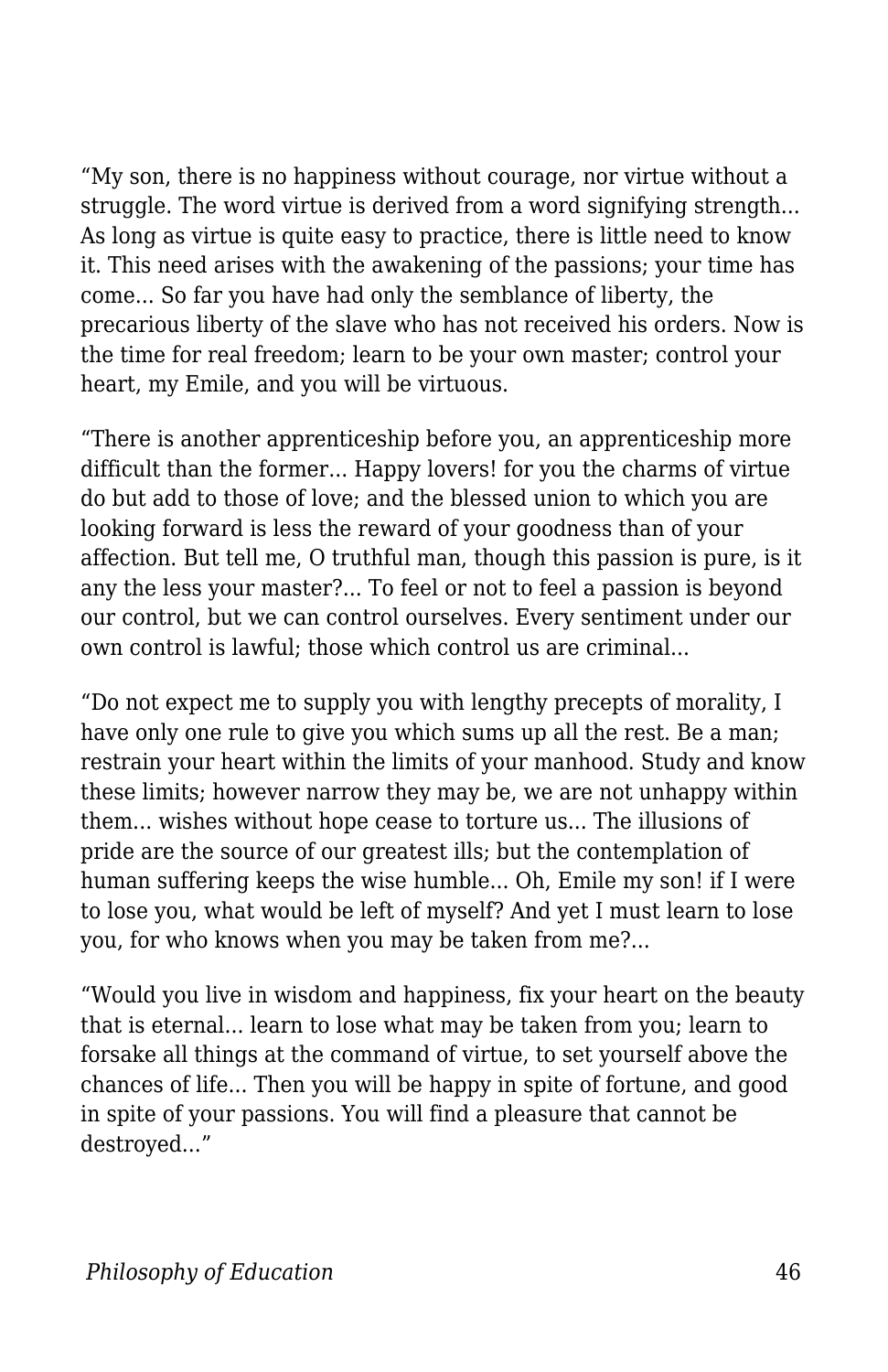Emile heard me with attention not unmixed with anxiety. After such a startling preface he feared some gloomy conclusion... "What must I do?" says he almost trembling, not daring to raise his eyes. "What must you do?" I reply firmly. "You must leave Sophy." "What are you saying?" he exclaimed angrily. "Leave Sophy, leave Sophy, deceive her, become a traitor, a villain, a perjurer!"...

I was prepared for this first outburst; I let it pass unheeded. If I had not the moderation I preach it would not be much use preaching it! Emile knows me too well to believe me capable of demanding any wrong action from him, and he knows that it would be wrong to leave Sophy, in the sense he attaches to the phrase. So he waits for an explanation. Then I resume my speech.

"My dear Emile, do you think any man whatsoever can be happier than you have been for the last months? If you think so, undeceive yourself. Before tasting the pleasures of life you have plumbed the depths of its happiness. There is nothing more than you have already experienced. The joys of sense are soon over; habit invariably destroys them. You have tasted greater joys through hope than you will ever enjoy in reality... If that state could have lasted for ever, you would have found perfect happiness...

"You wish to marry Sophy and you have only known her five months! You wish to marry her, not because she is a fit wife for you, but because she pleases you; as if love were never mistaken as to fitness, as if those, who begin with love, never ended with hatred! I know she is virtuous; but is that enough?... Is four months of liking a sufficient pledge for the rest of your life?... Sentiments are not a matter of principle; she may be perfectly virtuous and yet cease to love you. I am inclined to think she will be faithful and true; but who will answer for her, and who will answer for you if you are not put to the proof?...

"Sophy is not eighteen, and you are barely twenty-two; this is the age for love, but not for marriage. What a father and mother for a family!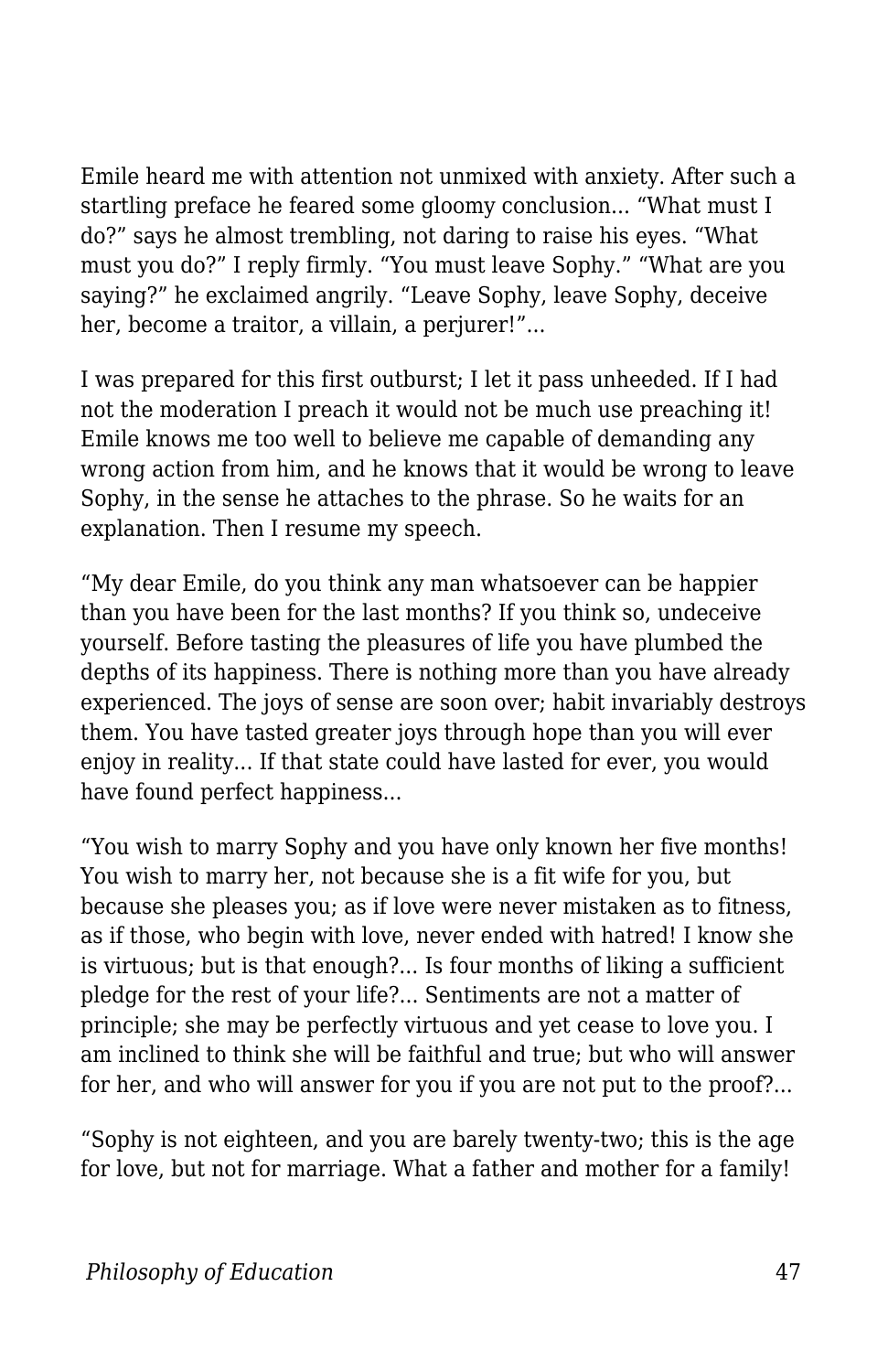If you want to know how to bring up children, you should at least wait till you yourselves are children no longer... Let us speak of yourself. You hope to be a husband and a father; have you seriously considered your duties? When you become the head of a family you will become a citizen of your country. And what is a citizen of the state? What do you know about it? You have studied your duties as a man, but what do you know of the duties of a citizen? Do you know the meaning of such terms as government, laws, country?... Before you take your place in the civil order, learn to perceive and know what is your proper place.

"Emile, you must leave Sophy; I do not bid you forsake her; if you were capable of such conduct, she would be only too happy not to have married you; you must leave her in order to return worthy of her... Unaccustomed to struggle with himself, untrained to desire one thing and to will another, the young man will not give way; he resists, he argues. Why should he refuse the happiness which awaits him? ...Why need he leave her to learn what he ought to know? And if it were necessary to leave her why not leave her as his wife with a certain pledge of his return? Let him be her husband, and he is ready to follow me: let them be married and he will leave her without fear. "Marry her in order to leave her, dear Emile! what a contradiction!... I see delay must be involuntary on your part; you must be able to tell Sophy you leave her against you will. Very well, be content, and since you will not follow the commands of reason, you must submit to another master. You have not forgotten your promise. Emile, you must leave Sophy; I will have it."

"For a moment or two he was downcast, silent, and thoughtful, then looking me full in the face he said, "When do we start?" "In a week's time," I replied; "Sophy must be prepared for our going. Women are weaker than we are, and we must show consideration for them; and this parting is not a duty for her as it is for you, so she may be allowed to bear it less bravely..."

Sophy tries to bear the unforeseen blow with her usual pride and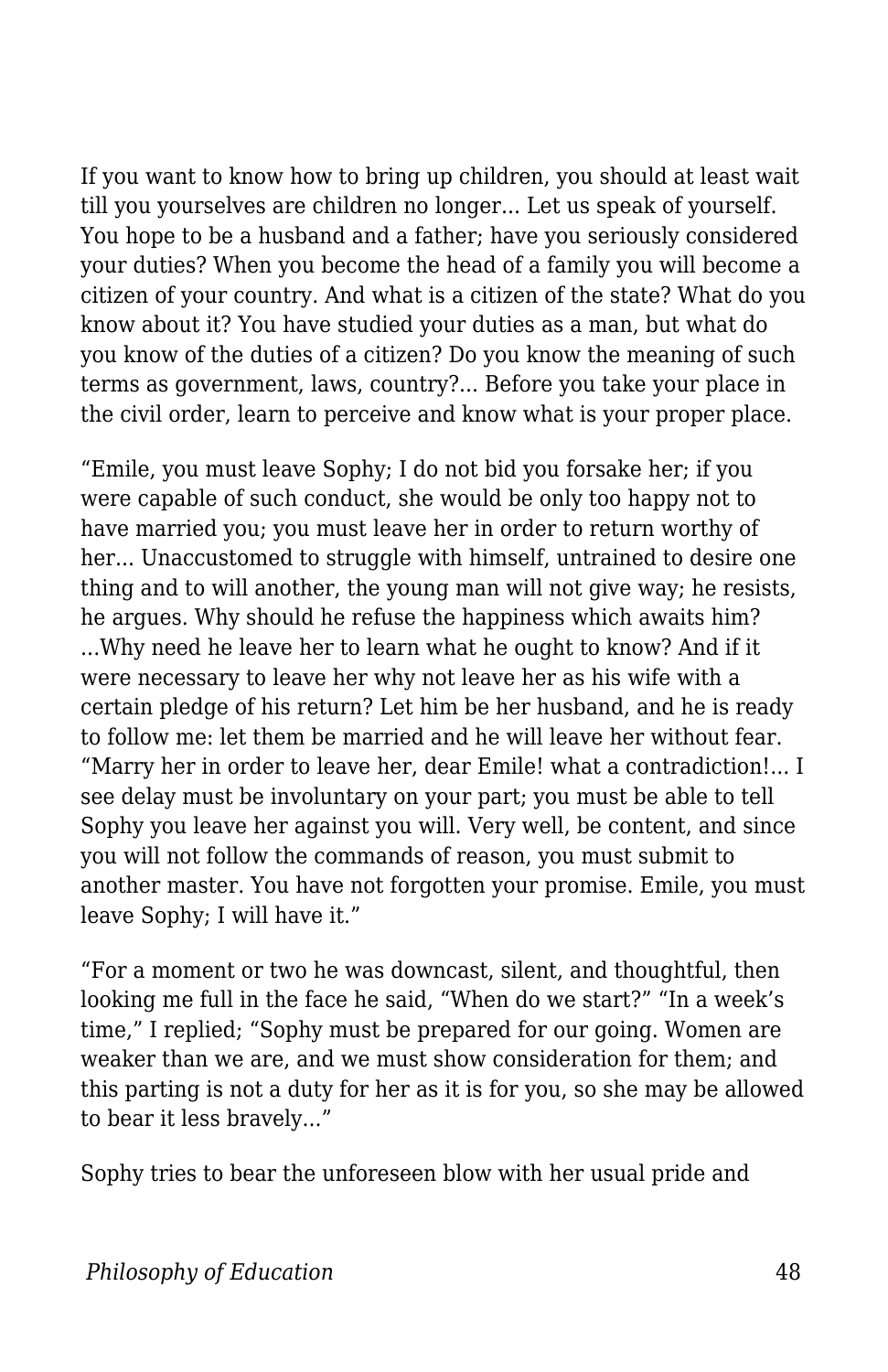dignity... She weeps, she sighs against her will, and the fear of being forgotten embitters the pain of parting. She does not weep in her lover's sight, she does not let him see her terror...

...He sees, he feels, he is heartbroken. I drag him reluctantly away; if I left him another minute, he would never go. I am delighted that he should carry this touching picture with him...

## **Of Travel**

Are men the better for having traveled? The misuse of books is the death of sound learning. People think they know what they have read, and take no pains to learn. Too much reading only produces pretentious ignoramus... So many books lead us to neglect the book of the world; if we read it at all, we keep to our own page... To discover the truth amidst our own prejudices and those of the authors is too hard a task...

I maintain that it is beyond dispute that any one who has only seen one nation does not know men; he only knows those men among who he has lived. Hence there is another way of stating the question about travel: "Is it enough for a well-educated man to know his fellowcountrymen, or ought he to know mankind in general?"... He who has compared a dozen nations knows men, just he who has compared a dozen Frenchmen knows the French.

To acquire knowledge it is not enough to travel hastily through a country. Observation demands eyes, and the power of directing them towards the object we desire to know. There are plenty of people who learn no more from their travels than from their books, because they do not know how to think; because in reading their mind is at least under the guidance of the author, and in their travels they do not know how to see for themselves... The information acquired by travel depends upon the object of the journey. If this object is a system of philosophy, the traveler only sees what he desires to see; if it is self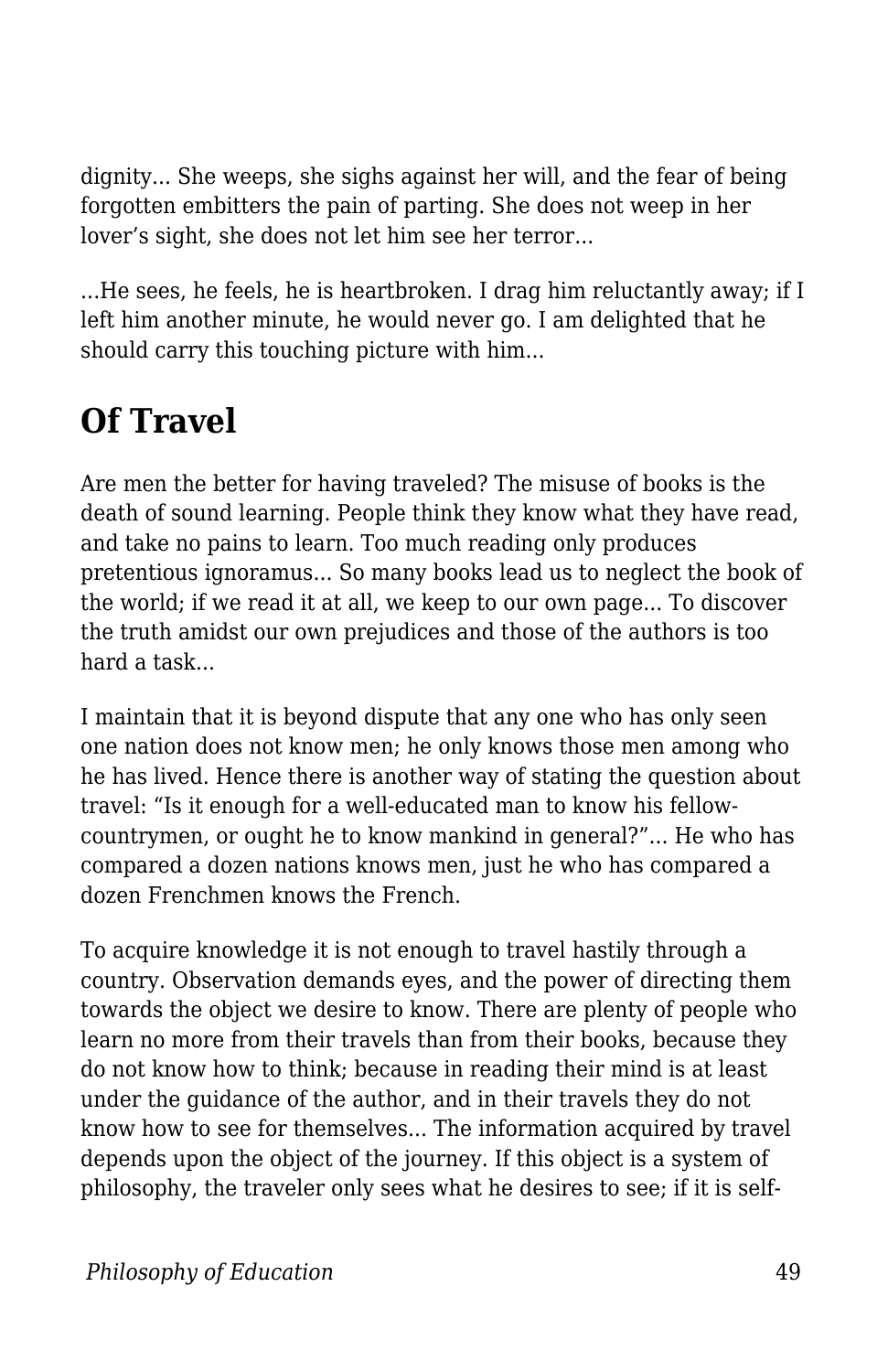interest, it engrosses the whole attention of those concerned...

It is a good thing to know all the places where we might live, so as to choose those where we can live most comfortably. If everyone lived by his own efforts, all he would need to know would be how much land would keep him in food... Man should begin by studying his fellows; he can study things later if time permits...

Traveling accelerates the progress of nature, and completes the man for good or evil. When a man returns from travelling about the world, he is what he will be all his life; there are more who return bad than good, because there are more who start with an inclination towards evil. In the course of their travels, young people, ill-educated and illbehaved, pick up all the vices of the nations among whom they have sojourned, and none of the virtues with which those vices are associated...

Travel, undertaken as a part of education, should therefore have its rules. To travel for traveling's sake is to wander, to be a vagabond; to travel to learn is still too vague; learning without some definite aim is worthless. I would give a young man a personal interest in learning, and that interest, well-chosen, will also decide the nature of the instruction. This is merely the continuation of the method I have hitherto practiced.

Now after he has considered himself in his physical relations to other creatures, in his moral relations with other men, there remains to be considered his civil relations with other ;men, there remains to be considered his civil relations with his fellow-citizens. To do this he must first study the nature of government in general, then the different forms of government, and lastly the particular government under which he was born, to know if it suits him to live under it; for by a right which nothing can abrogate, every man, when he comes of age, becomes his own master, free to renounce the contract by which he forms part of the community, by leaving the country in which that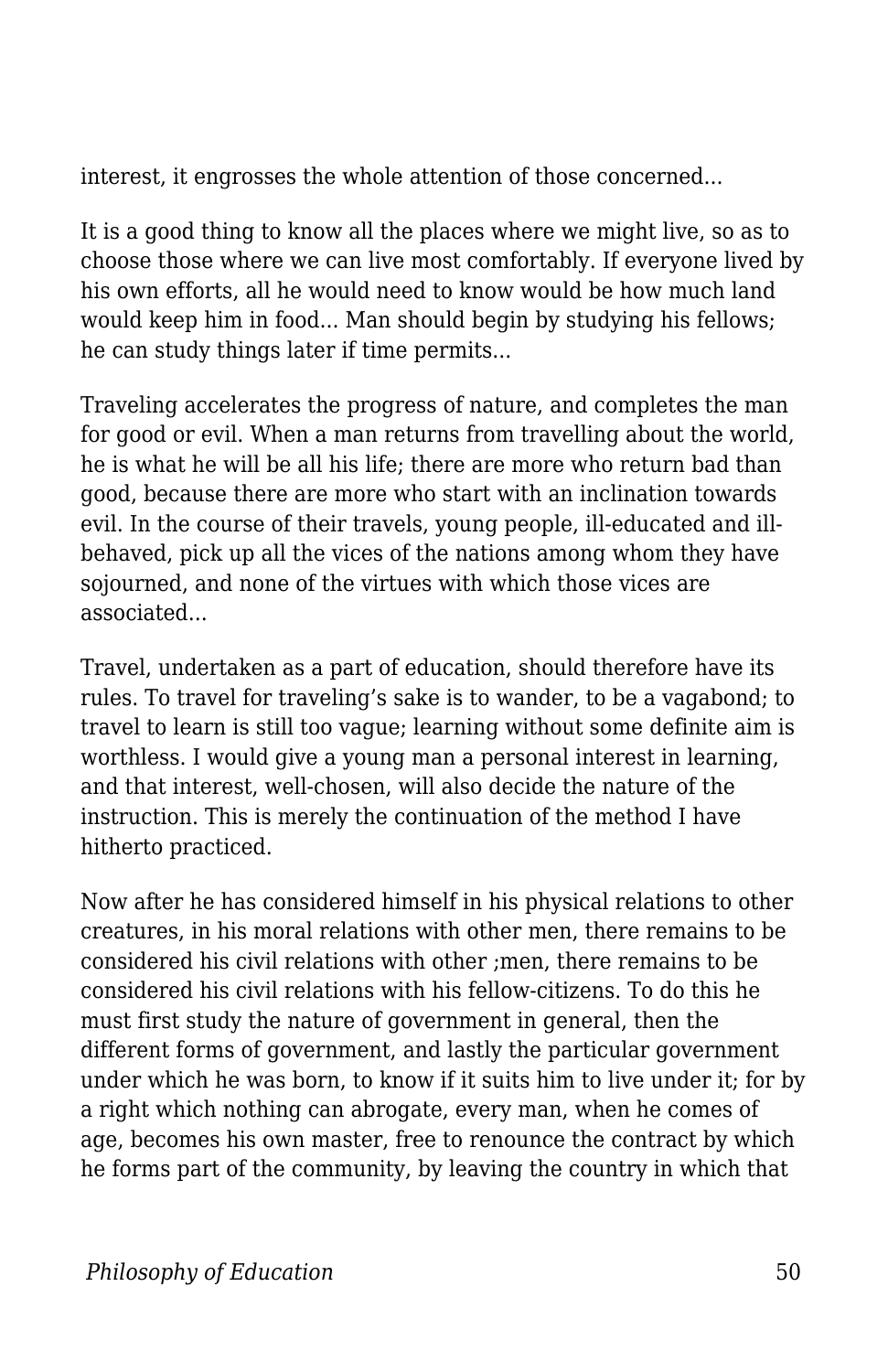contract holds good... Strictly speaking, every man remains in the land of his birth at his own risk unless he voluntarily submits to its laws in order to acquire a right to their protection...

But now you are approaching the age when the law, giving you the control over your property, makes you master of your person. You are about to find yourself alone in society, dependent on everything, even on your patrimony. You mean to marry; that is a praiseworthy intention, it is one of the duties of man; but before you marry you must know what sort of man you want to be, how you wish to spend your life, what steps you mean to take to secure a living for your family and yourself...

In the next place I would show him every possible way of using his money in trade, in the civil service, in finance... "There is yet another way of spending your time and money; you may join the army; that is to say, you may hire yourself out at the very high wages to go and kill men who never did you any harm..."

We can hardly suppose that any of these occupations will be much to Emile's taste. "Why," he will exclaim, "have I forgotten the amusements of my childhood? Have I lost the use of my arms?... The only property I desire is a little farm in some quiet corner... Give me Sophy and my land, and I shall be rich."... "A field of your own, dear Emile! Where will you find it... Do you think it is so easy to find a place where you can always live like an honest man? If there is any safe and lawful way of living without intrigues, without lawsuits, without dependence on others, it is, I admit, to live by the labor of our hands, by the cultivation of our own land; but where is the state in which a man can say, 'The earth which I dig is my own?' Before choosing this happy spot, be sure that you will find the peace you desire; beware lest an unjust government, a persecuting religion, and evil habits should disturb you in your home...

Let us devote the two years from now till the time of your return to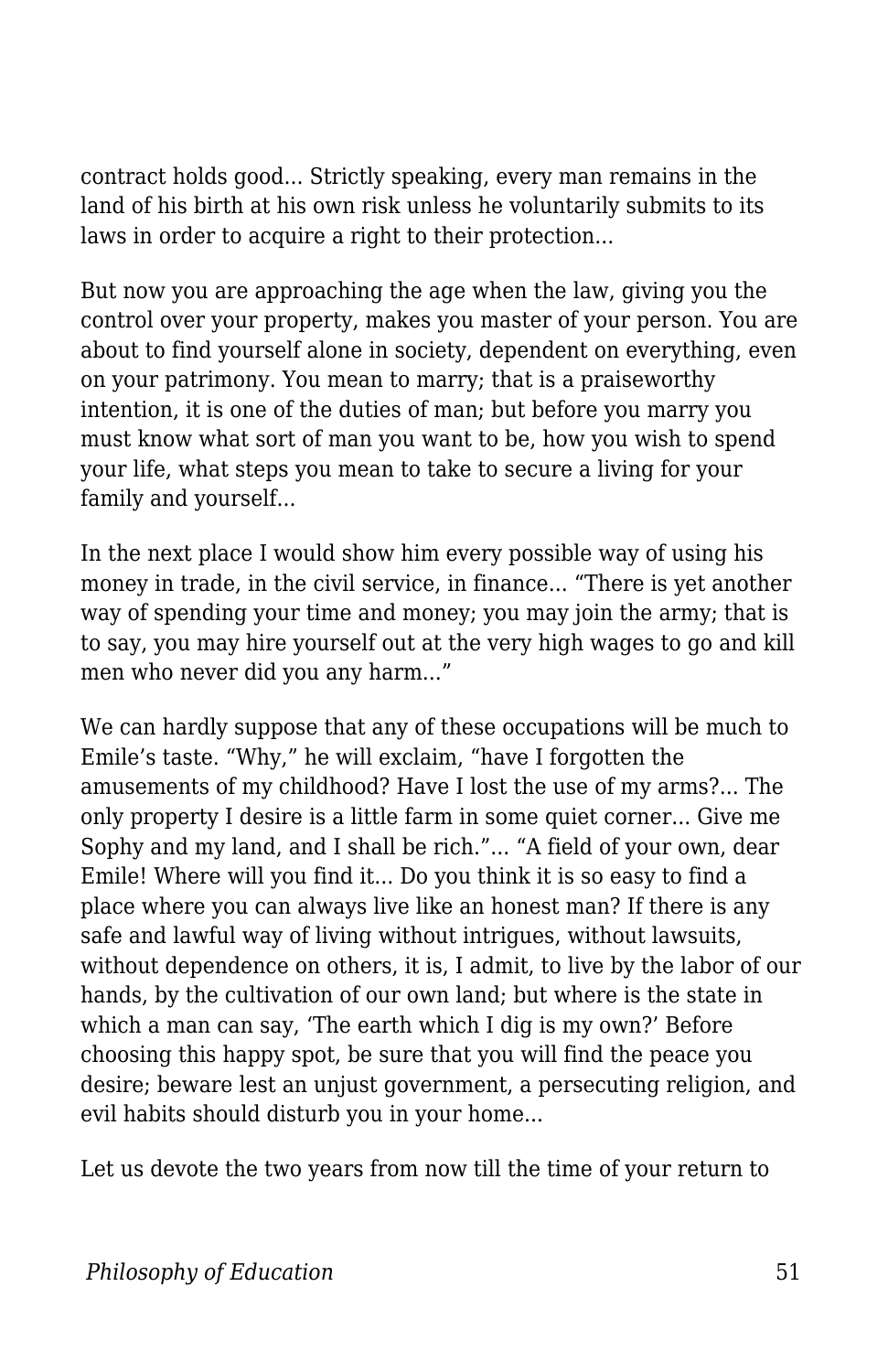choosing a place in Europe where you could live happily with your family, secure from all the dangers I have just described. If we succeed, you will have discovered that true happiness, so often sought for in vain; and you will not have to regret the time spent in its search. If we fail, you will be cured of a mistaken idea; you will console yourself for an inevitable ill, and you will bow to the law of necessity?"

I do not know whether all my readers will see whither this suggested inquiry will lead us; but this I do know, if Emile returns from his travels, begun and continued with this end in view, without a full knowledge of questions of government, public morality, and political philosophy of every kind, we are greatly lacking, he in intelligence and I in judgment... Our principles of political law are our scale. Our actual measurements are the civil law of each country... we shall see whether men are born slaves or free, in a community or independent; is their association the result of free will or of force?... Suppose we reject this theory that might is right and admit the right of nature, or the authority of the father, as the foundation of society; we shall inquire into the extent of this authority... Suppose the nations to have been formed each by its own choice; we shall then distinguish between right and fact... Taking next the law of slaver, we shall inquire whether a man can make over to another his right to himself, without restriction...

Since the nation was a nation before it chose a king, what made it a nation, except the social contract? Therefore the social contract is the foundation of all civil society, and it is in the nature of this contract that we must seek the nature of society formed by it.

We will inquire into the meaning of this contract; may it not be fairly well expressed in this formula? As an individual every one of us contributes his goods, his person, his life, to the common stock, under the supreme direction of the general will; while as a body we receive each member as an indivisible part of the whole...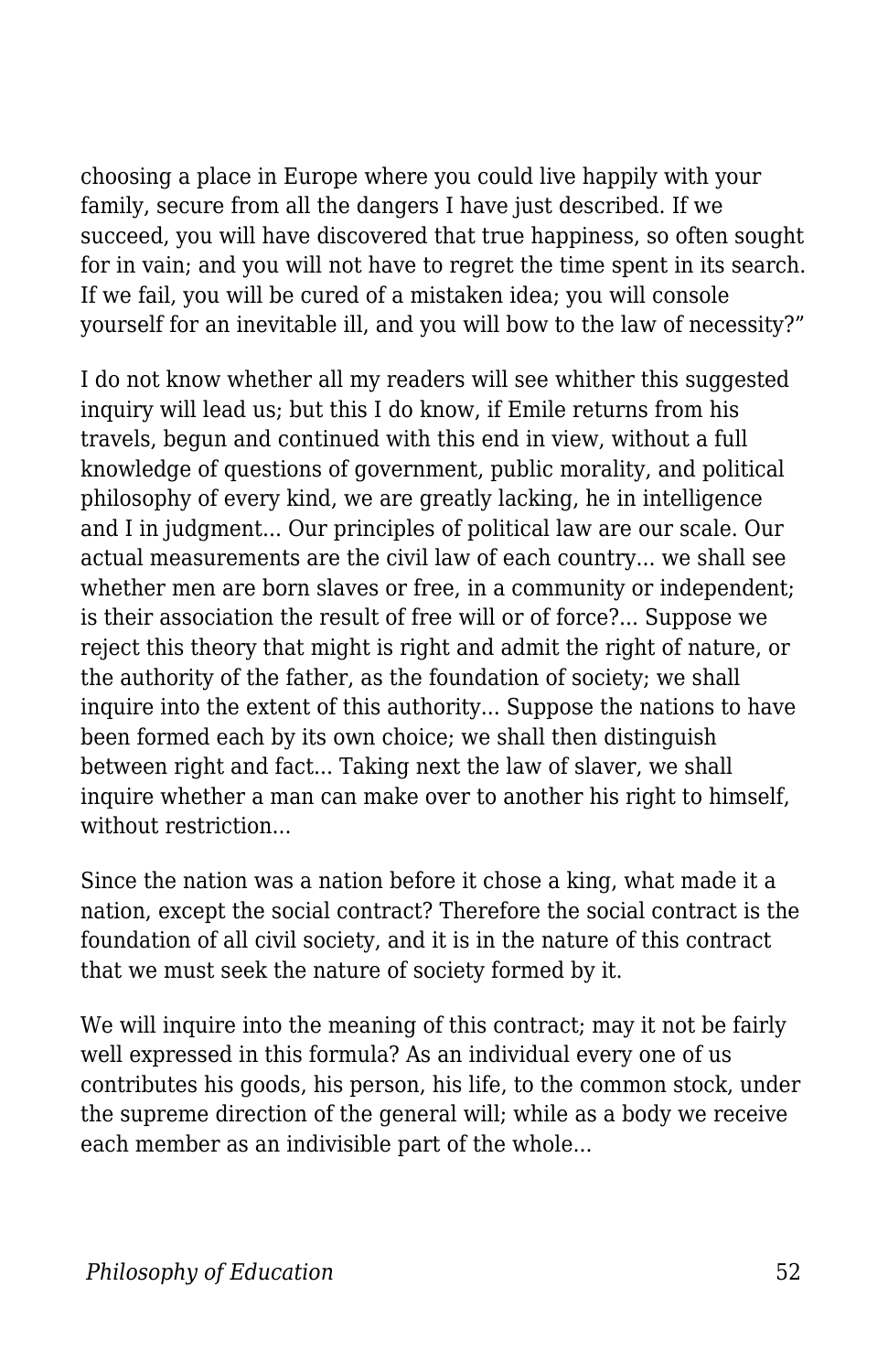Individuals having only submitted themselves to the sovereign, and the sovereign power being only the general will, we shall see that every man in obeying the sovereign only obeys himself, and how much freer are we under the social part than in the state of nature...

The greater the state, the smaller the government... the sovereign may entrust the care of the government to the whole nation or to the greater part of the nation, so that there are more citizen magistrates than private citizens. This form of government is called Democracy.

Or the sovereign may restrict the government in the hands of a lesser number, so that there are more plain citizens than magistrates; and this form of government is called Aristocracy.

Finally, the sovereign may concentrate the whole government in the hands of one man. This is the third and commonest form of government, and is called Monarchy or royal government...

In all ages there have been great disputes as to which is the best form of government, and people have failed to consider that each is the best in some cases and the worst in others... we infer that generally a democratic government is adapted to small states, an aristocratic government to those of moderate size, and a monarchy to large states...

Having thus considered every kind of civil society in itself, we shall compare them, so as to note their relations one with another; great and small, strong and weak, attacking one another, insulting one another, destroying one another... I should not be surprised if my pupil, who is a sensible young man, should interrupt me saying, "one would think we were building our edifice of wood and not of men; we are putting everything so exactly in its place!"...

I have said why travel does so little for everyone. What makes it still more barren for the young is the way in which they are sent on their travels. Tutors, more concerned to amuse than to instruct, take them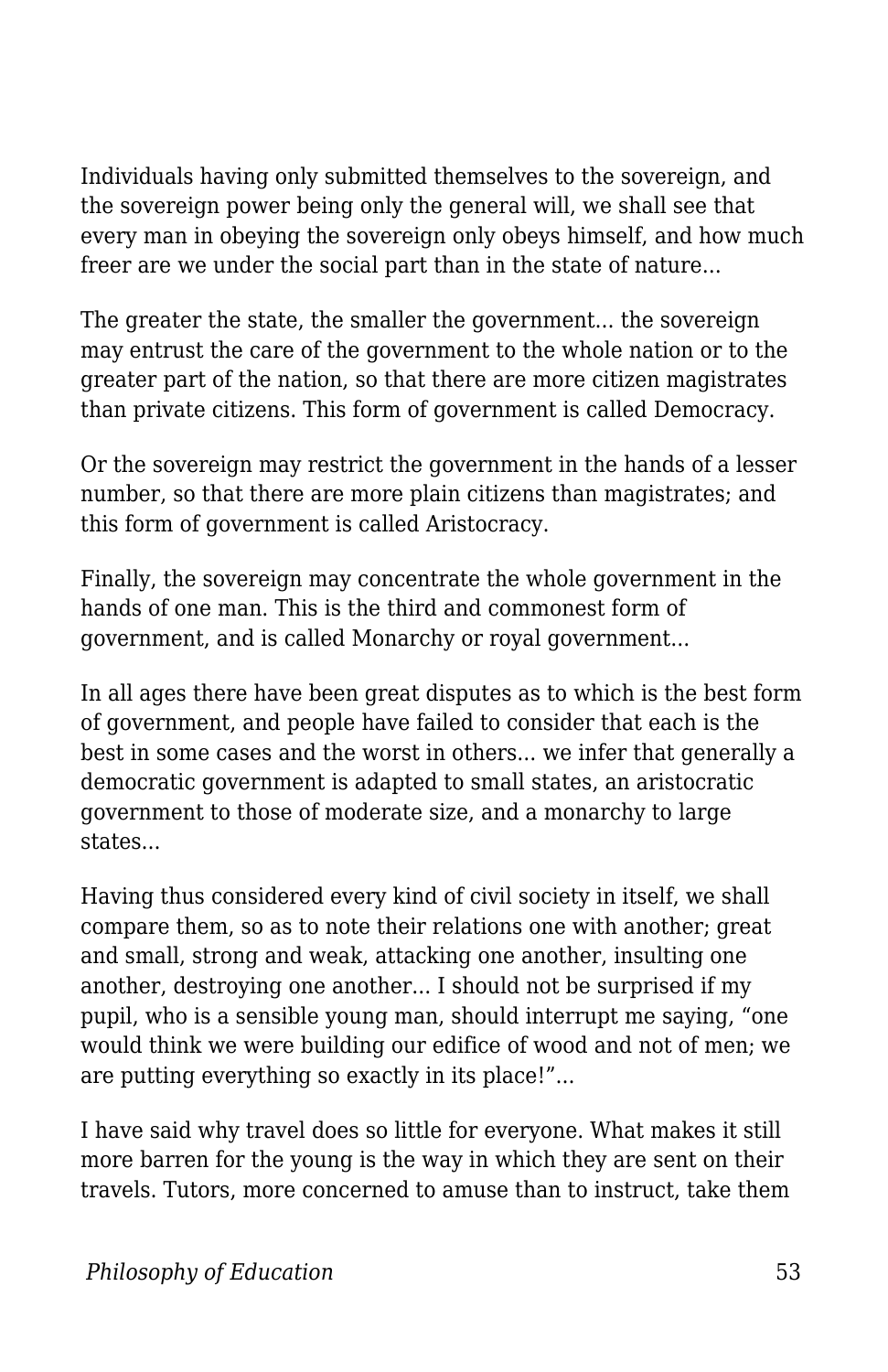from town to town, from palace to palace, where if they are men of learning and letters, they make them spend their time in libraries, or visiting antiquaries, or rummaging among old buildings transcribing ancient inscriptions. In every country they are busy over some other century, as if they were living in another country; so that after they have traveled all over Europe at great expense, a prey to frivolity or tedium, they return, having seen nothing to interest them, and having learnt nothing that could be of any possible use to them.

All capitals are just alike, they are a mixture of all nations and all ways of living; they are not the place in which to study the nations. Paris and London seem to me the same town... To study the genius and character of a nation you should go to the more remote provinces, where the inhabitants stay in one place, where there are fewer changes of wealth and position... In these remoter provinces a nation assumes its true character and shows what it really is; there the good or ill effects of the government are best perceived... In one country you begin to feel the spirit of the minister in the maneuvers of his underlings; in another you must see the election of members of parliament to see if the nation is really free...

Yet a young man must either love or fall into bad ways. It is easy to be deceived by appearances... He brings her a heart as tender as ever, and a more enlightened mind, and he returns to his native land all the better for having made acquaintance with foreign governments through their virtues. I have even taken care that he should associate himself with some man of worth in every nation, by means of a treaty of hospitality after the fashion of the ancients, and I shall not be sorry if this acquaintance is kept up by means of letters. Not only may this be useful, not only is it always pleasant to have a correspondent in foreign lands, it is also an excellent antidote against the sway of patriotic prejudices, to which we are liable all through our life, and to which sooner or later we are more or less enslaved...

When we have spent nearly two years traveling in a few of the great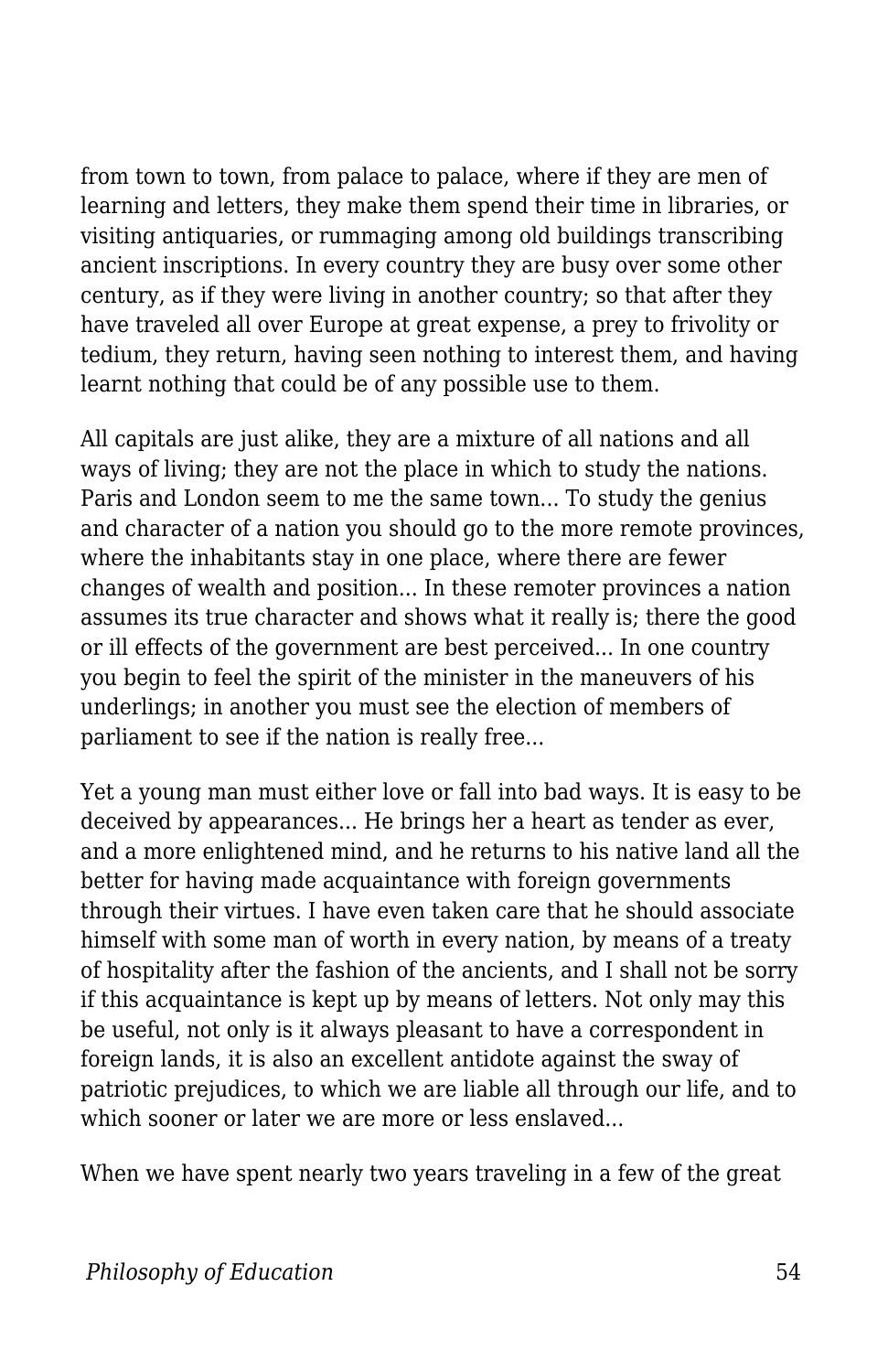countries and many of the smaller countries of Europe, when we have learnt two or three of the chief languages, when we have seen what is really interesting in natural history, government, arts, or men. Emile, devoured by impatience, reminds me that our time is almost up. Then I say, "Well, my friend, you remember the main object of our journey; you have seen and observed; what is the final result of your observations? What decision have you come to?" Either my method is wrong, or he will answer me somewhat after this fashion--

"What decision have I come to? I have decided to be what you made me; of my own free will I will add no fetters to those imposed upon me by nature and the laws. The more I study the works of men in their institutions, the more clearly I see that, in their efforts after independence, they become slaves, and that their very freedom is wasted in vain attempts to assure its continuance... It seems to me that to set oneself free we need do nothing, we need only continue to desire freedom. My master, you have made me free by teaching me to yield to necessity.. In our travels I have sought for some corner of the earth where I might be absolutely my own; but where can one dwell among men without being dependent on their passions?... I can only be master of a cottage by ceasing to be master of myself... You argued very forcibly that I could not keep both my wealth and my liberty... Rich or poor, I shall be free. I shall be free not merely in this country or in that; I shall be free in any part of the world. All the chains of prejudice are broken; as far as I am concerned I know only the bonds of necessity...

"What matters my place in the world? What matters it where I am? Wherever there are men, I am among my brethren; wherever there are none, I am in my own home... If my wealth makes a slave of me, I shall find it easy to renounce it. I have hands to work, and I shall get a living... There is only one chain, a chain which I shall ever wear, a chain of which I may be justly proud. Come then, give me my Sophy, and I am free."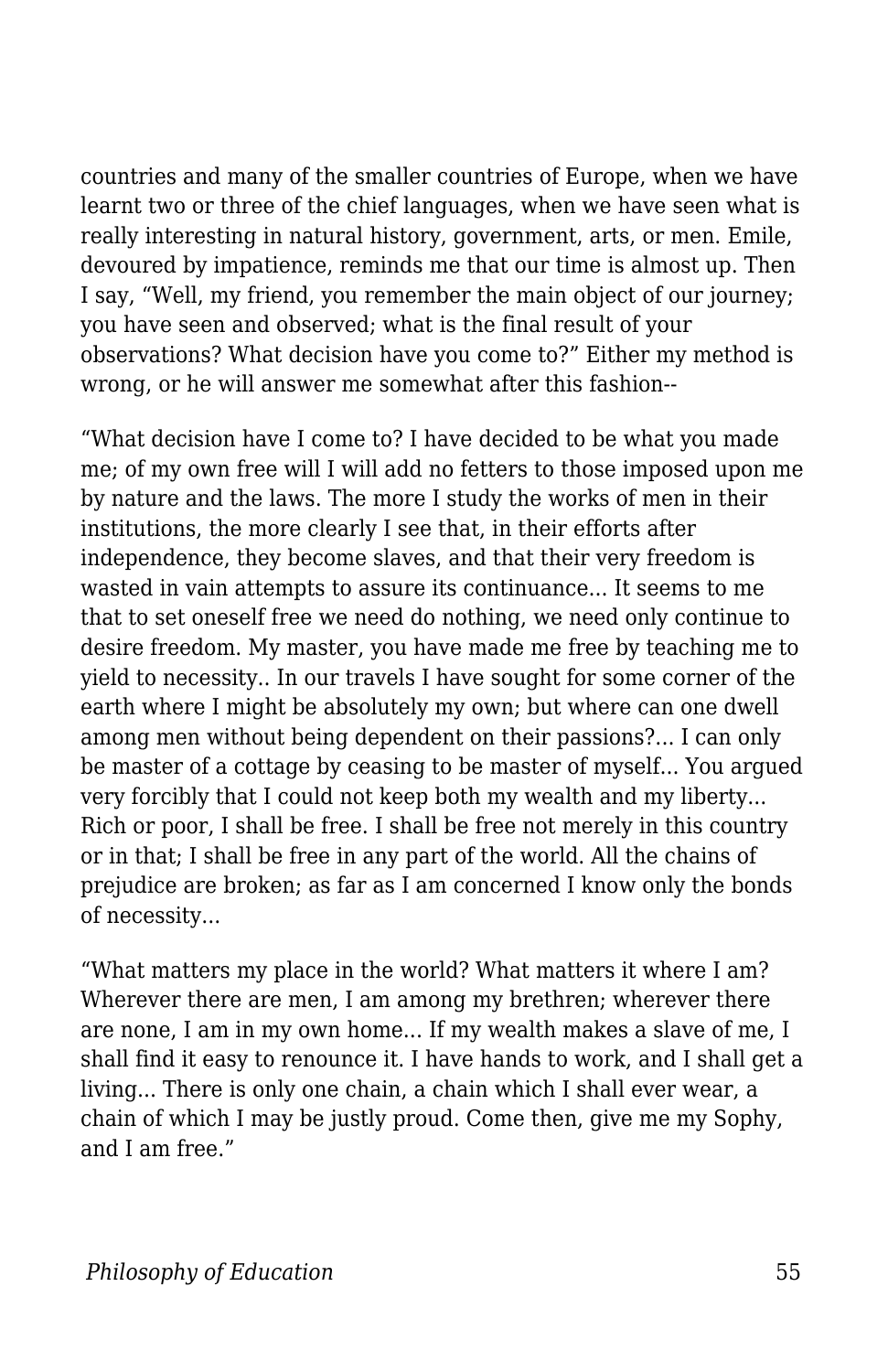"Dear Emile... I knew what the result would be before our travels; I knew that when you saw our institutions you would be far from reposing a confidence in them which they do not deserve. In vain do we seek freedom under the power of the laws... But the eternal laws of nature and of order exist. For the wise man they take the place of positive law; they are written in the depths of his heart by conscience and reason; let him obey these laws and be free; for there is no slave but the evil-doer, for he always does evil against his will. Liberty is not to be found in any form of government, she is in the heart of the free man, he bears her with him everywhere. The vile man bears his slavery in himself; the one would be a slave in Geneva, the other free in Paris...

"Oh, Emile, where is the man who owes nothing to the land in which he lives? Whatever that land may be, he owes to it the most precious thing possessed by man, the morality of his actions and the love of virtue... it is not true that he gains nothing from the laws; they give him courage to be just, even in the midst of the wicked. It is not true that they have failed to make him free; they have taught him to rule himself.

"Do not say therefore, 'What matter where I am?' It does matter that you should be where you can best do your duty; and one of these duties is to love your native land. Your fellow countrymen protected you in childhood; you should love them in you manhood. You should live among them... you must be their benefactor, their pattern; your example will do more than all our books, and the good they see you do will touch them more deeply than all our empty words...

If the prince or the state calls you to the service of your country, leave all to fulfill the honorable duties of a citizen in the post assigned to you. If you find that duty onerous, there is a sure and honorable means of escaping from it; do your duty so honestly that it will not long be left in your hands...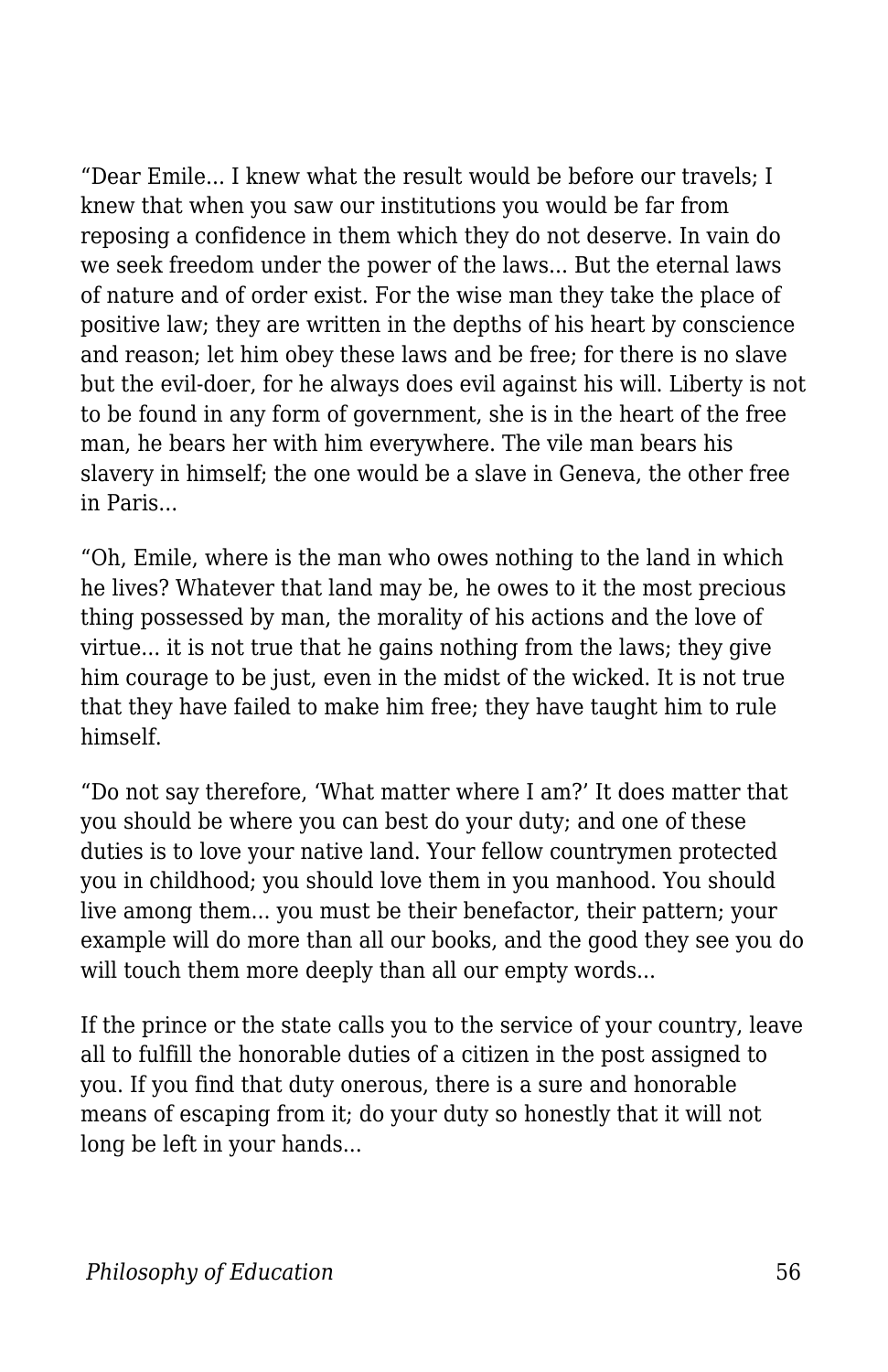At last I see the happy day approaching, the happiest day of Emile's life and my own... The noble pair are united till death do part; heart and lips confirm no empty vows; they are man and wife. When they return from the church, they follow where they are led... "My children," say I, taking a hand of each, "it is three years since I beheld the birth of the pure and vigorous passion which is your happiness today. It has gone on growing; your eyes tell me that it has reached its highest point; it must inevitably decline."... how their eyes protest that they will adore each other till their latest breath. I let them have their way; then I continue--

"I have often thought that if the happiness of love could continue in marriage, we should find a Paradise upon earth. So far this has never been. But if it were not quite impossible, you two are quite worthy to set an example you have not received, an example which few married couples could follow. My children, shall I tell you what I think is the way, and the only way, to do it?"...

"It is plain and simple," I continue. "It consists in remaining lovers when you are husband and wife."

"Indeed," said Emile, laughing at my secret, "we shall not find that hard<sup>"</sup>

"Perhaps you will find it harder than you think... Cords too tightly stretched are soon broken. This is what happens when the marriage bond is subjected to too great a strain. The fidelity imposed by it upon husband and wife is the most sacred of all rights; but it gives to each too great a power over the other. Constraint and love do not agree together, and pleasure is not to be had for the asking...

"It is not so much possession as mastery of which people tire, and affection is often more prolonged with regard to a mistress than a wife. How can people make a duty of the tenderest caresses, and a right of the sweetest pledges of love? It is mutual desire which gives the right, and nature knows no other... No my children, in marriage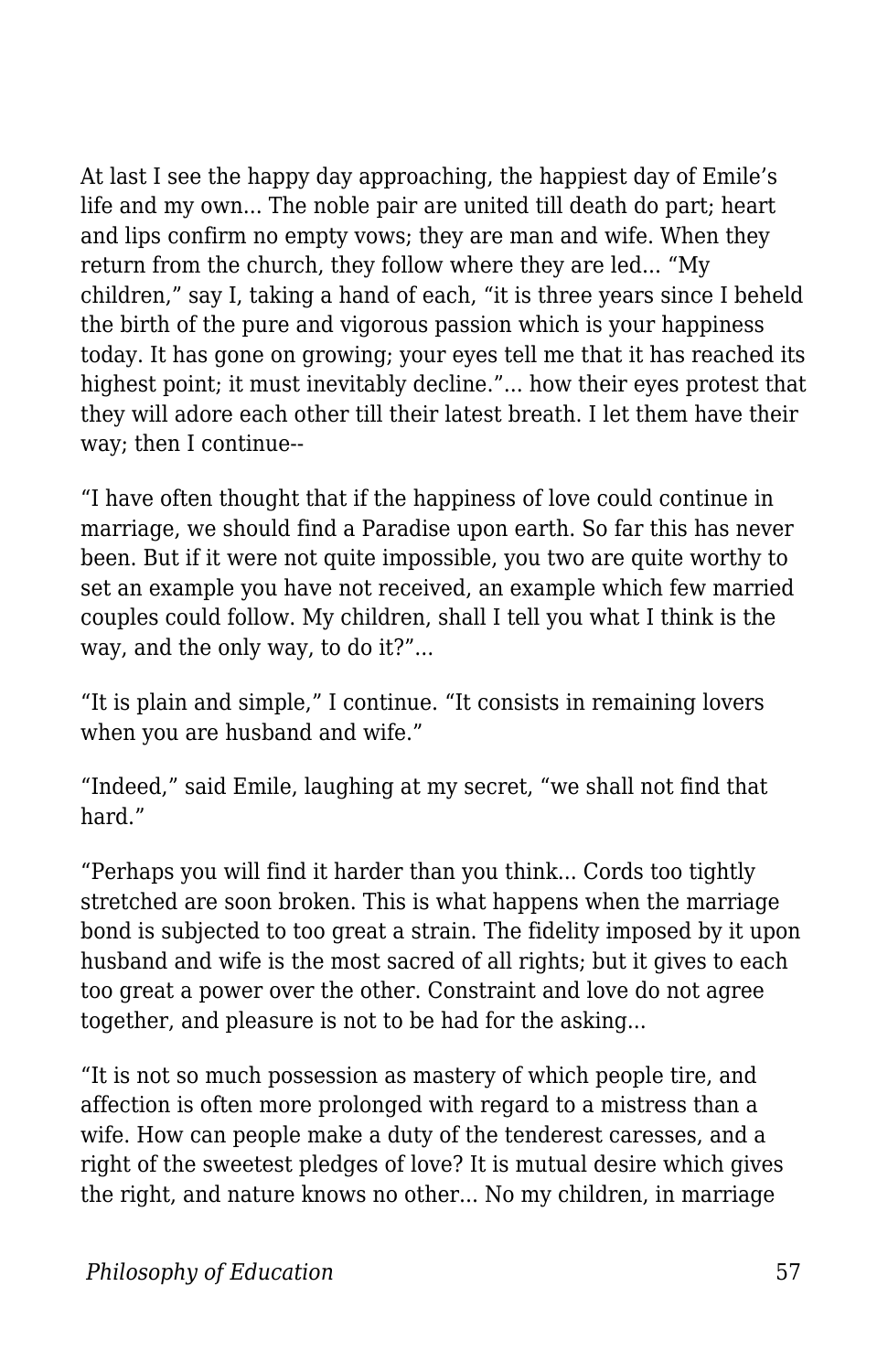the hearts are bound, but the bodies are not enslaved... Neither of you may give yourself to another, but neither of you belongs to the other except at your own will.

"If it is true, dear Emile, that you would always be your wife's lover, that she should always be your mistress and her own, be a happy but respectful lover; obtain all from love and nothing from duty, and let the slightest favors never be of right but of grace... Remember that even in marriage this pleasure is only lawful when the desire is mutual...

[To Sophy]"When the wife is like Sophy, it is, however, good for the man to be led by her; that is another of nature's laws, and it is to give you as much authority over his heart, as his sex gives him over your person, that I have made you the arbiter of his pleasures. It will be hard for you, but you will control him if you can control yourself... You will long rule him by love if you make your favors scarce and precious, if you know how to use them aright. If you want to have your husband always in your power, keep him at a distance... Be all the dearer for your favors and all the more respected when you refuse them; let him honor his wife's chastity, without having to complain of her coldness.

"Thus, my child, he will give you his confidence, he will listen to your opinion, will consult you in his business, and will decide nothing without you... Pleasures are destroyed by possession... When you cease to be Emile's mistress you will be his friend and wife; you will be the mother of his children... Become so truly his better half that he can no longer do without you, and if he must leave you, let him feel that he is far from himself. You have made the charms of home life so powerful in your father's home, let them prevail in your own. Every man who is happy at home loves his wife. Remember that if your husband is happy in his home, you will be a happy wife...

"Dear Emile, all his life through a man needs a guide and counselor. So far I have done my best to fulfill that duty, my lengthy task is now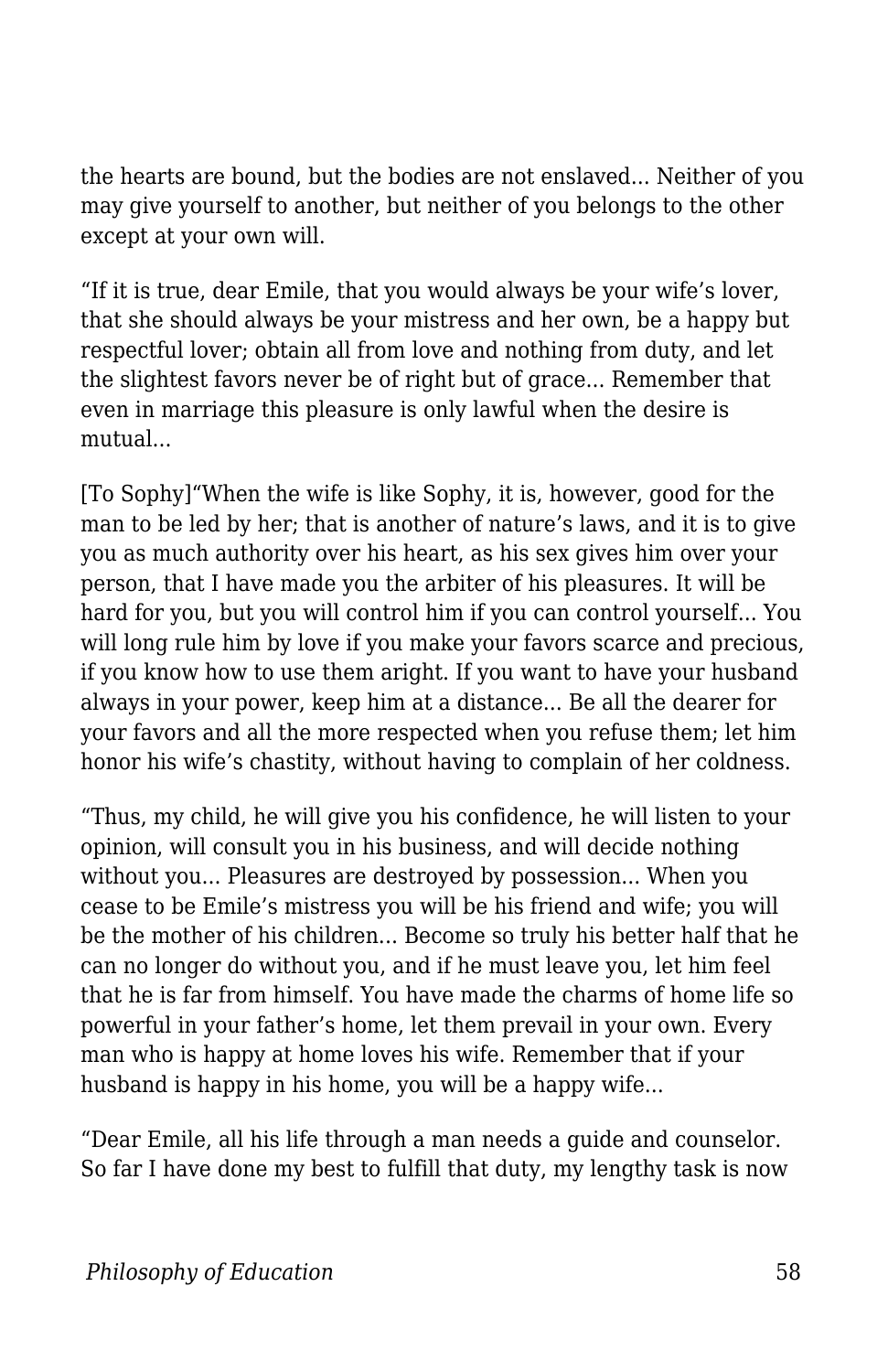ended, and another will undertake this duty. Today I abdicate the authority which you gave me; henceforward Sophy is your guardian."...

To do honor to their virtues, to paint their felicity, would require the history of their lives...

One morning a few months later Emile enters my room and embraces me, saying, "My master, congratulate your son; he hopes soon to have the honor of being a father. What a responsibility will be ours, how much we shall need you! Yet God forbid that I should let you educate the son as you educated the father. God forbid that so sweet and holy a task should make as good a choice for my child as was made for me! But continue to be the teacher of the young teachers. Advise and control us; we shall be easily led; as long as I live I shall need you. I need you more than ever now that I am taking up the duties of manhood. You have done your own duty; teach me to follow your example, while you enjoy your well-earned leisure."